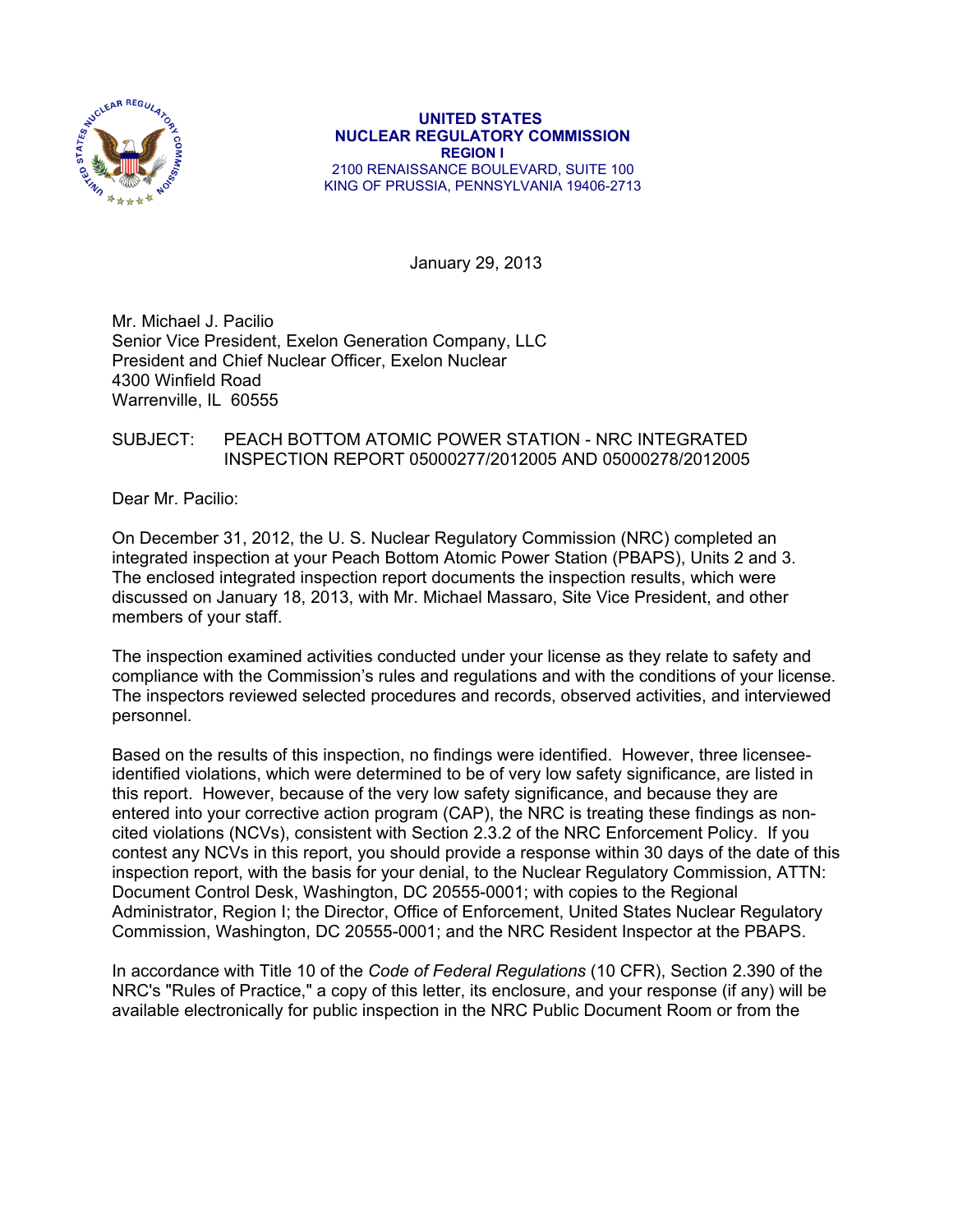Publicly Available Records (PARS) component of the NRC's document system (ADAMS). ADAMS is accessible from the NRC Website at http://www.nrc.gov/reading-rm/adams.html (the Public Electronic Reading Room).

Sincerely,

**/RA/** 

Mel Gray, Chief Reactor Projects Branch 4 Division of Reactor Projects

Docket Nos.: 50-277, 50-278 License Nos.: DPR-44, DPR-56

Enclosure: Inspection Report 05000277/2012005 and 05000278/2012005 w/Attachment: Supplementary Information

cc w/encl: Distribution via ListServ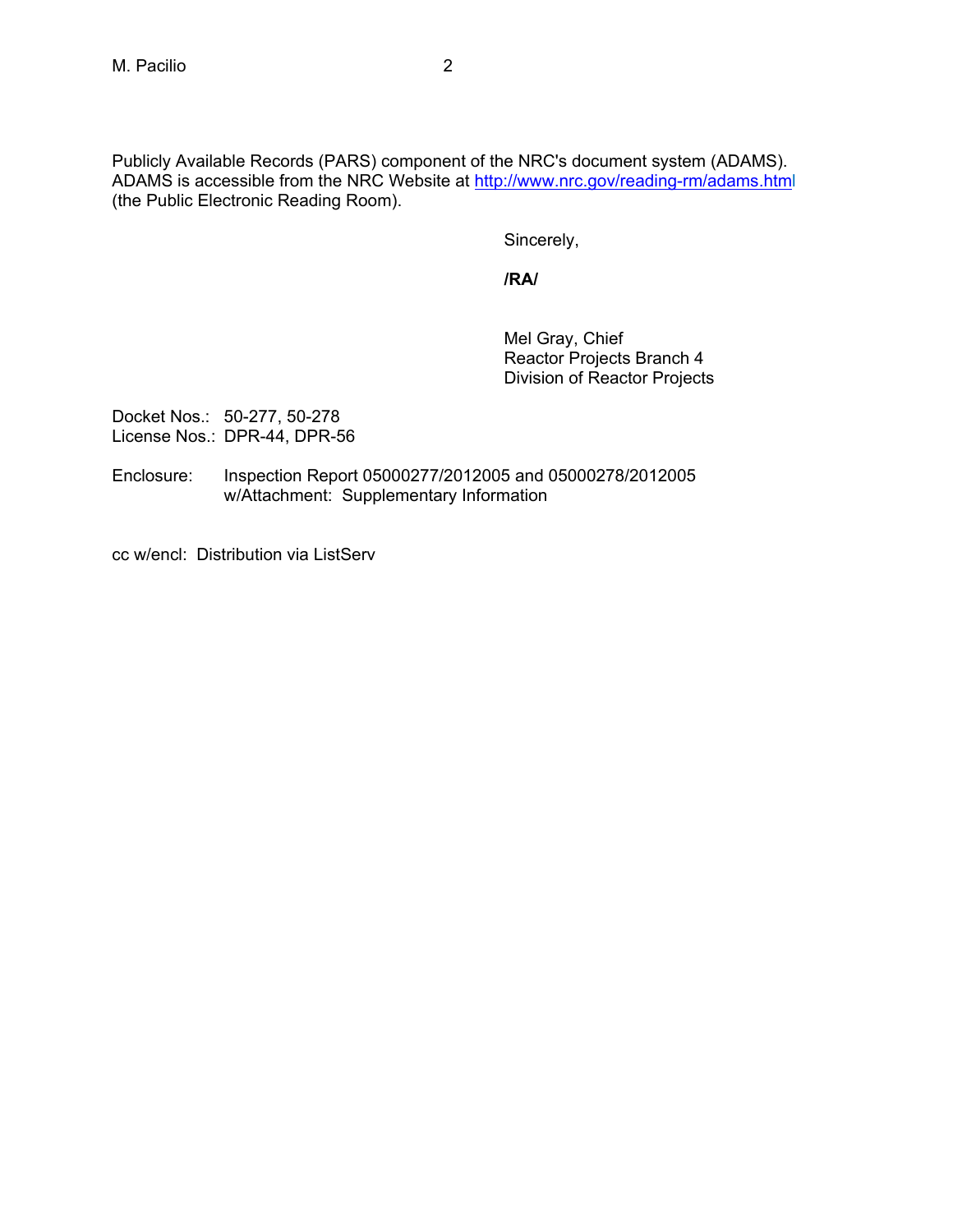Publicly Available Records (PARS) component of the NRC's document system (ADAMS). ADAMS is accessible from the NRC Website at http://www.nrc.gov/reading-rm/adams.html (the Public Electronic Reading Room).

> Sincerely,  **/RA/**

Mel Gray, Chief Reactor Projects Branch 4 Division of Reactor Projects

Docket Nos.: 50-277, 50-278 License Nos.: DPR-44, DPR-56

Enclosure: Inspection Report 05000277/2012005 and 05000278/2012005 w/Attachment: Supplementary Information

cc w/encl: Distribution via ListServ

Distribution w/encl: **(via E-mail)** W. Dean, RA D. Lew, DRA D. Roberts, DRP P. Wilson, DRP C. Miller, DRS J. Clifford, DRS M. Gray, DRP A. Rosebrook, DRP J. Ayala, DRP

S. Hansell, DRP, SRI A. Ziedonis, DRP, RI S. Schmitt, DRP, AA E. Miller, NRR C. Gratton, NRR J. Cassidy, RI, OEDO RidsNrrPMPeachBottom Resource RidsNrrDorlLpl1-2 Resource ROPreports Resource

Document Name: G:\DRP\BRANCH4\Inspection Reports\Peach Bottom\2012\PB 4thQTR\PBIR2012-005 r1.docx ADAMS Accession No.: ML13029A013

| <b>SUNSI Review</b> |                       | <b>Non-Sensitive</b><br>Sensitive |                     |  | <b>Publicly Available</b><br>Non-Publicly Available |
|---------------------|-----------------------|-----------------------------------|---------------------|--|-----------------------------------------------------|
| <b>OFFICE</b>       | RI/DRP                | RI/DRP                            | R <sub>1</sub> /DRP |  |                                                     |
| <b>NAME</b>         | SHansell/ per telecon | ARosebrook/AAR                    | MGray /MG           |  |                                                     |
| <b>DATE</b>         | 01/18/13              | 01/18/13                          | 01/28/13            |  |                                                     |

OFFICIAL RECORD COPY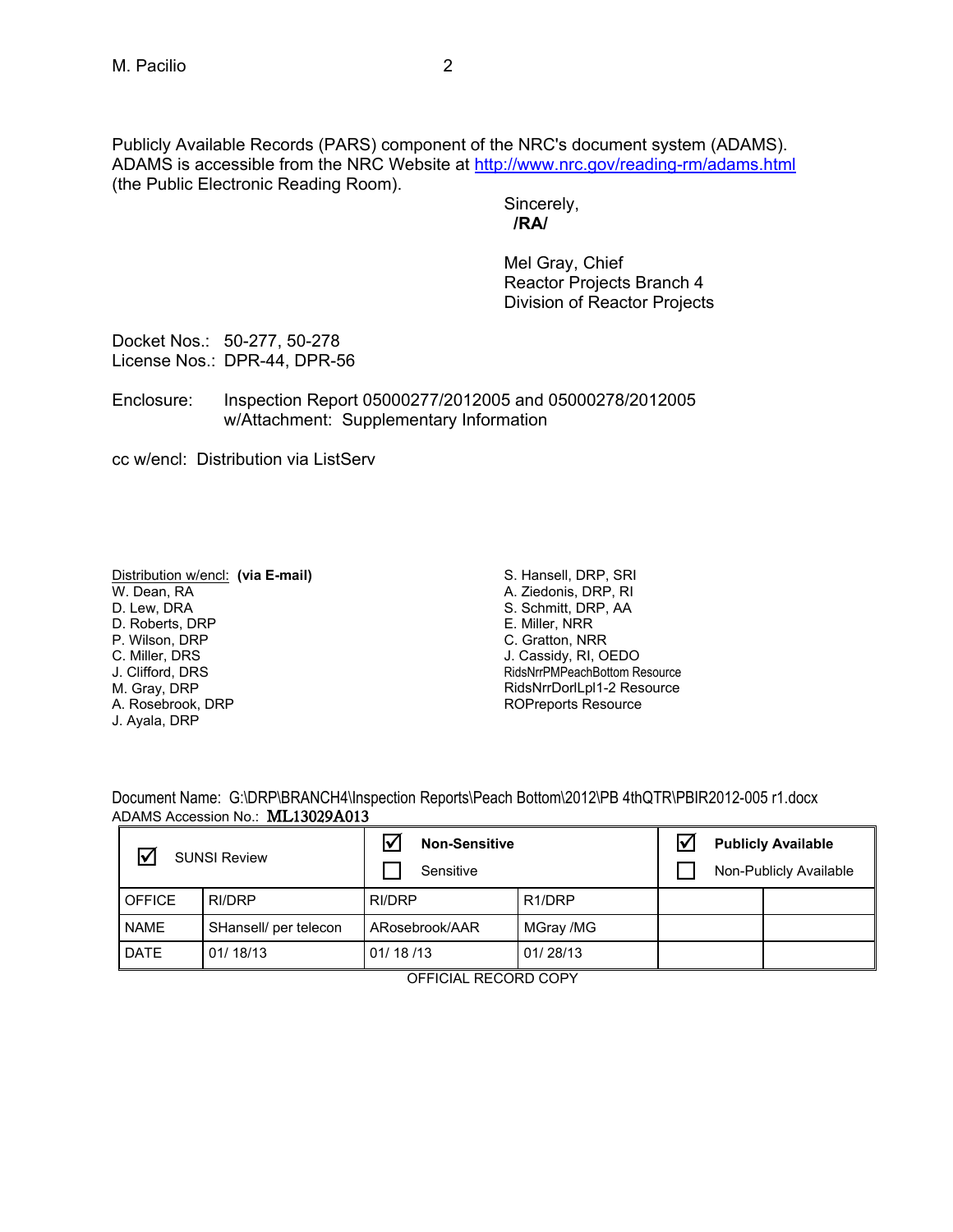# **U. S. NUCLEAR REGULATORY COMMISSION**

# REGION I

| Docket Nos.:  | 50-277, 50-278                                                                                                                                                                                                              |
|---------------|-----------------------------------------------------------------------------------------------------------------------------------------------------------------------------------------------------------------------------|
| License Nos.: | DPR-44, DPR-56                                                                                                                                                                                                              |
| Report No.:   | 05000277/2012005 and 05000278/2012005                                                                                                                                                                                       |
| Licensee:     | Exelon Generation Company, LLC                                                                                                                                                                                              |
| Facility:     | Peach Bottom Atomic Power Station, Units 2 and 3                                                                                                                                                                            |
| Location:     | Delta, Pennsylvania                                                                                                                                                                                                         |
| Dates:        | October 1, 2012 through December 31, 2012                                                                                                                                                                                   |
| Inspectors:   | S. Hansell, Senior Resident Inspector<br>A. Ziedonis, Resident Inspector<br>A. Rosebrook, Senior Project Engineer<br>J. Furia, Senior Health Physicist<br>M. Modes, Senior Reactor Inspector<br>T. Burns, Reactor Inspector |
| Approved by:  | Mel Gray, Chief<br>Reactor Projects Branch 4<br>Division of Reactor Projects                                                                                                                                                |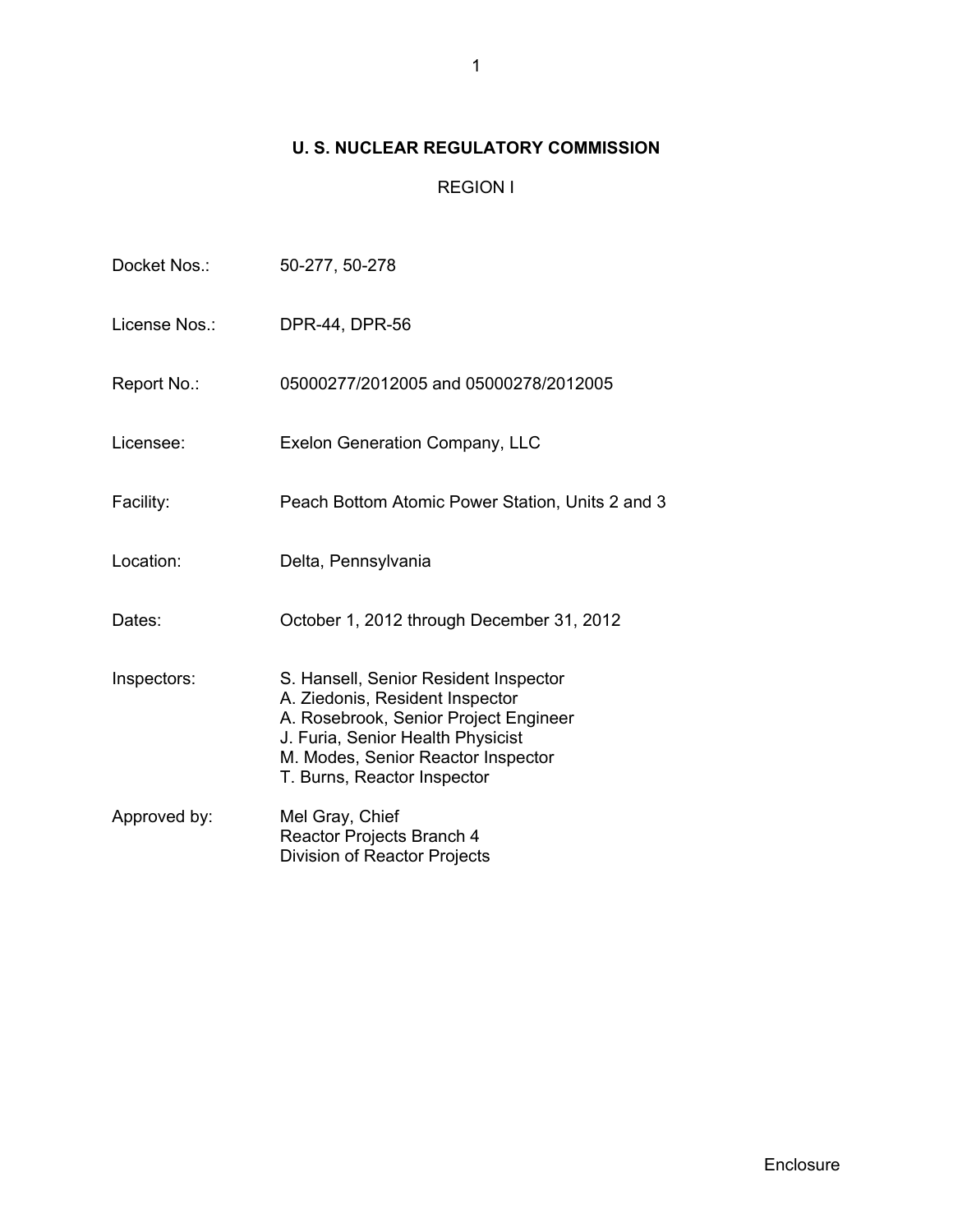# **TABLE OF CONTENTS**

| 1R01             |  |
|------------------|--|
| 1R04             |  |
| 1R05             |  |
| 1R06             |  |
| 1R11             |  |
| 1R12             |  |
| 1R <sub>13</sub> |  |
| 1R <sub>15</sub> |  |
| 1R <sub>19</sub> |  |
| 1R20             |  |
| 1EP6             |  |
|                  |  |
| <b>2RS5</b>      |  |
| 2RS <sub>6</sub> |  |
|                  |  |
| 40A1             |  |
| 4OA2             |  |
| 4OA3             |  |
| 4OA5             |  |
| 4OA6             |  |
| 40A7             |  |
|                  |  |
|                  |  |
|                  |  |
|                  |  |
|                  |  |
|                  |  |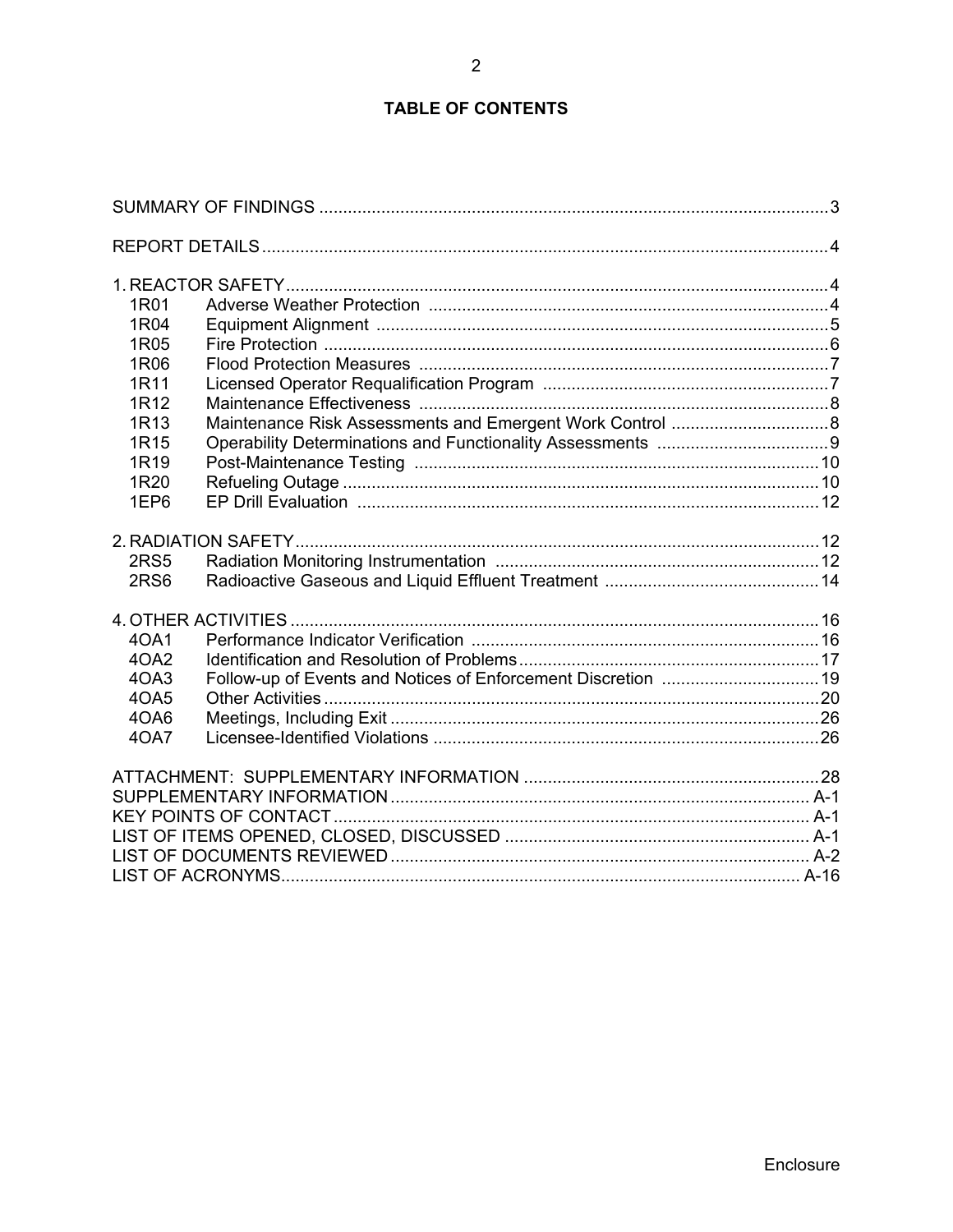## **SUMMARY OF FINDINGS**

IR 05000277/2012005, 05000278/2012005; 10/01/2012 - 12/31/2012; Peach Bottom Atomic Power Station (PBAPS), Units 2 and 3; Integrated Inspection.

The report covered a three-month period of inspection by resident inspectors and announced inspections performed by regional inspectors. The significance of most findings is indicated by their color (Green, White, Yellow, Red) using Inspection Manual Chapter (IMC) 0609, "Significance Determination Process" (SDP). The cross-cutting aspects for the findings were determined using IMC 0310, "Components Within Cross-Cutting Areas." Findings for which the SDP does not apply may be Green, or be assigned a severity level after NRC management review. The NRC's program for overseeing the safe operation of commercial nuclear power reactors is described in NUREG-1649, "Reactor Oversight Process," Revision 4, dated December 2006.

### **Cornerstones: Initiating Events, Mitigating Systems, and Barrier Integrity**

None.

#### Other Findings

Three violations of very low safety significance, which were identified by Exelon personnel, have been reviewed by the inspectors. Corrective actions taken or planned by Exelon have been entered into the corrective action program (CAP). These violations and the corrective action tracking numbers are listed in Section 4OA7 of this report.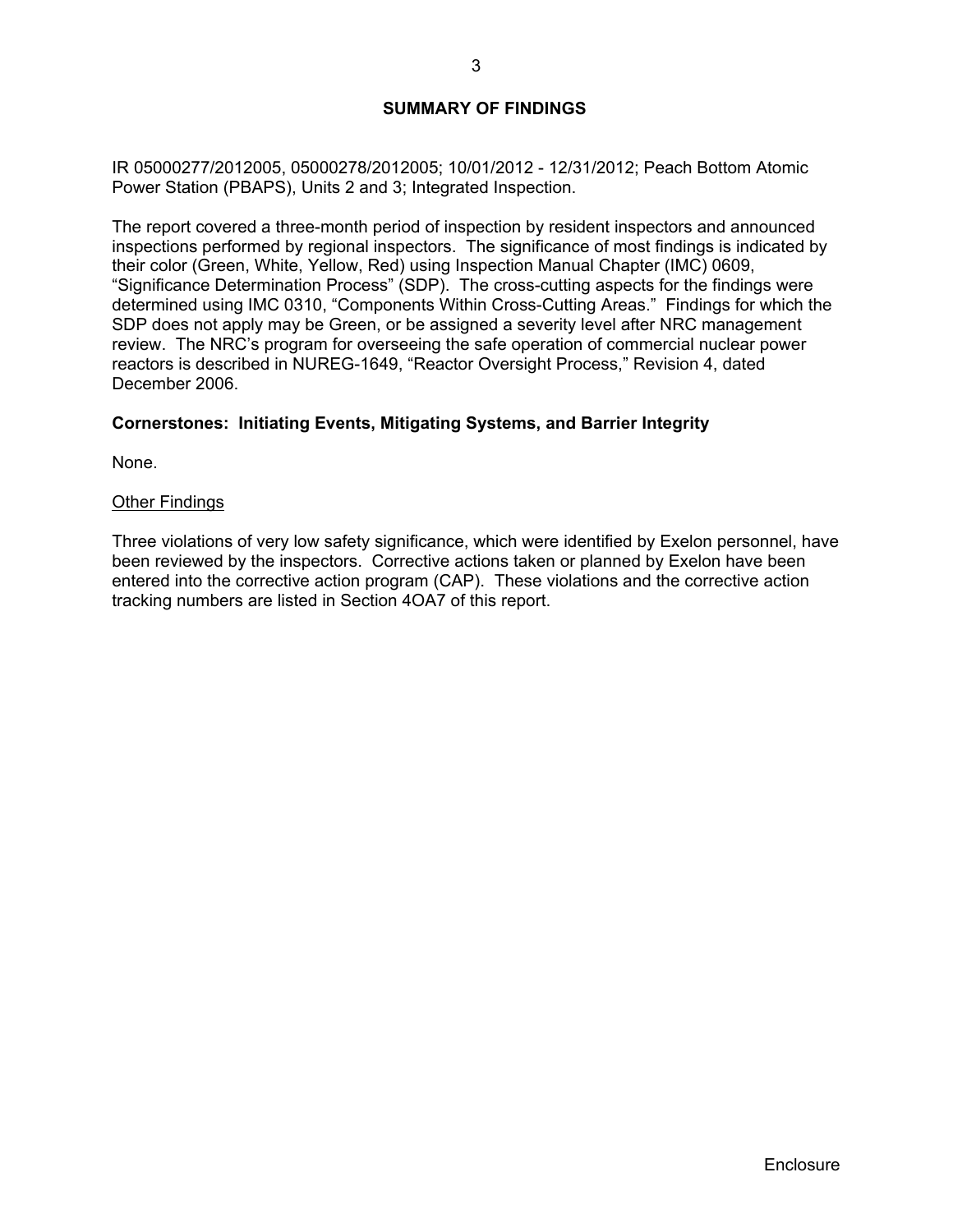## **REPORT DETAILS**

## **Summary of Plant Status**

Unit 2 began the inspection period shutdown for the  $19<sup>th</sup>$  refueling outage (RFO) (P2R19). On October 17, 2012, the reactor mode switch was placed in start-up and the unit was synchronized to the grid on October 19. On October 21, the unit was returned to 100 percent rated thermal power (RTP). Unit 2 remained at RTP until the end of the inspection period, except for brief periods to support planned testing and control rod pattern adjustments.

Unit 3 began the inspection period at 100 percent RTP. On November 10, operators reduced power to approximately 70 percent to perform main turbine control valve trouble-shooting and repair, and a control rod pattern adjustment. The unit was returned to 100 percent RTP the next day. The unit remained at RTP through the end of the inspection period, except for brief periods to support planned testing and control rod pattern adjustments.

## **1. REACTOR SAFETY**

## **Cornerstones: Initiating Events, Mitigating Systems, and Barrier Integrity**

- 1R01 Adverse Weather Protection (71111.01 2 samples)
- .1 Super Storm Sandy (1 Grid sample)
- a. Inspection Scope

The inspectors reviewed plant features and procedures for operation and continued availability of offsite and backup power systems during Super Storm Sandy on October 30, 2012. The 500 Kilovolt (KV) grid voltage reached a maximum voltage of 550KV due to the reduced grid electrical demand during the storm. The inspectors reviewed the control room operator response to Alarm Response Card (ARC), "South 500 KV Sub-Station General Alarm," ARC-006 00C224 J-5, Revision 2, and procedure AO 53.2-0, "Equipment Checks After a Thunderstorm," Revision 4. The inspectors reviewed communication protocols between the control room personnel and electrical system operations, as well as measures prescribed and taken to maintain the availability and reliability of alternating current systems during the abnormal high grid voltage.

Additionally, the inspectors reviewed procedures for severe weather preparation, main control room (MCR) logs*,* and condition reports (CRs). Documents reviewed for each section of this inspection report are listed in the Attachment.

b. Findings

No findings were identified.

- .2 Readiness for Seasonal Extreme Weather Conditions (1 Seasonal sample)
- a. Inspection Scope

The inspectors performed a review of PBAPS's readiness for the onset of seasonal cold temperatures. The review focused on the auxiliary boiler system heating steam supply,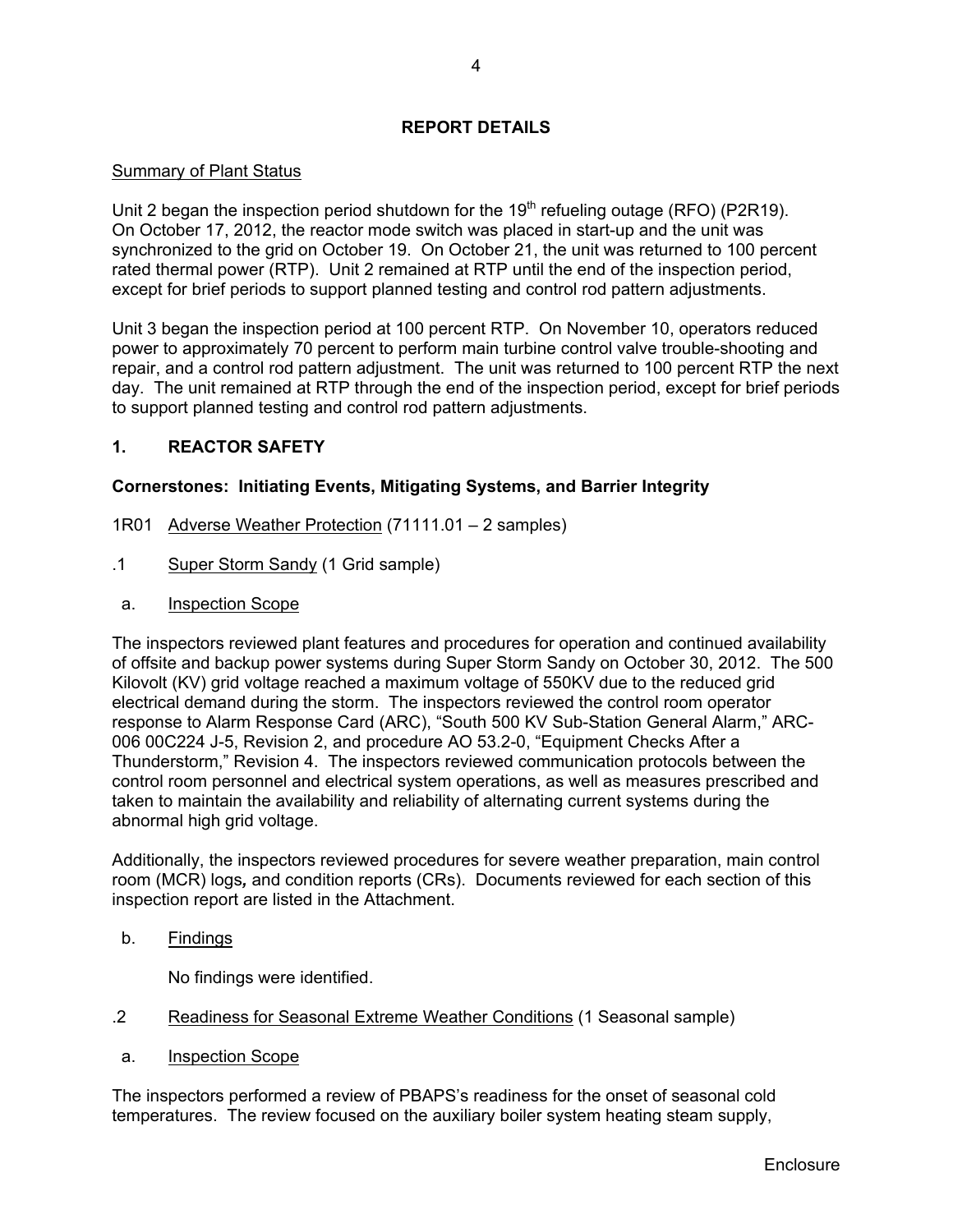emergency diesel generators (EDGs), emergency cooling tower (ECT), emergency service water (ESW) and high pressure service water (HPSW) pump rooms, outer intake cooling water pump structure building, and the inner intake cooling water screen structure. The inspectors reviewed the Updated Final Safety Analysis Report (UFSAR), Technical Specifications (TSs), control room logs, and the CAP to determine what temperatures or other seasonal weather could challenge these systems, and to ensure PBAPS personnel had adequately prepared for these challenges. The inspectors reviewed station procedures, including PBAPS's seasonal weather preparation procedure and applicable operating procedures. The inspectors performed walkdowns of the selected systems to ensure station personnel identified issues that could challenge the operability of the systems during cold weather conditions. The inspectors also reviewed CAP items to verify that PBAPS was identifying adverse weather issues at an appropriate threshold and entering them into their CAP in accordance with station corrective action procedures. Documents reviewed for each section of this inspection report are listed in the Attachment.

b. Findings

No findings were identified.

- 1R04 Equipment Alignment (71111.04 5 samples)
- .1 Partial System Walkdowns (71111.04Q 4 samples)
- a. Inspection Scope

The inspectors performed partial walkdowns of the following four systems:

- All four EDGs during Super Storm Sandy on October 30
- Unit 3 'B' train of residual heat removal (RHR) with 'A' train unavailable on November 13 and 14
- Unit 3 4Kv electrical buses with offsite power startup source 343 out-of-service (OOS) on November 29
- Unit 2 125 volt direct current (DC) electrical buses during yellow risk on November 28

The inspectors selected these systems based on their risk-significance relative to the reactor safety cornerstones at the time they were inspected. The inspectors reviewed applicable operating procedures, system diagrams, the UFSAR, TSs, work orders (WOs), CRs, and the impact of ongoing work activities on redundant trains of equipment in order to identify conditions that could have impacted system performance of their intended safety functions. The inspectors also performed field walkdowns of accessible portions of the systems to verify system components and support equipment were aligned correctly and were operable. The inspectors examined the material condition of the components and observed operating parameters of equipment to verify that there were no deficiencies. The inspectors also reviewed whether PBAPS staff had properly identified equipment issues and entered them into the CAP for resolution with the appropriate significance characterization.

b. Findings

No findings were identified.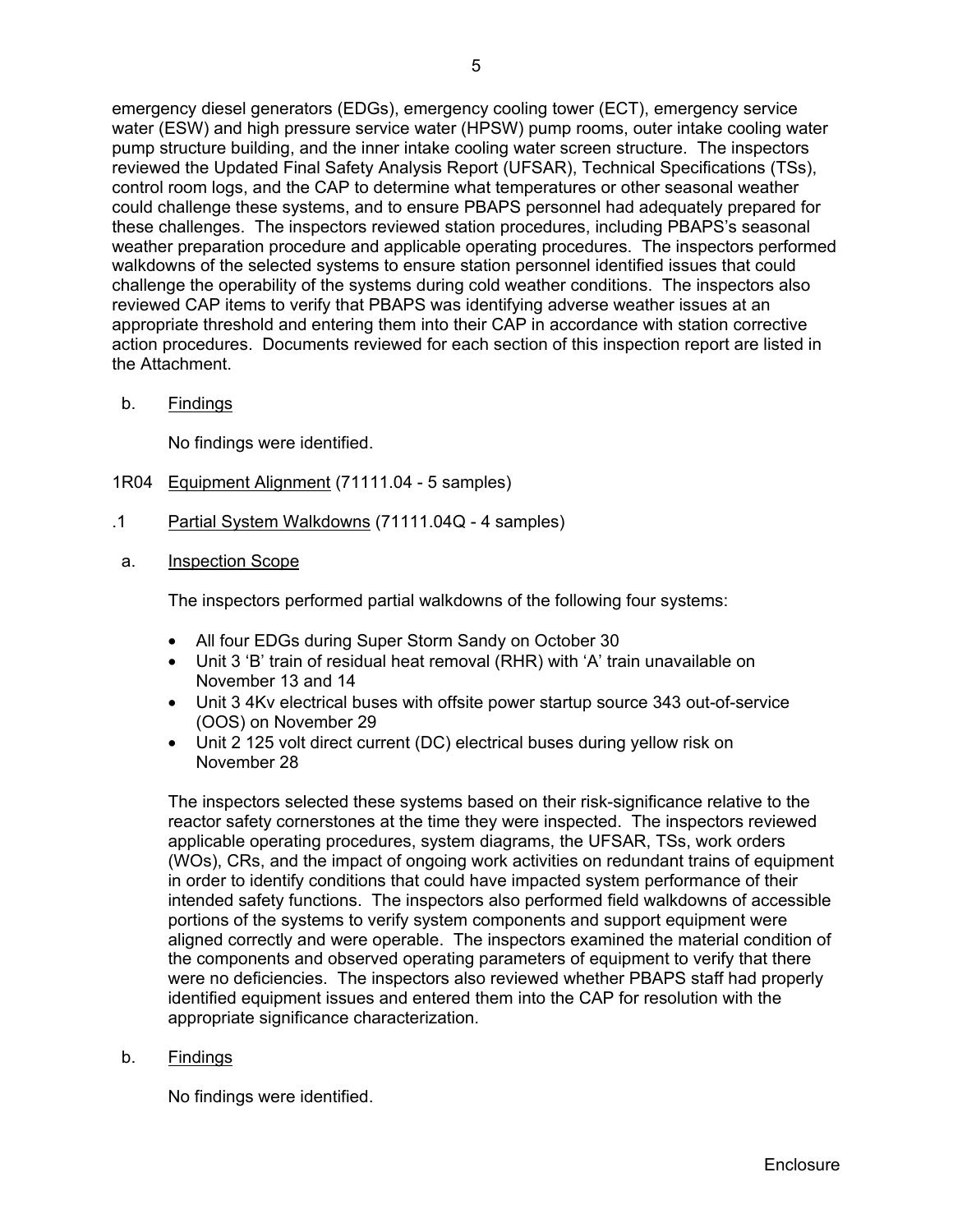## .2 Full System Walkdown (71111.04S - 1 sample)

#### a. Inspection Scope

On December 11 and 12, 2012, the inspectors performed a complete system walkdown of accessible portions of the 'B' train of ESW to verify the existing equipment lineup was correct while the 'A' train was unavailable for planned maintenance. The inspectors reviewed operating procedures, surveillance tests (STs), drawings, equipment line-up check-off lists, and the UFSAR to verify the system was aligned to perform its required safety functions. The inspectors also reviewed electrical power availability, component lubrication and equipment cooling, hangar and support functionality, and operability of support systems. The inspectors performed field walkdowns of accessible portions of the systems to verify system components and support equipment were aligned correctly and operable. The inspectors examined the material condition of the components and observed operating parameters of equipment to verify that there were no deficiencies. Additionally, the inspectors reviewed a sample of related CRs and work orders (WOs) to ensure PBAPS staff appropriately evaluated and resolved any deficiencies.

b. Findings

No findings were identified.

- 1R05 Fire Protection (71111.05Q 7 samples)
- .1 Resident Inspector Quarterly Walkdowns
- a. Inspection Scope

The inspectors conducted tours of the areas listed below to assess the material condition and operational status of fire protection features. The inspectors verified that PBAPS controlled combustible materials and ignition sources were controlled in accordance with administrative procedures. The inspectors verified that fire protection and suppression equipment was available for use as specified in the area pre-fire plan, and passive fire barriers were maintained in good material condition. The inspectors also verified that station personnel implemented compensatory measures for OOS, degraded or inoperable fire protection equipment, as applicable, in accordance with procedures.

- Unit 2 circulating water pump structure on November 7
- Unit 3 circulating water pump structure on November 7
- Unit 3 'B' and 'D' RHR pump and heat exchanger (HX) rooms on November 13
- Unit 2 refuel floor on December 10
- Unit 2 'B' and 'D' RHR pump and HX rooms on December 12
- Unit 2 reactor building (RB) 135' elevation on December 13
- ECT structure on December 18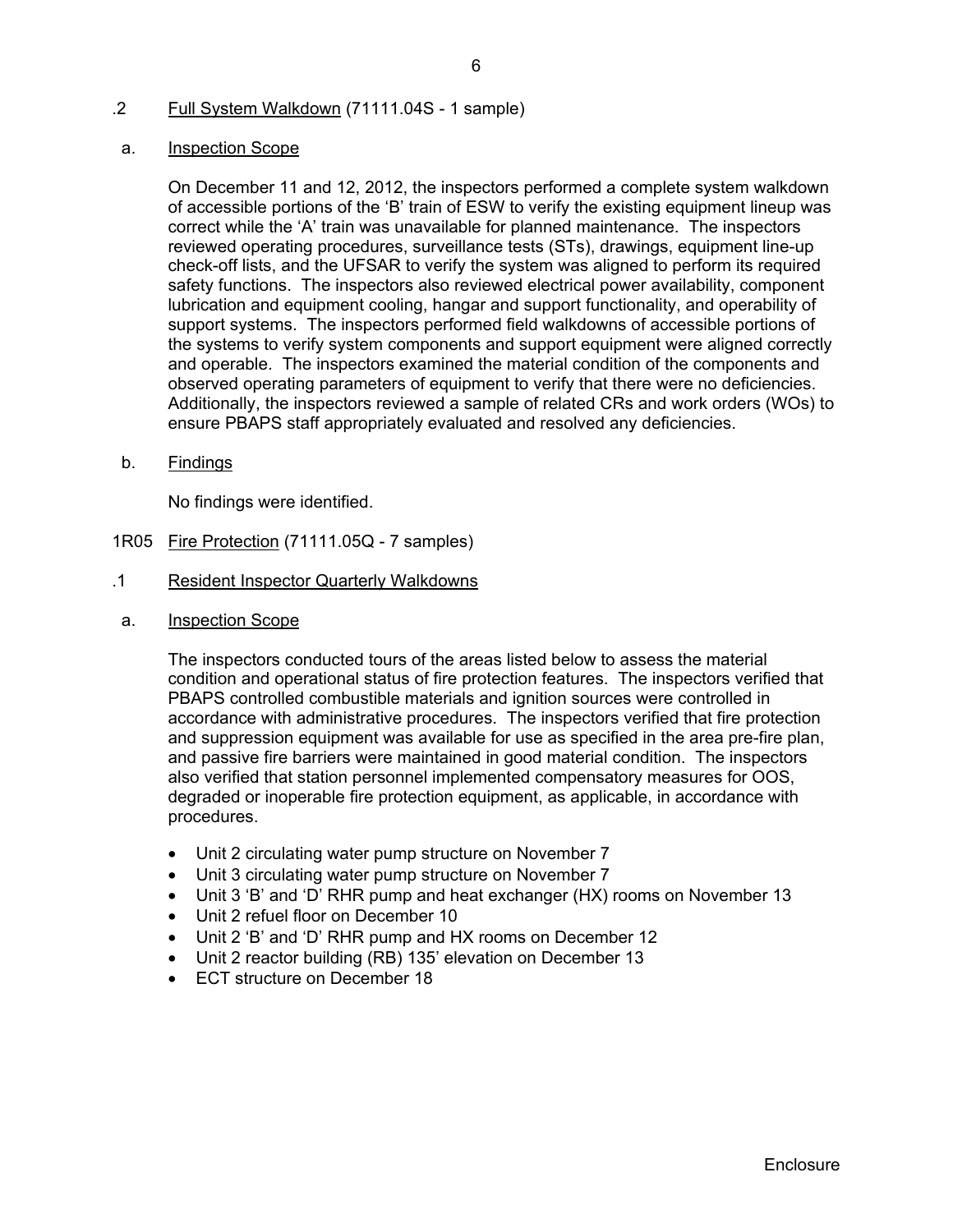b. Findings

No findings were identified.

- 1R06 Flood Protection Measures (71111.06 1 sample)
- .1 Internal Flooding Reviews
- a. Inspection Scope

The inspectors reviewed the UFSAR, the site flooding analysis, and plant procedures to assess susceptibilities involving internal flooding. The inspectors also reviewed the CAP to determine if PBAPS personnel identified and corrected flooding problems and whether operator actions for coping with flooding were adequate. The inspectors focused on the safety-related pump structure to verify the adequacy of equipment seals located below the flood line, floor and water penetration seals, watertight door seals, common drain lines and sumps, sump pumps, level alarms, control circuits, and temporary or removable flood barriers.

b. Findings

No findings were identified.

- 1R11 Licensed Operator Requalification Program (71111.11 2 samples)
- .1 Quarterly Review of Licensed Operator Requalification Testing and Training
- a. Inspection Scope

The inspectors observed licensed operator requalification simulator training on November 28, 2012, which included high reactor recirculation pump (RRP) vibration, loss of an auxiliary electrical bus including the second RRP, manual reactor scram, and the restart of one RRP. The inspectors evaluated operator performance during the simulated events and verified completion of risk significant operator actions, including the use of abnormal and emergency operating procedures. The inspectors assessed the clarity and effectiveness of communications, implementation of actions in response to alarms and degrading plant conditions, and the oversight and direction provided by the control room supervisor. The inspectors verified the accuracy and timeliness of the emergency classification made by the shift manager, and the TS action statements entered by the shift technical advisor. Additionally, the inspectors assessed the ability of the crew and training staff to identify and document crew performance problems.

b. Findings

No findings were identified.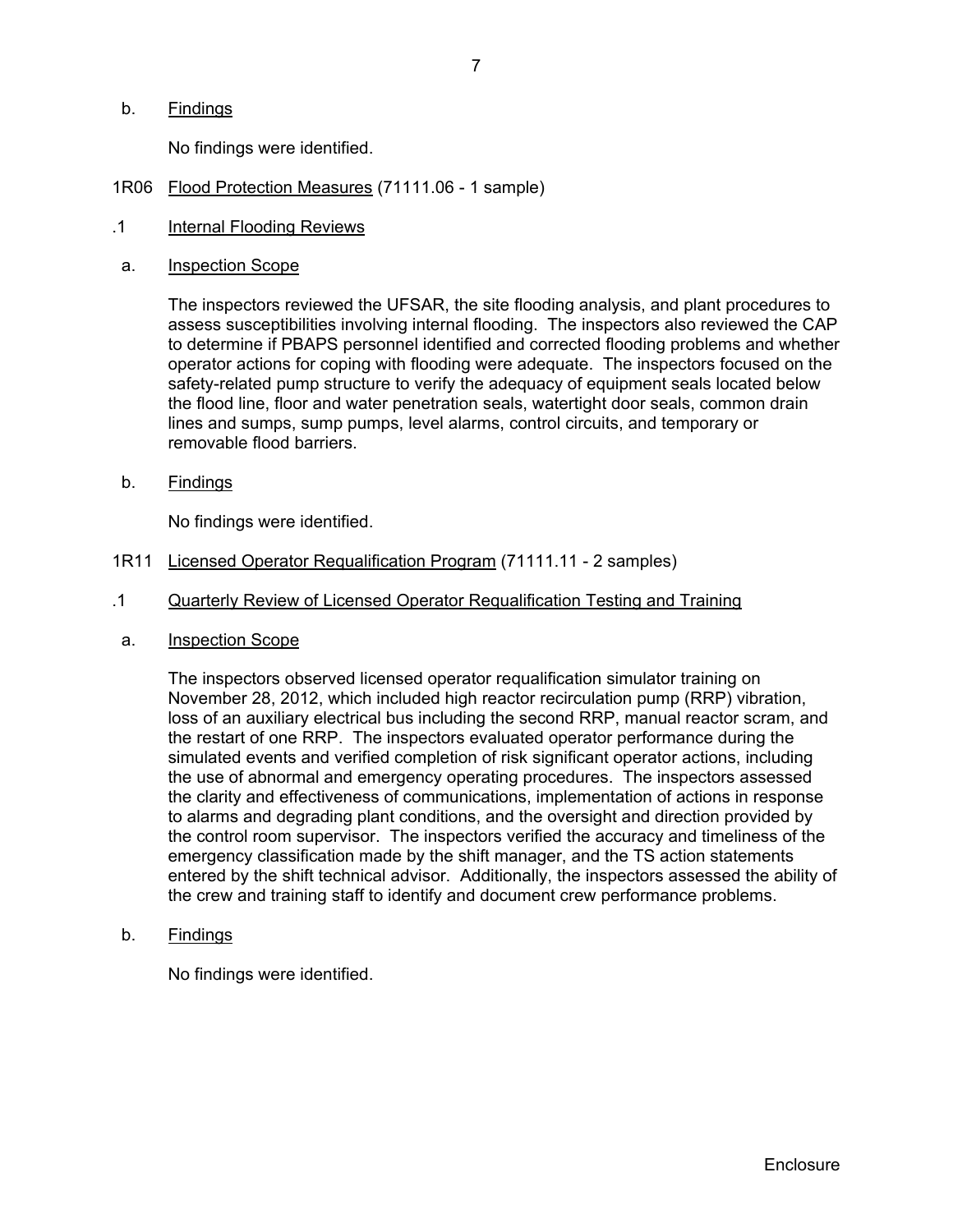## .2 Quarterly Review of Licensed Operator Performance in the Main Control Room

#### a. Inspection Scope

The inspectors observed the following activity in the main control room (MCR):

Off-site power transformer 343 start-up source restoration

The inspectors observed infrequently performed tests or evolution briefings, pre-shift briefings, and reactivity control briefings to verify that the briefings met the criteria specified in Exelon's procedure HU-AA-1211, "Pre-Job Briefings," Revision 7. Additionally, the inspectors observed test performance to verify that procedure use, crew communications, and coordination of activities between work groups similarly met established expectations and standards.

b. Findings

No findings were identified.

- 1R12 Maintenance Effectiveness (71111.12Q 2 samples)
- a. Inspection Scope

The inspectors reviewed the samples listed below to assess the effectiveness of maintenance activities on structures, systems, and components (SSCs) performance and reliability. The inspectors reviewed system health reports, CAP documents, maintenance WOs, and maintenance rule (MR) basis documents to ensure that PBAPS was identifying and properly evaluating performance problems within the scope of the MR. For each sample selected, the inspectors verified that the SSC was properly scoped into the MR in accordance with 10 CFR 50.65 and verified that the  $(a)(2)$ performance criteria established by the PBAPS staff were reasonable. As applicable, for SSCs classified as (a)(1), the inspectors assessed the adequacy of goals and corrective actions to return these SSCs to (a)(2). Additionally, the inspectors ensured that PBAPS staff was identifying and addressing common cause failures that occurred within and across MR system boundaries.

- Unit 2 average power range monitor (APRM) 2-out-of-4 voter failure on November 1
- Diesel driven fire pump 'A' battery charger high amp reading on November 19 and November 21
- b. Findings

No findings were identified.

#### 1R13 Maintenance Risk Assessments and Emergent Work Control (71111.13 - 4 samples)

a. Inspection Scope

The inspectors reviewed station evaluation and management of plant risk for the maintenance and emergent work activities listed below to verify that PBAPS performed the appropriate risk assessments prior to removing equipment for work. The inspectors selected these activities based on potential risk significance relative to the reactor safety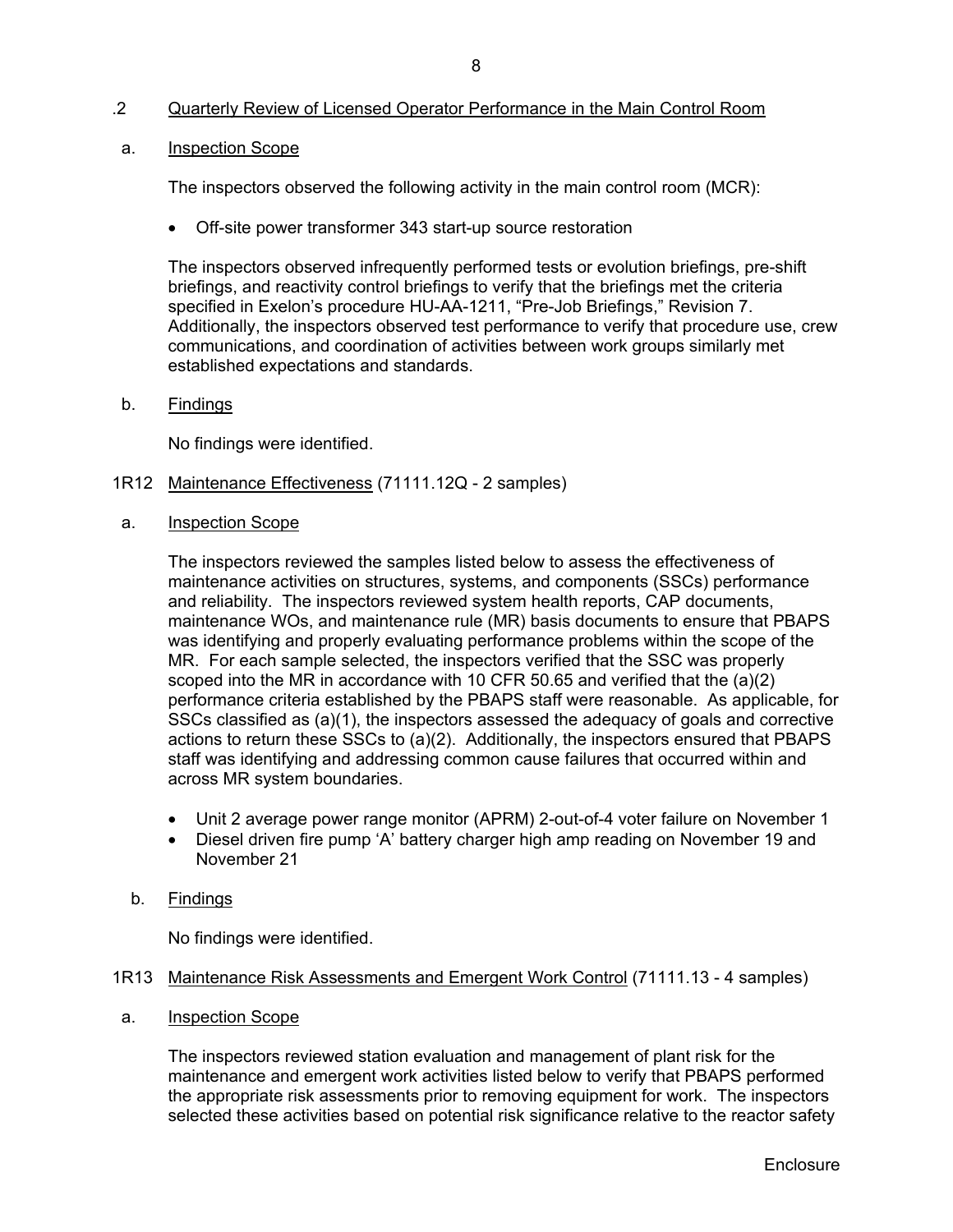cornerstones. As applicable for each activity, the inspectors verified that PBAPS personnel performed risk assessments as required by 10 CFR 50.65(a)(4) and that the assessments were accurate and complete. When PBAPS performed emergent work, the inspectors verified that operations personnel promptly assessed and managed plant risk. The inspectors reviewed the scope of maintenance work and discussed the results of the assessment with the station's probabilistic risk analyst to verify plant conditions were consistent with the risk assessment. The inspectors also reviewed the TS requirements and inspected portions of redundant safety systems, when applicable, to verify risk analysis assumptions were valid and applicable requirements were met.

- Elevated risk during ST-O-052-122-2, "E-2 EDG RHR Pump Reject Test," Revision 9, on November 5
- Elevated risk with 3 'A' RHR OOS on November 13 and 14
- Unit 3 'F' reactor recirculation jet pump flow deviations on November 19
- Elevated risk during E-1 EDG unavailability for planned maintenance on December 11 and 12
- b. Findings

No findings were identified.

- 1R15 Operability Determinations and Functionality Assessments (71111.15 5 samples)
- a. Inspection Scope

The inspectors reviewed five operability determinations (ODs) for the following degraded or non-conforming conditions:

- Unit 2 wide-range neutron monitoring (WRNM) during core reload on October 10
- Unit 2 and Unit 3 reactor water cleanup (RWCU) motor-operated valve (MOV) primary containment isolation valve operability evaluations on October 15
- Unit 3 automatic depressurization system safety relief valves (SRVs) with Buna-N material on October 31 and November 1
- Unit 2 DC grounds in the drywell on November 5 and 6
- 'A' ESW supply pipe flow on November 20

The inspectors selected these issues based on the risk significance of the associated components and systems. The inspectors evaluated the technical adequacy of the ODs to assess whether TS operability was properly justified and the subject component or system remained available such that no unrecognized increase in risk occurred. The inspectors compared the operability and design criteria in the appropriate sections of the TSs and UFSAR to PBAPS's evaluations to determine whether the components or systems were operable. Where compensatory measures were required to maintain operability, the inspectors determined whether the measures in place would function as intended and were properly controlled by PBAPS. The inspectors determined, where appropriate, compliance with bounding limitations associated with the evaluations.

### b. Findings

No findings were identified.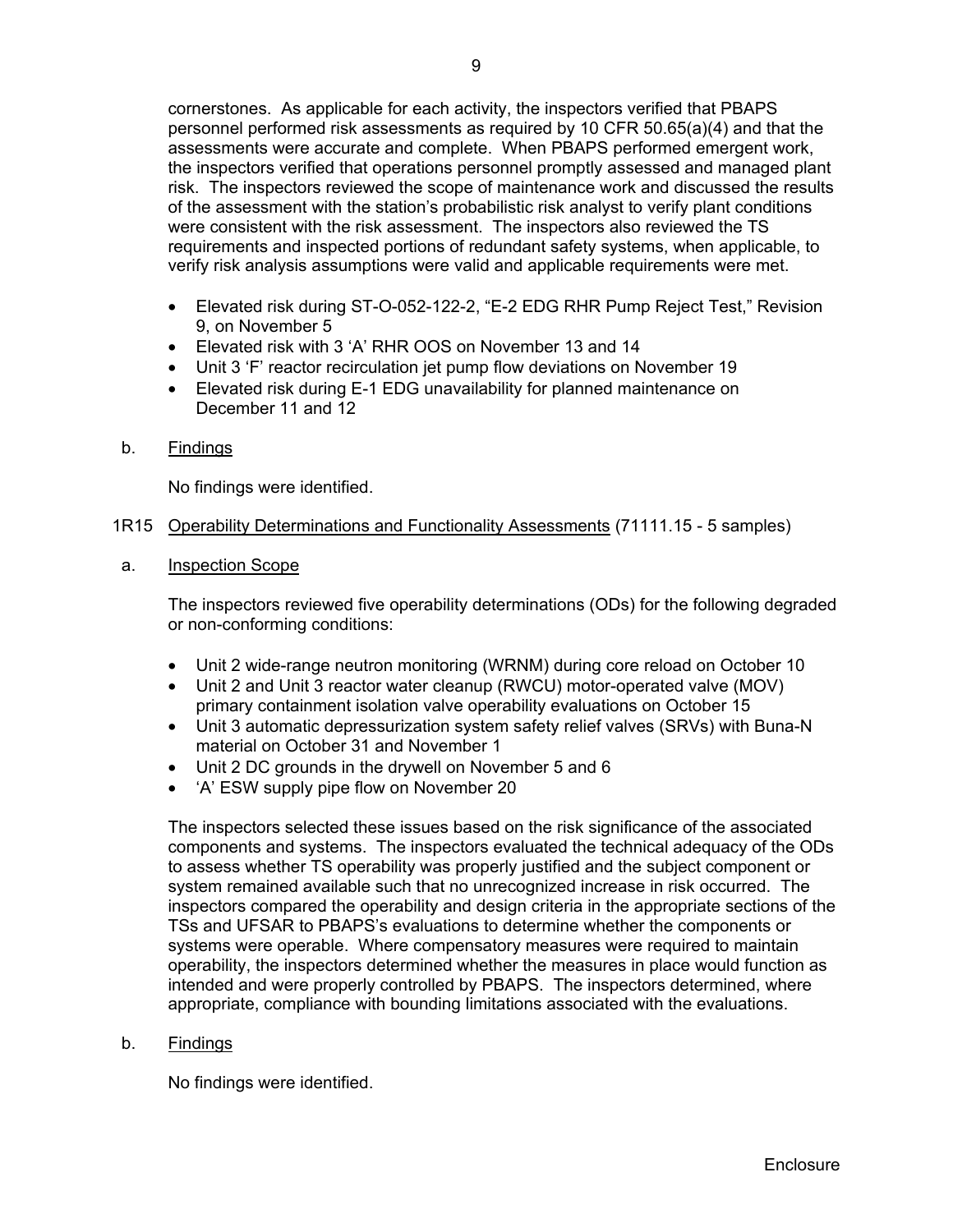### 1R19 Post-Maintenance Testing (71111.19 - 6 samples)

#### a. Inspection Scope

The inspectors reviewed the post-maintenance tests (PMTs) for the maintenance activities listed below to verify that procedures and test activities ensured system operability and functional capability. The inspectors reviewed the test procedure to verify that the procedure adequately tested the safety functions that may have been affected by the maintenance activity, that the acceptance criteria in the procedure was consistent with the information in the applicable licensing basis and/or design basis documents (DBDs), and that the procedure had been properly reviewed and approved. The inspectors also witnessed the test or reviewed test data to verify that the test results adequately demonstrated restoration of the affected safety functions.

- Unit 2 SRV actuator functional as-left testing on September 27
- Unit 2 E-22 bus logic testing on October 2
- Unit 2 main steam isolation valve (MSIV) as-left stroke timing on October 9
- Motor driven fire pump operability test following maintenance on November 7
- Unit 2 APRM functional test following trouble-shooting on November 30
- E-1 EDG Surveillance Test (ST) following maintenance on December 3
- b. Findings

No findings were identified.

- 1R20 Refueling Outage (71111.20 1 sample)
- a. Inspection Scope

The Unit 2 RFO (P2R19) was conducted from September 9, 2012 through October 18, 2012. During this inspection period, the inspectors performed the activities listed below to verify PBAPS's controls of outage activities:

- Configuration management, including maintenance of defense-in-depth, commensurate with the outage plan for the key safety functions and compliance with the applicable TSs when taking equipment OOS
- Implementation of clearance activities and confirmation that tags were properly hung and that equipment was appropriately configured to safely support the associated work or testing
- Installation and configuration of reactor coolant pressure, level, and temperature instrumentation instruments to provide accurate indication and instrument error accounting
- Status and configuration of electrical systems and switchyard activities to ensure that TSs were met
- Monitoring of decay heat removal operations
- Impact of outage work on the sustained operation of the spent fuel pool (SFP) cooling system
- Reactor water inventory controls, including flow paths, alternative means for water inventory additions, and controls to prevent unexpected inventory changes
- Maintenance of secondary containment as required by TSs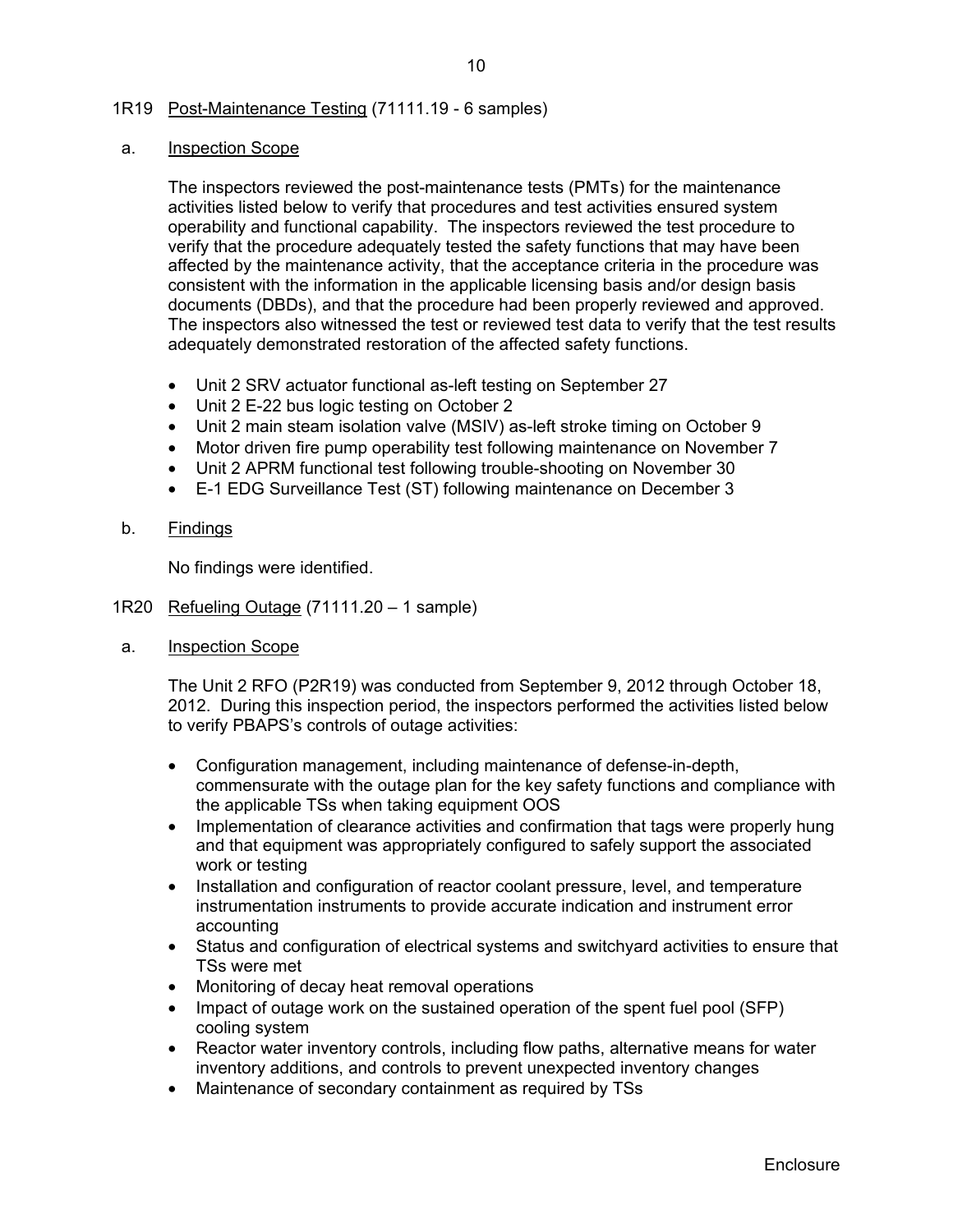- Torus closure conducted a thorough walkdown of accessible torus areas above the suppression pool water line prior to reactor startup to verify that all debris, tools, and diving gear were removed
- Drywell closure conducted a thorough inspection and walkdown of the primary containment prior to reactor startup to identify any remaining debris, tools, and equipment were removed prior to reactor startup
- Reactor startup preparations reviewed the tracking of startup prerequisites and observed the Plant Operations Review Committee meeting on October 15, 2012, to ensure outstanding outage issues were resolved, and startup reviews were detailed
- Startup and ascension to full power operation observed selected activities including: reactor criticality; portions of the plant heat-up, main generator synchronization to the grid, and portions of the power ascension to full power operation
- Licensee identification and resolution of problems reviewed corrective action reports related to RFO and startup activities to verify that PBAPS was identifying issues at the appropriate level and taking adequate corrective action to resolve the issues
- b. Findings

No findings were identified.

- 1R22 Surveillance Testing (71111.22 5 samples)
- a. Inspection Scope (4 routine surveillances; 1 RCS sample)

The inspectors observed performance of STs and/or reviewed test data of selected risksignificant SSCs to assess whether test results satisfied TSs, the UFSAR, and PBAPS procedure requirements. The inspectors verified that test acceptance criteria were clear, tests demonstrated operational readiness and were consistent with design documentation, test instrumentation had current calibrations and the range and accuracy for the application, tests were performed as written, and applicable test prerequisites were satisfied. Upon test completion, the inspectors considered whether the test results supported that equipment was capable of performing the required safety functions. The inspectors reviewed the following STs:

- ST-M-57B-744-2, Unit 2D 125/250 Volts DC Battery Service Test, on October 1
- ST-O-054-754-2, E42 4KV Bus Undervoltage Relays and LOCA/LOOP Functional Test and E42 and E424 Alternate Shutdown Control Functional Test on October 4
- ST-O-080-675-2, Reactor Pressure Vessel (ASME Class I) Leakage Pressure Test, on October 15 and 16, 2012
- ST-O-023-301-2, High-Pressure Coolant Injection (HPCI) Pump, Valve, Flow and Unit Cooler Functional and In-Service Test, on October 19
- ST-O-020-560-2(3), Reactor Coolant Leakage Test, various tests from October 1 through December 31, 2012 (RCS leakage sample)

## b. Findings

No findings were identified.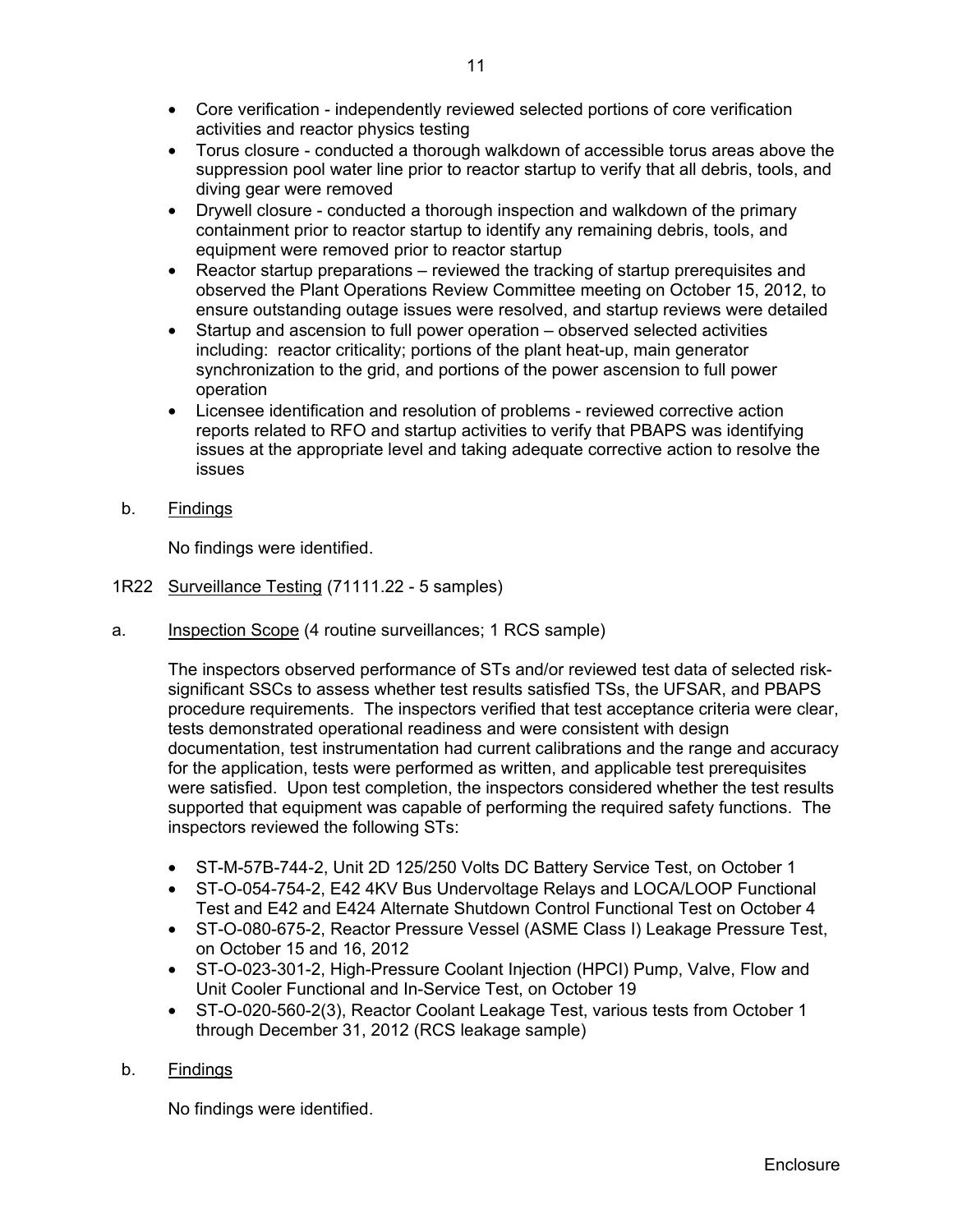### **Cornerstone: Emergency Preparedness**

#### 1EP6 EP Drill Evaluation (71114.06 - 1 sample)

#### Simulator Evaluation

#### a. Inspection Scope

The inspectors evaluated the conduct of a routine PBAPS emergency drill on December 12, 2012, to identify any weaknesses and deficiencies in the classification, notification, and protective action recommendation development activities. The inspectors observed emergency response operations in the simulator, and technical support center to determine whether the event classification, notifications, and protective action recommendations were performed in accordance with procedures. The inspectors also attended the control room simulator drill critique to compare inspector observations with those identified by PBAPS staff in order to evaluate PBAPS's critique and to verify whether PBAPS staff was properly identifying weaknesses and entering them into the CAP.

b. Findings

No findings were identified.

#### **2. RADIATION SAFETY**

#### **Cornerstone: Occupational/Public Radiation Safety (PS)**

#### 2RS5 Radiation Monitoring Instrumentation (71124.05)

a. Inspection Scope

During the week of December 3 - 7, 2012, the inspectors verified that Exelon personnel were ensuring the accuracy and operability of radiation monitoring instruments that are used to (1) monitor areas, materials, and workers to ensure a radiological safe work environment, and (2) detect and quantify radioactive process streams and effluent releases. The instrumentation subject to this review included equipment used to monitor radiological conditions incident to normal plant operations, including anticipated operational occurrences, and conditions resulting from postulated accidents. The inspectors used the requirements in 10 CFR Part 20, 10 CFR Part 50 Appendix A - Criterion 60, "Control of Release of Radioactivity to the Environment," and Criterion 64, "Monitoring Radioactive Releases," 10 CFR 50 Appendix I, "Numerical Guides for Design Objectives and Limiting Conditions for Operation to meet the Criterion "As Low as is Reasonably Achievable" (ALARA) for Radioactive Material in Light-Water – Cooled Nuclear Power Reactor Effluents," 40 CFR Part 190, "Environmental Radiation Protection Standards for Nuclear Power Operations," NUREG-0737, "Clarification of Three Mile Island Corrective Action Requirements," Offsite Dose Calculation Manual (ODCM), TSs, applicable industry standards, and Exelon's procedures required by TSs as criteria for determining compliance.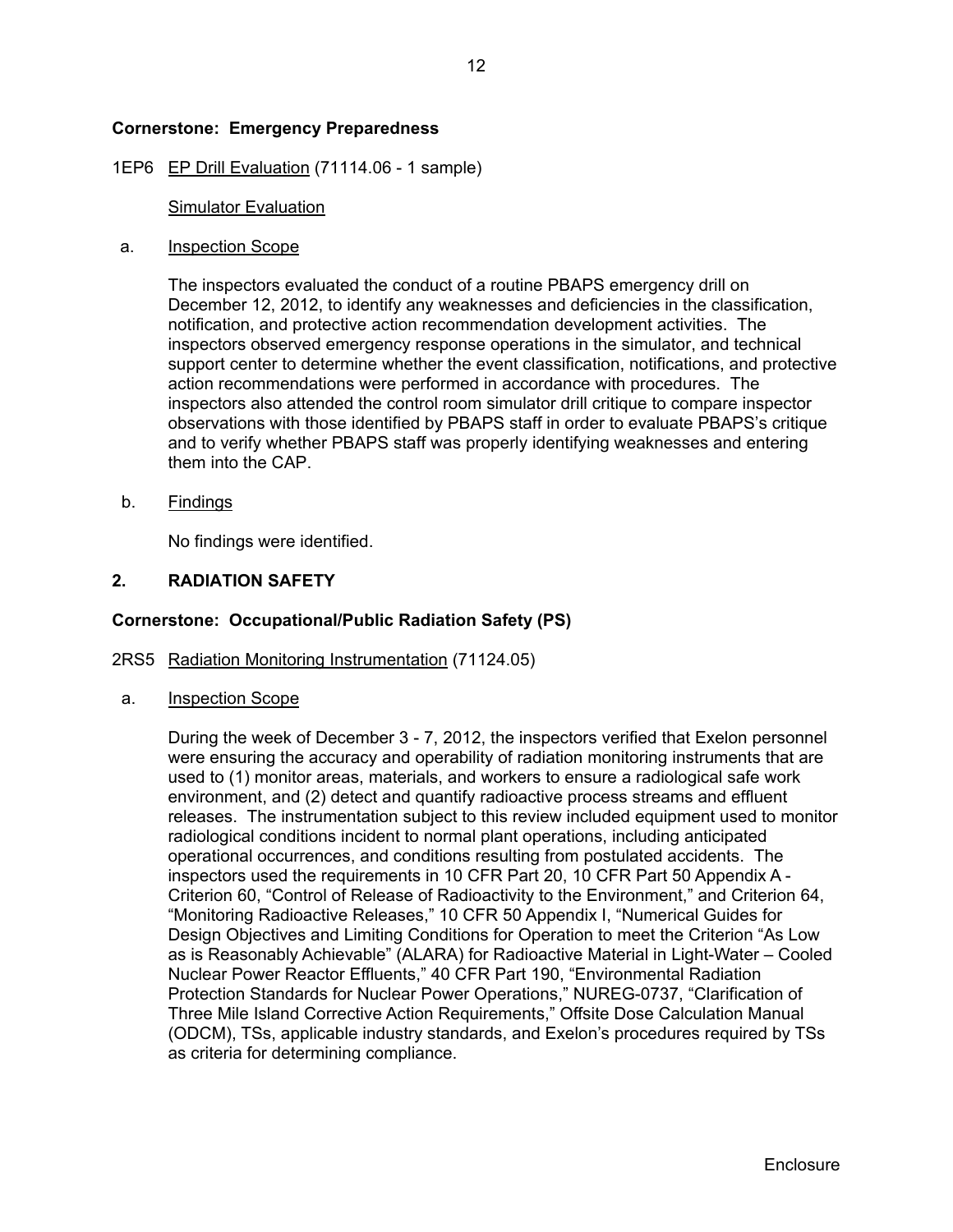The inspectors performed plant walkdowns of effluent radiation monitoring systems, including liquid and gaseous systems. The inspectors verified that effluent/process monitor configurations align with ODCM descriptions.

The inspectors verified that channel calibration and functional tests were performed consistent with radiological effluent TSs (RETS)/ODCM. The inspectors verified that (a) Exelon calibrated its monitors with National Institute of Standards and Technology (NIST) traceable sources, (b) if a primary calibration, it adequately represents the plant nuclide mix, (c) if a secondary calibration, it verifies the primary calibration, and (d) the channel calibrations encompass the instrument's alarm set points.

The inspectors verified that effluent monitor alarm set points were established as provided in the ODCM and station procedures. For changes to effluent monitor set points, the inspectors evaluated the basis for changes to ensure that an adequate justification exists.

The inspectors selected laboratory analytical instruments used for radiological analyses and verified that daily performance checks and calibration data indicated that the frequency of the calibrations was adequate and there were no indications of degraded instrument performance.

As part of the problem identification and resolution (PI&R) review, the inspectors verified that appropriate corrective actions were implemented in response to indications of degraded instrument performance.

The inspectors selected the drywell/containment high-range monitor and reviewed the calibration documentation since the last inspection.

The inspectors verified that an electronic calibration was completed for all range decades above 10 rem/hour and that at least one decade at or below 10 rem/hour was calibrated using an appropriate radiation source.

The inspectors determined that the calibration acceptance criteria were reasonable, accounting for the large measuring range and the intended purpose of the instruments.

The inspectors reviewed Exelon's capability to collect high-range, post-accident iodine effluent samples.

The inspectors observed electronic and radiation calibration of these instruments to verify conformity with Exelon's calibration and test protocols.

The inspectors reviewed Exelon's 10 CFR Part 61, "Licensing Requirements for Land Disposal of Radioactive Waste," source term to determine if the calibration sources used were representative of the types and energies of radiation encountered in the plant.

The inspectors verified that problems associated with radiation monitoring instrumentation were being identified by Exelon personnel at an appropriate threshold and were properly addressed for resolution in Exelon's CAP.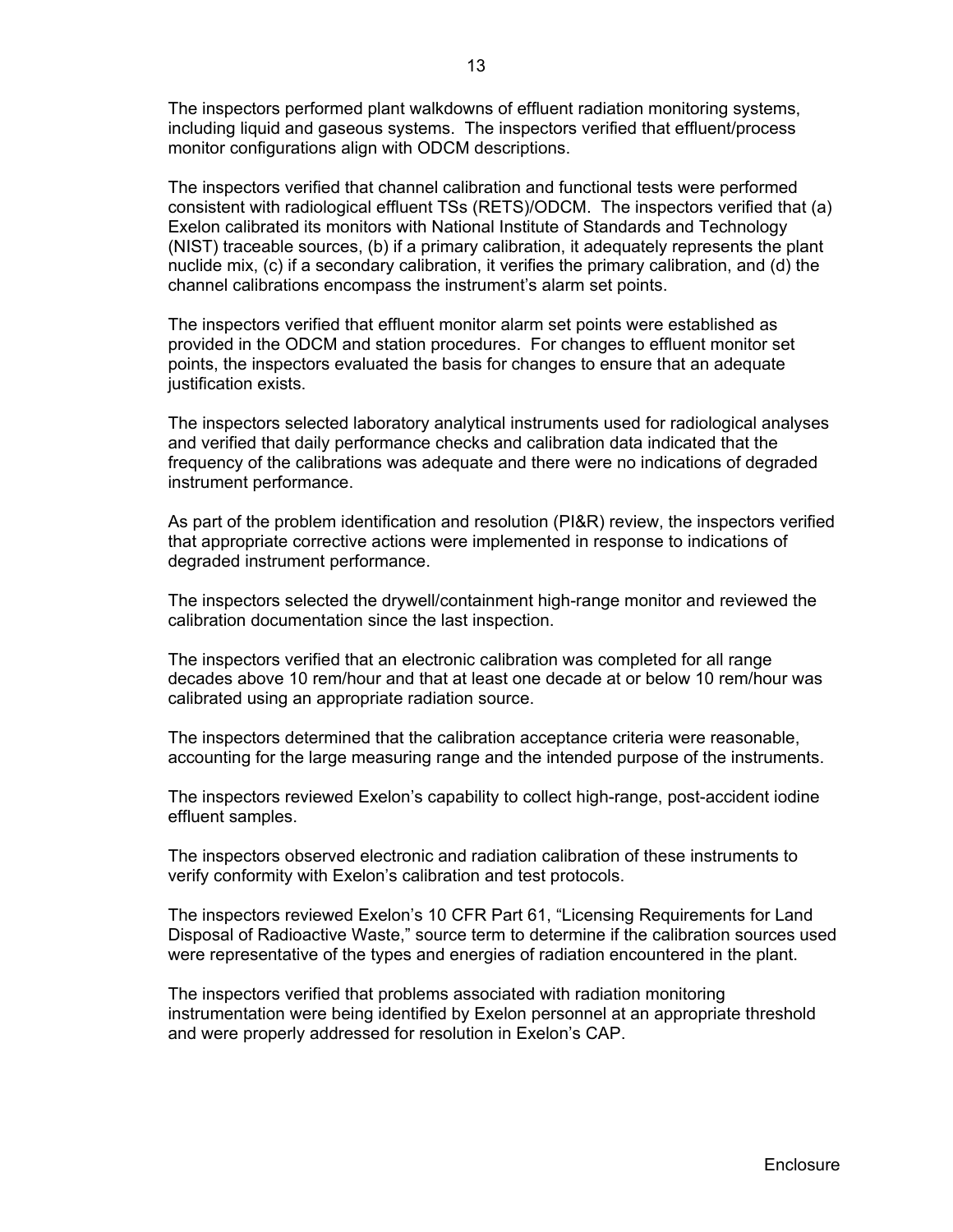### b. Findings

No findings were identified.

#### 2RS6 Radioactive Gaseous and Liquid Effluent Treatment (71124.06 - 1 sample)

#### a. Inspection Scope

During the week of December 3 - 7, 2012, the inspectors: (1) ensured that the gaseous and liquid effluent processing systems were maintained so that radiological discharges are properly mitigated, monitored, and evaluated with regard to public exposure; (2) ensured that abnormal radioactive gaseous or liquid discharges and conditions, when effluent radiation monitors were OOS, were controlled in accordance with applicable regulatory requirements and Exelon procedures; (3) verified that Exelon's quality control program ensured that the radioactive effluent sampling and analysis requirements were satisfied so that discharges of radioactive materials were adequately quantified and evaluated; and (4) verified the adequacy of public dose calculations and projections resulting from radioactive effluent discharges. The inspectors used the requirements in 10 CFR Part 20; 10 CFR 50.35(a) TSs; 10 CFR Part 50 Appendix A - Criterion 60, "Control of Release of Radioactivity to the Environment," and Criterion 64, "Monitoring Radioactive Releases; 10 CFR 50 Appendix I Numerical Guides for Design Objectives and Limiting Conditions for Operations to Meet the Criterion "ALARA" for Radioactive Material in Light-Water – Cooled Nuclear Power Reactor Effluents;" 10 CFR 50.75(g), "Reporting and Recordkeeping for Decommissioning Planning;" 40 CFR Part 141, "Maximum Contaminant Levels for Radionuclides;" 40 CFR Part 190, "Environmental Radiation Protection Standards for Nuclear Power Operations;" the guidance in Regulatory Guides 1.109, 1.21, 4.1 and 4.15; NUREG-1301 or 1302 ODCM Guidance: Standard Radiological Effluent Control, as well as applicable Industry standards, and Exelon procedures required by TSs/ODCM as criteria for determining compliance.

The inspectors reviewed the Annual Radiological Effluent Release Reports issued since the last inspection. The inspectors determined that the reports were submitted as required by the ODCM/TSs. The inspectors identified radioactive effluent monitor operability issues reported by Exelon as provided in effluent release reports, and determined that the issues were entered into the CAP and adequately resolved.

The inspectors reviewed changes to the ODCM made by Exelon since the last inspection. The inspectors determined that Exelon had not identified any nonradioactive systems that had become contaminated as disclosed either through an event report or as documented in the ODCM since the last inspection.

The inspectors reviewed reported groundwater monitoring results, and changes to Exelon's written program for identifying and controlling contaminated spills/leaks to groundwater.

The inspectors reviewed licensee event reports (LERs) and/or special reports related to the effluent program issued since the previous inspection. The inspectors identified no additional focus areas for the inspection based on the scope/breadth of problems described in these reports. The inspectors reviewed effluent program implementing procedures, particularly those associated with effluent sampling, effluent monitor set point determinations and dose calculations.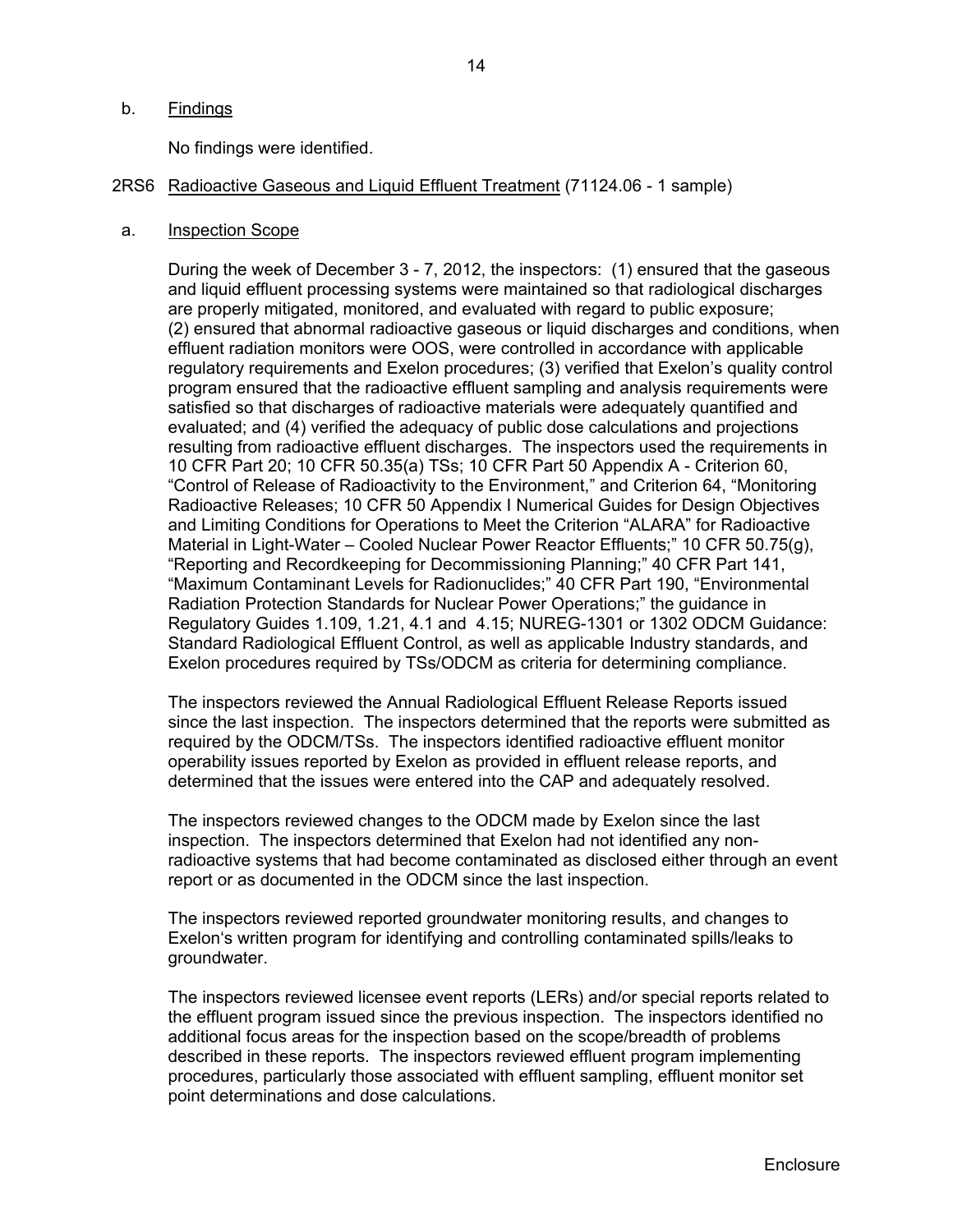The inspectors performed walkdowns of selected components of the gaseous and liquid discharge systems to verify that equipment configuration and flow paths align with the documents reviewed and assess equipment material condition. For equipment or areas associated with the systems selected above, that were not readily accessible due to radiological conditions, the inspectors reviewed Exelon's material condition surveillance records. The inspectors walked down those filtered ventilation systems whose test results were reviewed during the inspection. The inspectors verified that there were no conditions, such as degraded high efficiency particulate air (HEPA)/charcoal banks, improper alignment, or system installation issues that would impact the performance, or the effluent monitoring capability, of the effluent system.

The inspectors determined that Exelon had not made any significant changes to their effluent release points.

The inspectors observed the routine processing and discharge of effluents (including sample collection and analysis). The inspectors verified that appropriate effluent treatment equipment was being used and that radioactive liquid waste was being processed and discharged in accordance with procedure requirements and aligns with discharge permits.

The inspectors selected effluent sampling activities and verified that adequate controls had been implemented to ensure representative samples were obtained. The inspectors determined that the facility was not routinely relying on the use of compensatory sampling in lieu of adequate system maintenance, based on the frequency of compensatory sampling since the last inspection.

The inspectors reviewed the results of the inter-laboratory comparison program to verify the quality of the radioactive effluent sample analyses. The inspectors verified that the inter-laboratory comparison program included hard-to-detect isotopes as appropriate.

The inspectors reviewed the methodology that Exelon uses to determine the effluent stack and vent flow rates. The inspectors verified that the flow rates are consistent with RETS/ODCM or UFSAR values, and that differences between assumed and actual stack and vent flow rates do not affect the results of the projected public doses.

The inspectors verified that surveillance test results since the previous inspection for TS required ventilation effluent discharge systems (HEPA and charcoal filtration) met TS acceptance criteria.

The inspectors reviewed radioactive liquid and gaseous waste discharge permits. The inspectors verified that the projected doses to members of the public were accurate and based on representative samples of the discharge path. The inspectors evaluated the methods used to determine the isotopes that are included in the source term to ensure all applicable radionuclides were included, within delectability standards. The inspectors reviewed the current 10 CFR Part 61 analyses to ensure hard-to-detect radionuclides were included in the source term.

The inspectors reviewed changes in PBAPS's offsite dose calculations since the last inspection. The inspectors verified that the changes are consistent with the ODCM and Regulatory Guide 1.109. The inspectors reviewed meteorological dispersion and deposition factors used in the ODCM and effluent dose calculations to ensure appropriate factors were being used for public dose calculations. The inspectors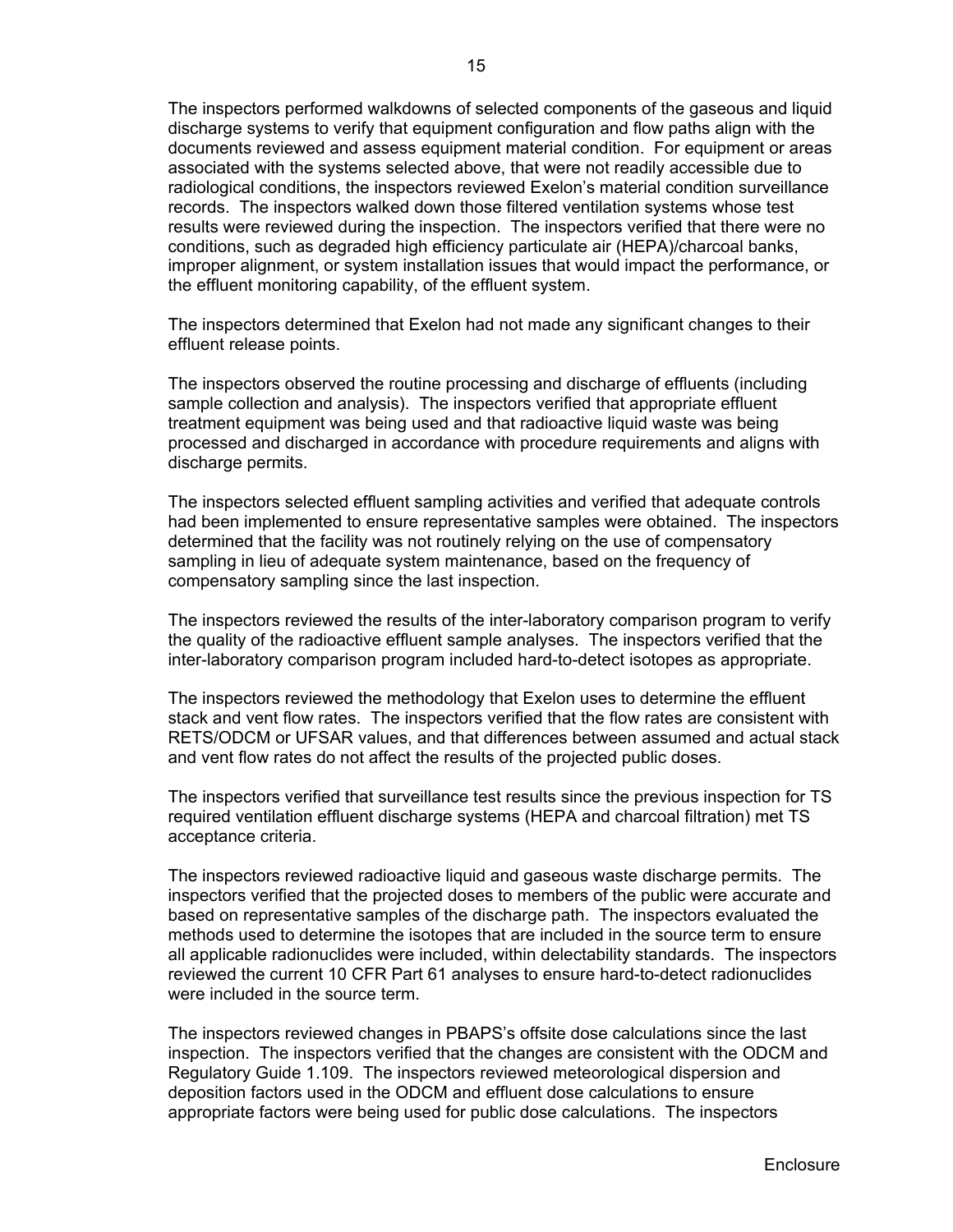reviewed the latest land use census and verified that changes have been factored into the dose calculations.

The inspectors verified that Exelon was continuing to implement the voluntary Nuclear Energy Institute (NEI)/Industry Groundwater Protection Initiative (GPI) since the last inspection. The inspectors reviewed monitoring results of the GPI to determine if Exelon had implemented its program as intended, and to identify any anomalous results. No anomalous results were identified.

The inspectors reviewed identified leakage or spill events and entries made into 10 CFR 50.75 (g) records. The inspectors reviewed evaluations of leaks or spills, and reviewed any remediation actions taken for effectiveness. The inspectors reviewed onsite contamination events involving contamination of groundwater.

The inspectors verified that on-site groundwater sample results and a description of any significant on-site leaks/spills into groundwater for each calendar year were documented in the Annual Radiological Environmental Operating Report for REMP or the Annual Radiological Effluent Release Report for the radiological effluent TS (RETS).

The inspectors verified that problems associated with the effluent monitoring and control program were being identified by Exelon at an appropriate threshold and were properly addressed for resolution in Exelon's CAP.

b. Findings

No findings were identified.

### 4. **OTHER ACTIVITIES**

- 4OA1 Performance Indicator Verification (71151 12 samples)
- .1 Mitigating Systems Performance Index (10 MSPI samples)
- a. Inspection Scope

The inspectors sampled PBAPS's submittals of the Mitigating Systems Performance Index (MSPI) for the following systems for the period of October 1, 2011 through September 30, 2012:

- Unit 2 and Unit 3 Emergency Alternating Current Power System (MS06)
- Unit 2 and Unit 3 HPCI System (MS07)
- Unit 2 and Unit 3 RCIC System (MS08)
- Unit 2 and Unit 3 RHR System (MS09)
- Unit 2 and Unit 3 Support Cooling Water System (MS10)

To determine the accuracy of the performance indicator (PI) data reported during this period, the inspectors used definitions and guidance contained in NEI Document 99-02, "Regulatory Assessment PI Guideline," Revision 6. The inspectors also reviewed PBAPS operator narrative logs, CRs, MSPI derivation reports, event reports, and NRC integrated inspection reports to validate the accuracy of the submittals.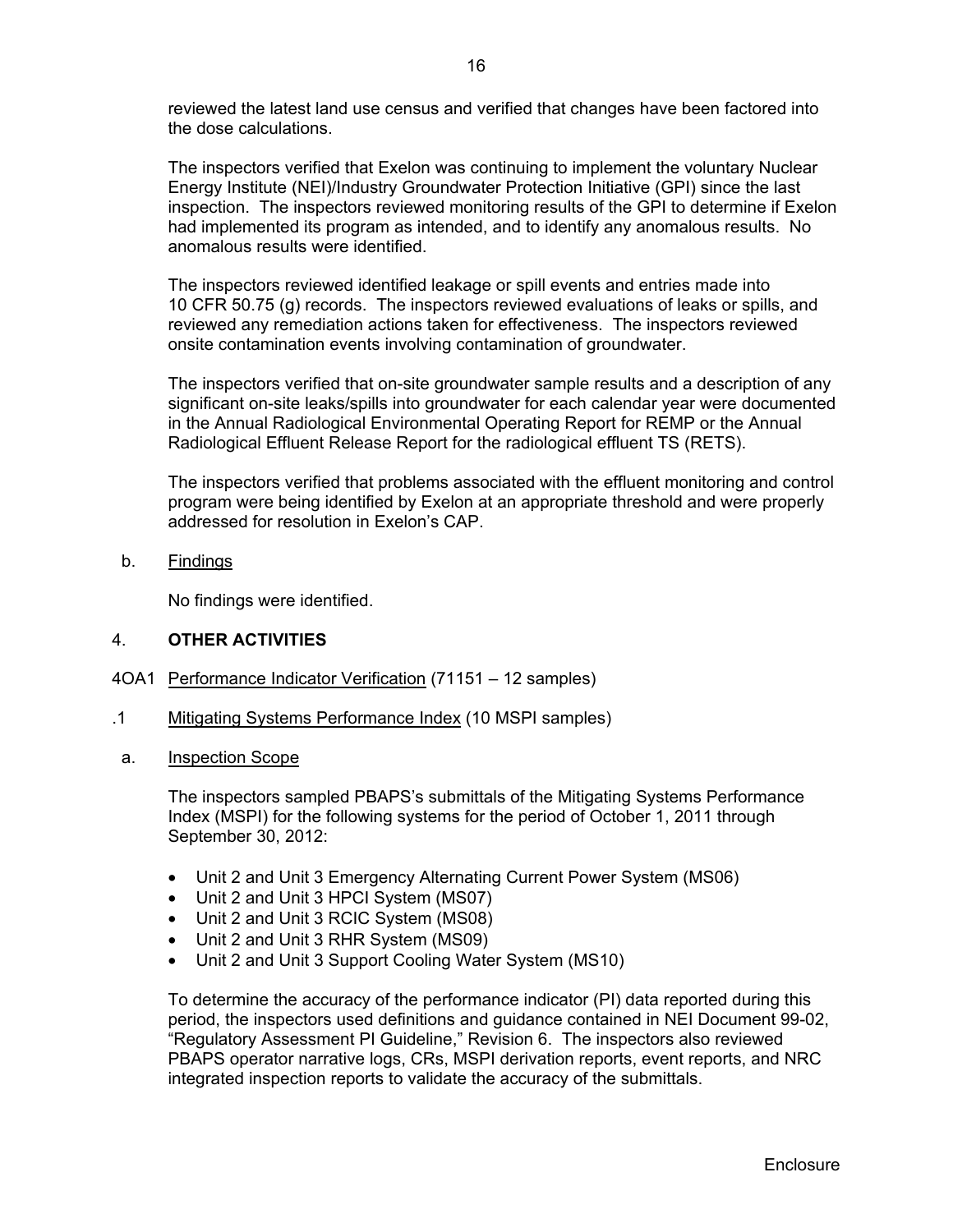No findings were identified.

- .2 Occupational Radiation Safety Cornerstone (1 sample)
- a. Inspection Scope

The inspectors reviewed a listing of licensee action reports for issues related to the occupational radiation safety PI (OR01), which measures non-conformances with high radiation areas greater than 1 Roentgen/hour (R/hr) and unplanned personnel exposures greater than 100 millirem (mrem) total effective dose equivalent (TEDE), 5 rem skin dose equivalent (SDE), 1.5 rem lens dose equivalent (LDE), or 100 mrem to the unborn child. The inspectors determined that no PI events for occupational radiation safety had occurred during the assessment period.

b. Findings

No findings were identified.

- .3 Public Radiation Safety Cornerstone (1 sample)
- a. Inspection Scope

The inspectors reviewed a listing of licensee action reports for issues related to the public radiation safety PI (PR01), which measures radiological effluent release occurrences per site that exceed 1.5 mrem/quarter (qtr) whole body or 5 mrem/qtr organ dose for liquid effluents; or 5 millirads (mrads)/qtr gamma air dose, 10 mrads/qtr beta air dose; or 7.5 mrems/qtr organ doses from Iodine-131, I-133, Hydrogen-3, and particulates for gaseous effluents. The inspectors determined that no PI events for public radiation safety had occurred during the assessment period.

b. Findings

No findings were identified.

4OA2 Identification and Resolution of Problems (71152 - 1 sample)

### Routine Review of PI&R Activities

a. Inspection Scope

As required by Inspection Procedure (IP) 71152, "Promblem Identification and Resolution," the inspectors routinely reviewed issues during baseline inspection activities and plant status reviews to verify that PBAPS entered issues into the CAP at an appropriate threshold, gave adequate attention to timely corrective actions, and identified and addressed adverse trends. In order to assist with the identification of repetitive equipment failures and specific human performance issues for follow-up, the inspectors performed a daily screening of items entered into the CAP and periodically attended CR screening meetings.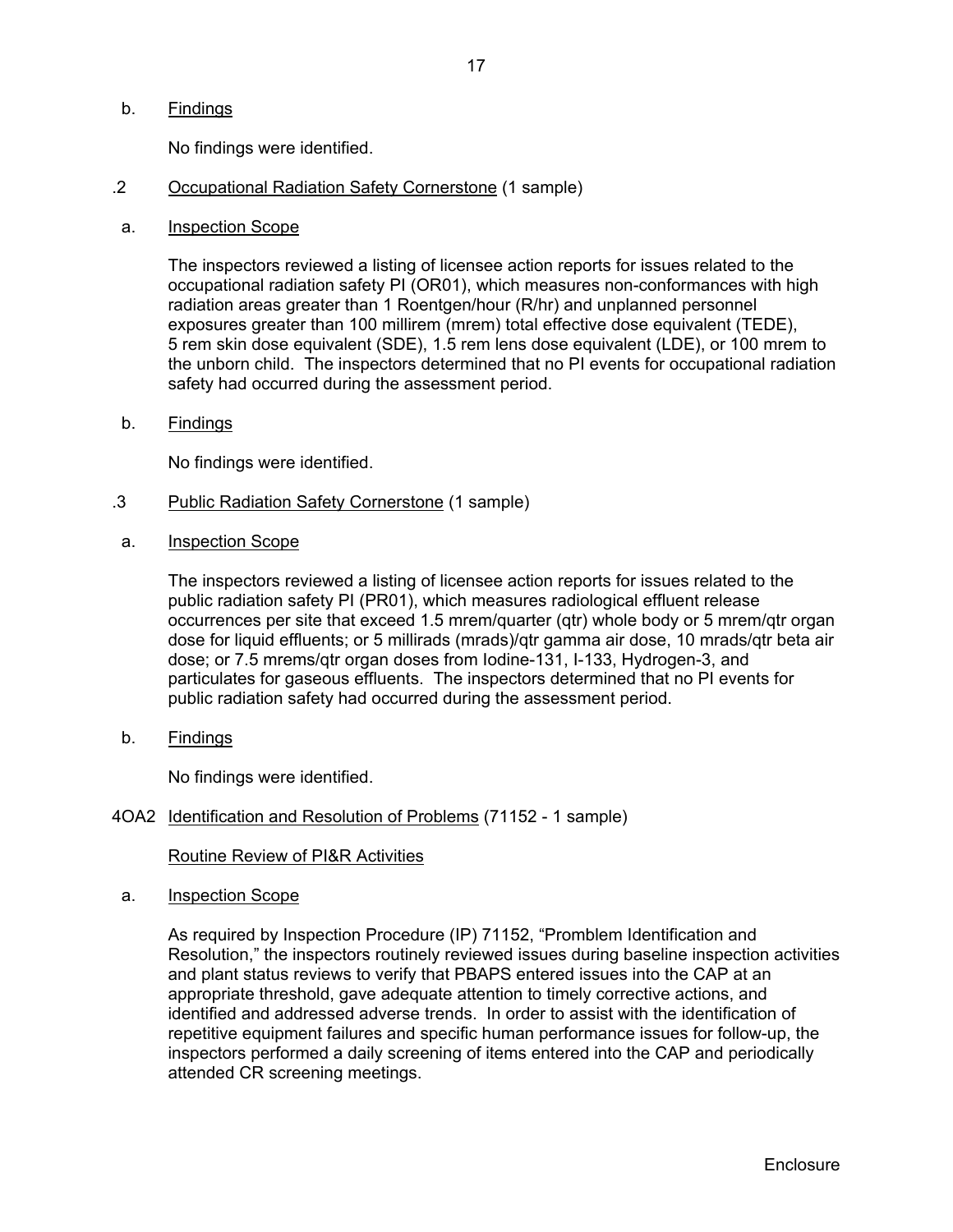## b. Findings and Observations

No findings were identified.

- .2 Semi-Annual Review to Identify Trends (1 Semi-annual Trend sample)
- a. Inspection Scope

The inspectors performed a semi-annual review of site issues, as required by Inspection Procedure 71152, "Problem Identification and Resolution," to identify trends that might indicate the existence of more significant safety issues. In this review, the inspectors included repetitive or closely-related issues that may have been documented by Exelon outside of the corrective action program, such as trend reports, performance indicators, major equipment problem lists, system health reports, maintenance rule assessments, and maintenance or corrective action program backlogs. The inspectors also reviewed Exelon's corrective action program database to assess CRs written in various subject areas (equipment problems, human performance issues, etc.), as well as individual issues identified during the NRCs daily condition report review (Section 4OA2.1). The inspectors reviewed 9,048 issue reports (IR) that PBAPS initiated and entered into the CAP action tracking system (Passport) from June 1, 2012 through November 30, 2012. The inspectors evaluated the IRs against the requirements of Exelon CAP procedure, LS-AA-125, and 10 CFR 50, Appendix B, Criterion XVI, "Corrective Action."

b. Findings and Observations

No findings were identified.

The inspectors determined that PBAPS was appropriately identifying and entering issues into the CAP, adequately evaluating the identified issues, and properly identifying adverse trends before they became more safety significant problems.

The inspectors noted adverse trends identified by PBAPS in the Maintenance and Operations Department in the area of human performance; including configuration control and clearance and tagging that have resulted in low-level issues of minor risk significance:

- Operations
	- Common Cause Analysis 1419073, "Nuclear Oversight Identified: Operations Shortfalls in Use of Human Performance Tools"
	- Common Cause Analysis 1423654, "Adverse Trend in Clearance and Tagging Events"
	- IR 1430391, "Declining Trend in Site Configuration Control"
	- IR 1430644, "Corporate Escalation due to Continued Adverse Human Performance Event Trend"
- Maintenance
	- IR 1425757, "Nuclear Oversight Identified: Lapses in Work Standards Results in Adverse Trend"
	- IR 1430748, "Elevation for Maintenance Department Human Performance at Peach Bottom"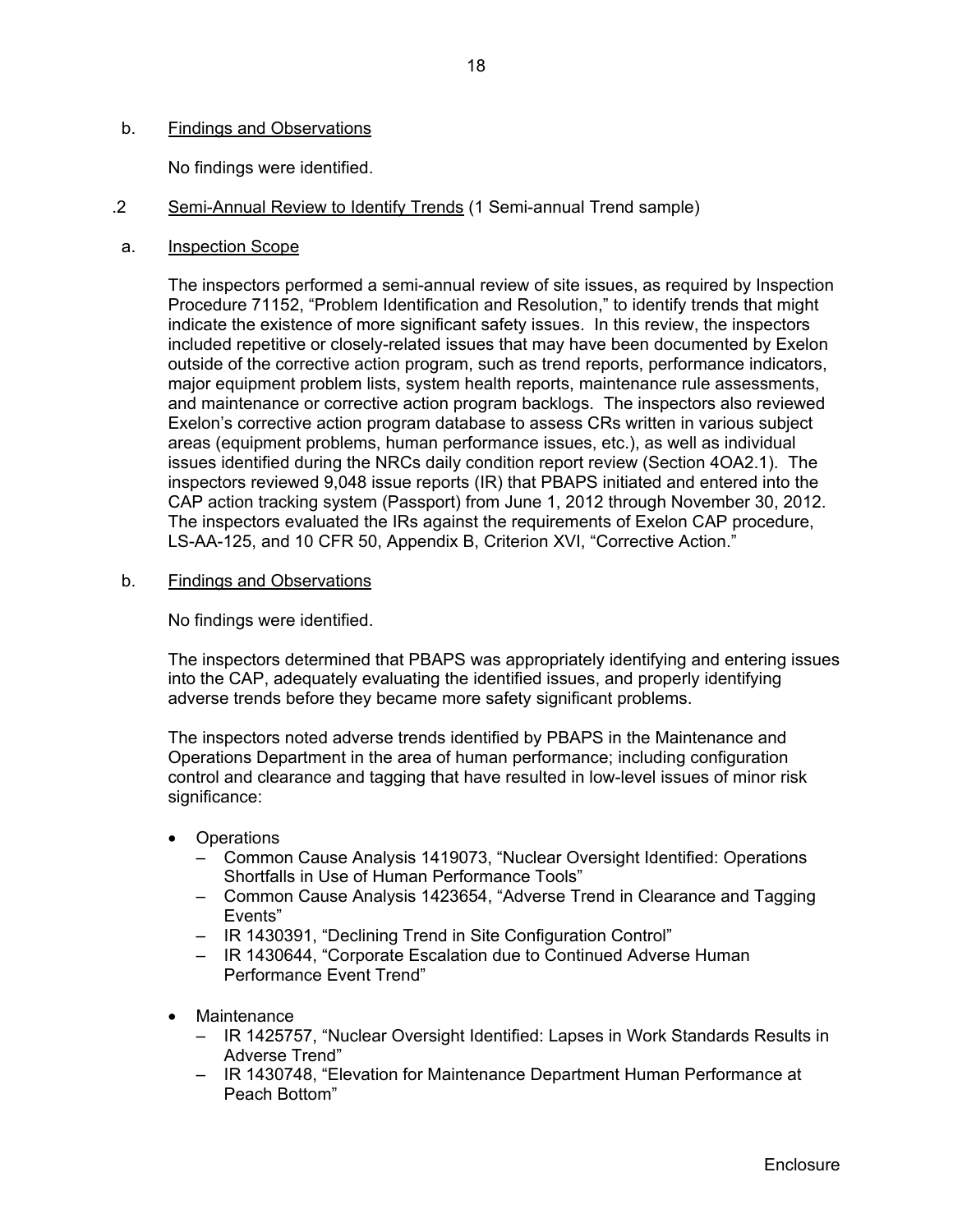- Common Cause Analysis 1394685, "Adverse Trend in Maintenance Department and Crew Clock Resets"
- Common Cause Analysis 1436530, "Safety and Human Error Prevention Tools Declining Trend in Maintenance"
- 4OA3 Follow-up of Events and Notices of Enforcement Discretion (71153 4 samples)
- .1 (Closed) LER 05000277/2012001-00, Laboratory Analysis Identified Safety Relief Valve and Safety Valve Setpoint Deficiencies (1 sample)

On September 25, 2012, site engineering personnel determined, based on information received from a vendor laboratory performing SRV / safety valve (SV) as-found testing, that SRV /SV the open lift setpoint deficiencies existed with six SRVs and one SV that were in place during the 19<sup>th</sup> Unit 2 operating cycle. The SRVs /SV were determined to have their as-found opening setpoints outside of the TS allowable + 1% tolerance. The six SRVs outside of their TS allowable setpoint range were within the ASME Code allowable  $\pm$  3% tolerance. The one SV outside of its TS allowable setpoint range also exceeded the ASME Code allowable + 3% tolerance. The cause of the SRVs /SV being outside of their allowable as-found setpoints is due to setpoint drift. The SRVs /SV were replaced with refurbished SRVs / SV for the  $20<sup>th</sup>$  Unit 2 operating cycle. There was no actual safety consequences associated with this event. The enforcement aspects of this LER are discussed in Section 4OA7. This LER is closed.

.2 (Closed) LER 05000277/2012002-00, Common Cause Inoperability of Reactor Protection System Turbine Control Valve Instruments (1 sample)

On October 1, 2012, during surveillance testing performed during the P2R19 RFO, Instrumentation and Controls personnel identified that two of the four instruments used to perform the RPS scram and end-of-cycle recirculation pump trip (EOC-RPT) functions for turbine control valve (TCV) fast closure were outside of their TS allowable value of > 500 psig oil pressure. The 'A' pressure sensing instrument (PS-4121A) was found at a trip setting of 495 psig and the 'B' pressure sensing instrument (PS-4121B) was found at a trip setting of 493 psig. The cause of this event is due to instrument drift. This occurrence is reportable as a result of a common cause inoperability that resulted in two instruments drifting low outside of the TS allowable value. The 'A' and 'B' instruments were replaced and calibrated to within acceptable limits. There was no actual safety consequences associated with this event. If an operational transient would have occurred during power operations, the 'C' and 'D' instrument channels were operable and would have provided the RPS scram and EOC-RPT trip functions. The enforcement aspects of this LER are discussed in Section 4OA7. This LER is closed.

.3 (Closed) LER 05000278/2012003-00, Loss of Control Room Emergency Ventilation Function Due to Failure of Ventilation Fan to Start (1 sample)

On October 4, 2012, during surveillance testing of a 4KV emergency bus, the 'A' MCR emergency ventilation (MCREV) fan did not start as expected when an initiation signal was generated. Although the 'B' MCREV fan started per design, the bus that powers the 'B' train of MCREV was considered inoperable due to planned testing. PBAPS determined that the cause of this event was that the 'A' MCREV fan switch was positioned such that the switch contacts were still open, thereby preventing a start of the 'A' fan. PBAPS determined this event was reportable because it could have prevented the fulfillment of the MCREV safety function with both trains inoperable simultaneously.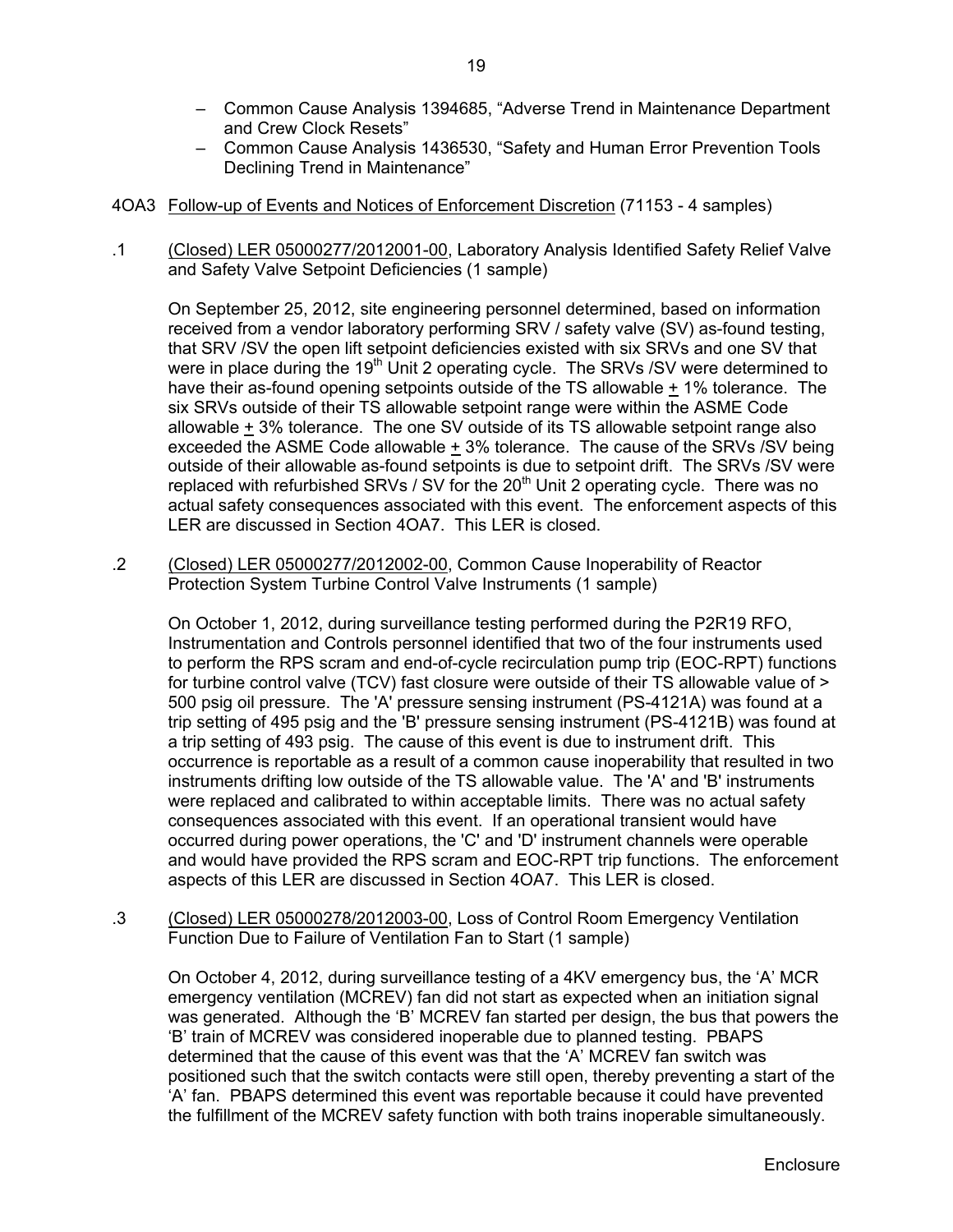The switch was correctly repositioned on the same day, and the system was returned to an operable status. PBAPS entered this item into the CAP for investigation, extent-ofcondition review, and evaluation for any additional corrective action that may be required. No findings or violations of NRC requirements were identified because TS allowed outage times were not exceeded. This LER is closed.

- .4 Event Response Super Storm Sandy (1 sample)
- a. Inspection Scope

From October 25 to October 28, 2012, the inspectors reviewed PBAPS's activities to prepare for the potential arrival of Super Storm Sandy. PBAPS personnel implemented the actions specified by procedure OP-PB-108-111-1001, "Preparation for Severe Weather." On October 29, 2012, inspectors responded to PBAPS due to the expected arrival of Super Storm Sandy within the next 24 hours. Inspectors remained on-site continuously until the passing of the Super Storm on the following day. The inspectors noted that PBAPS had staffed the Outage Control Center (OCC) on October 29, 2012, to track Super Storm Sandy and provide a centralized location for control of severe weather-related actions. The inspectors monitored plant activities in the MCR and the OCC and monitored selected plant parameters, including: actual and projected onsite weather conditions; offsite power status; key safety equipment status; river water intake conditions; plant equipment issues; security readiness and equipment issues; and emergency planning considerations.

b. Findings

No findings were identified.

- 4OA5 Other Activities
- .1 Institute of Nuclear Power Operations (INPO) Report Review
- a. Inspection Scope

The inspectors reviewed the final report for the PBAPS INPO assessment conducted in April 2012. The inspectors reviewed this report to ensure that any issues identified were consistent with NRC perspectives of PBAPS performance and to determine if INPO identified any significant safety issues that required further NRC follow-up.

b. Findings

No findings were identified.

- .2 Temporary Instruction (TI) 2515/182, Review of the Industry Initiative to Control Degradation of Underground Piping and Tanks, Phase 1 (2515/182 - 1 sample)
- a. Inspection Scope

Exelon's buried piping and underground piping and tanks program was inspected in accordance with paragraphs 03.01a through 03.01c of the TI and was found to meet all applicable aspects of the NEI document 09-14, Revision 1, as set forth in Table 1 of the TI 2515/182.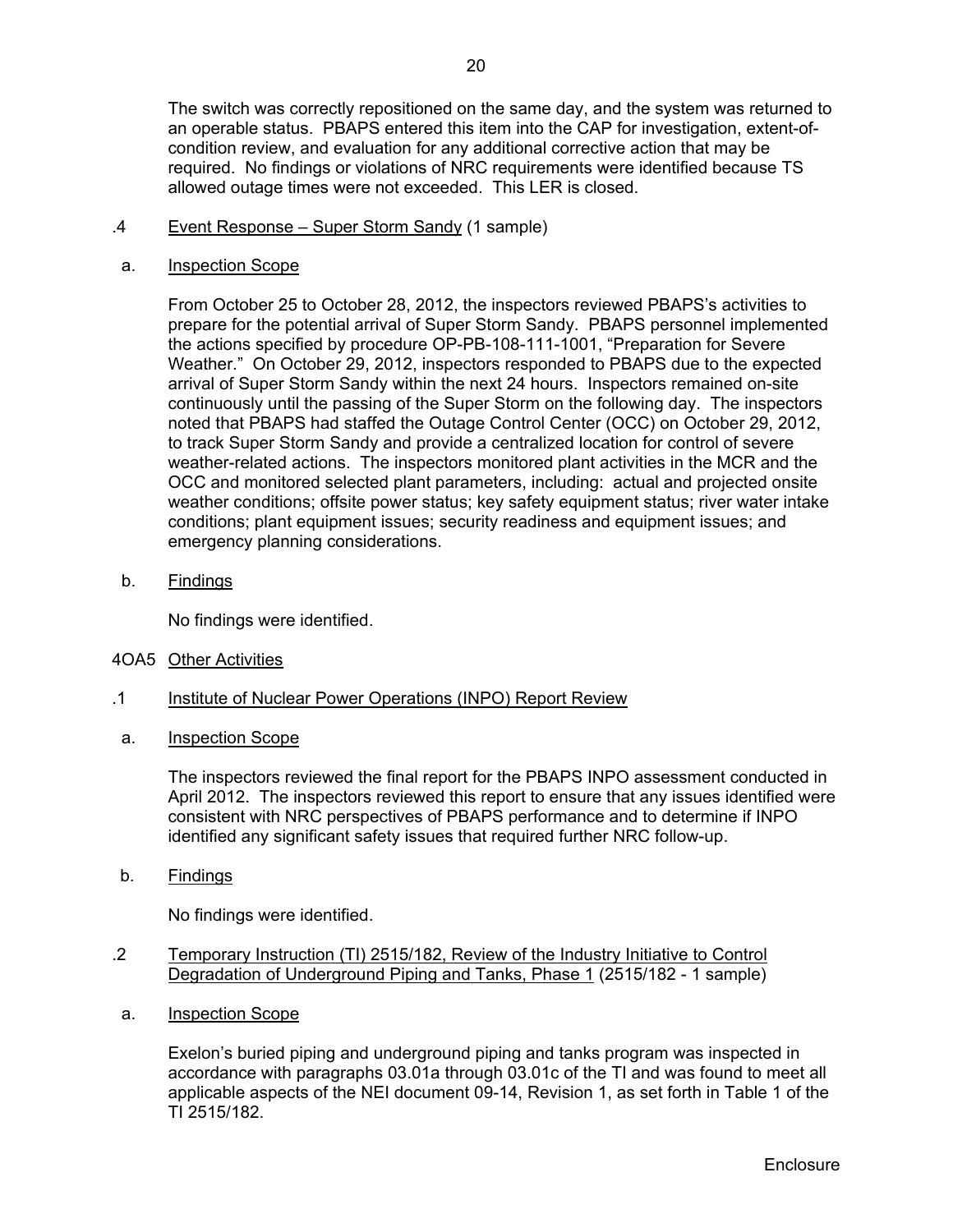## b. Findings

No findings were identified.

#### .3 TI 2515/185 Follow-up on the Industry's GPI

#### a. Inspection Scope

The objective of this TI is to assess groundwater protection programs to determine whether licensees' have implemented the program elements in their groundwater protection programs that were identified as incomplete in TI 2515/173.

During December 3 - 7, 2012, the inspectors reviewed previously identified incomplete program elements within Exelon's Industry GPI. The incomplete program elements previously identified (NRC Inspection Report 05000277/2010004: 05000278/2010004) were:

- 1. GPI Objective 1.2 g At the time of the inspection, a specific frequency had been established for periodic reviews of SSCs and work practices. However, the frequency had not yet been placed in a procedure. This matter was identified in a self-assessment and placed in the CAP. (AR924237)
- 2. GPI Objective 1.3 f At the time of the inspection, Exelon had established a program for the preventative maintenance of groundwater wells. However, the program had not yet been incorporated into all applicable implementing procedures. Exelon placed this issue into its CAP. (AR924237)
- 3. GPI Objective 1.4 a.- At the time of the inspection, written procedures had not been established outlining the decision making process for remediation of leaks or spills or other instances of inadvertent releases, including consideration of migration pathways. Exelon identified this issue during an assessment of GPI implementation and placed this issue into its CAP. (AR924237)
- 4. GPI Objective 1.4 c.- At the time of the inspection, an evaluation had not been performed and documented on the decommissioning impacts resulting from remediation activities or the absence thereof (e.g., do licensee procedures include a decision making process to evaluate prompt remediation or delayed remediation and its impact on decommissioning). Exelon identified this issue during an assessment of GPI implementation and placed this issue into its CAP. (AR924237)
- 5. GPI Objective 1.5 Exelon developed program procedures to establish a record keeping program to meet the requirements of 10 CFR 50.75(g) and developed an historical spill/leak list. However, Exelon identified, during a June 2010 audit, that the individual record files did not reflect some information contained in station files. Exelon initiated a review to ensure all appropriate information, consistent with criteria in 10 CFR 50.75(g) and the program procedure, were included in its decommissioning files. Exelon placed this matter into its CAP. (AR1081998)
- 6. GPI Objective 3.2 a. An independent, knowledgeable individual had not performed, under the auspices of NEI, an initial review within one year of the initial self-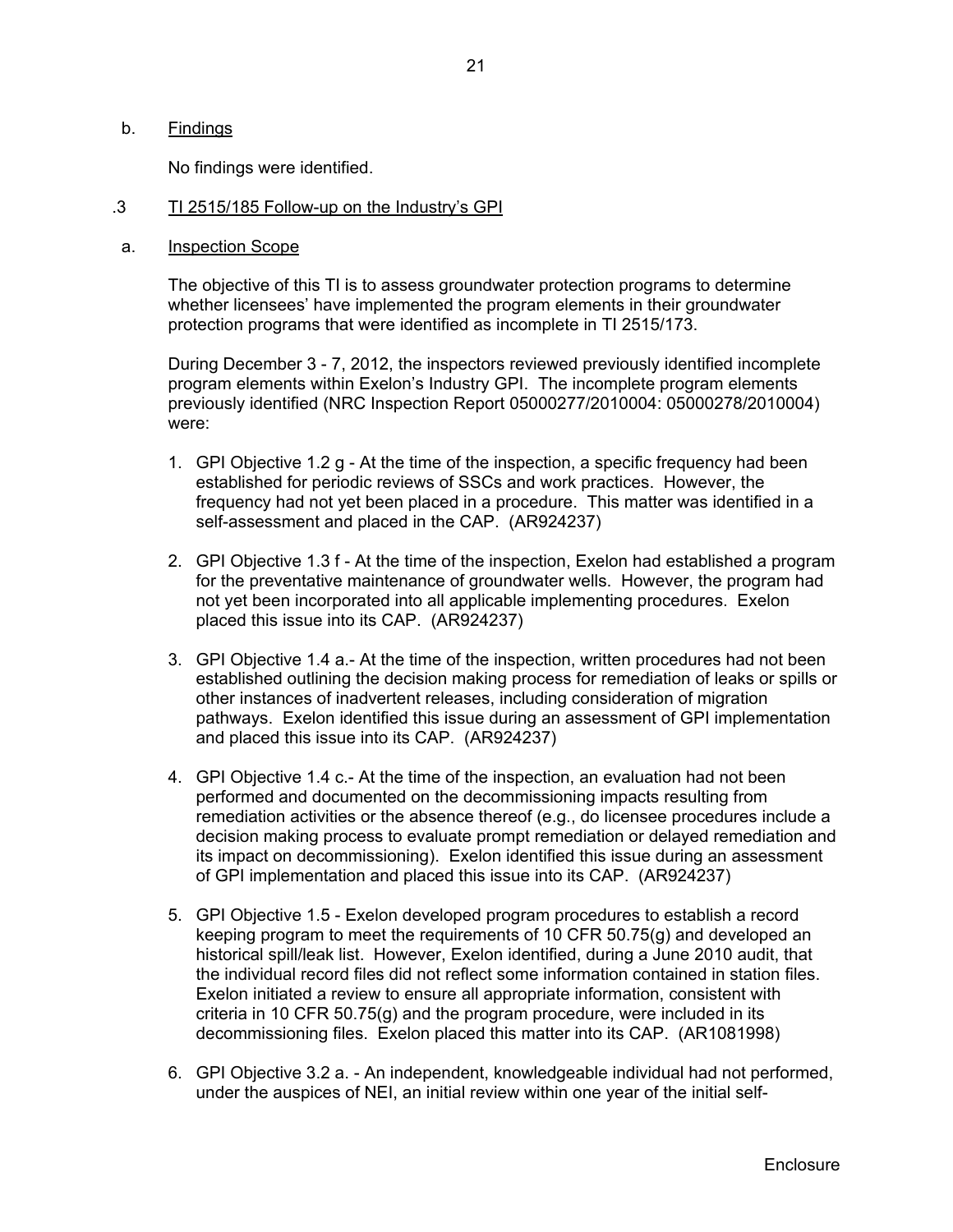The inspectors reviewed actions taken to correct the above listed incomplete items:

### b. Findings and Observations

No findings were identified.

The inspectors concluded that Exelon had satisfactorily addressed the incomplete items documented in TI 2515/173 as discussed below.

Item 1: Exelon inserted in section 4.3.2 of Procedure EN-AA-408-4000 the frequency for reviewing and updating the risk associated with SSCs.

Item 2: Exelon inserted in section 4.1.3.3 of Procedure EN-AA-408-4000 a groundwater well preventative maintenance program; For incomplete item 3, Exelon inserted in section 4.1.7 of Procedure EN-AA-408-4000 and Attachment 2 of Procedure EN-AA-407 the decision making process for the remediation of leaks or spills.

Item 3: Exelon inserted in section 4.1.7 of Procedure EN-AA-408-4000 and Attachment 2 of Procedure EN-AA-407 the decision making process for the remediation of leaks or spills.

Item 4: Exelon inserted in section 4.1.7 of Procedure EN-AA-408-4000, and created with an Operational Technical Decision, a methodology for evaluating decommissioning impacts resulting from groundwater remediation activities.

Item 5: Exelon amended Procedure RP-AA-228 (Revision 1) to ensure adequate records are maintained to meet the requirements of 10 CFR 50.75(g). The inspectors noted that this issue was associated with Exelon's Three Mile Island site and not PBAPS.

Item 6: Although the independent assessment was not performed in the time frame specified in the NEI letter, as noted in NRC Inspection Report 05000277/2010004: 05000278/2010004, this assessment was completed on February 28, 2010, and no further action is necessary.

### .4 TI 2515/187 – Inspection of Near-Term Task Force Recommendation 2.3 – Flooding Walkdowns

### a. Inspection Scope

The inspectors verified that PBAPS's walkdown packages for both the accompanied and independent plant area walkdowns listed below contained the elements as specified in NEI 12-07 Walkdown Guidance document.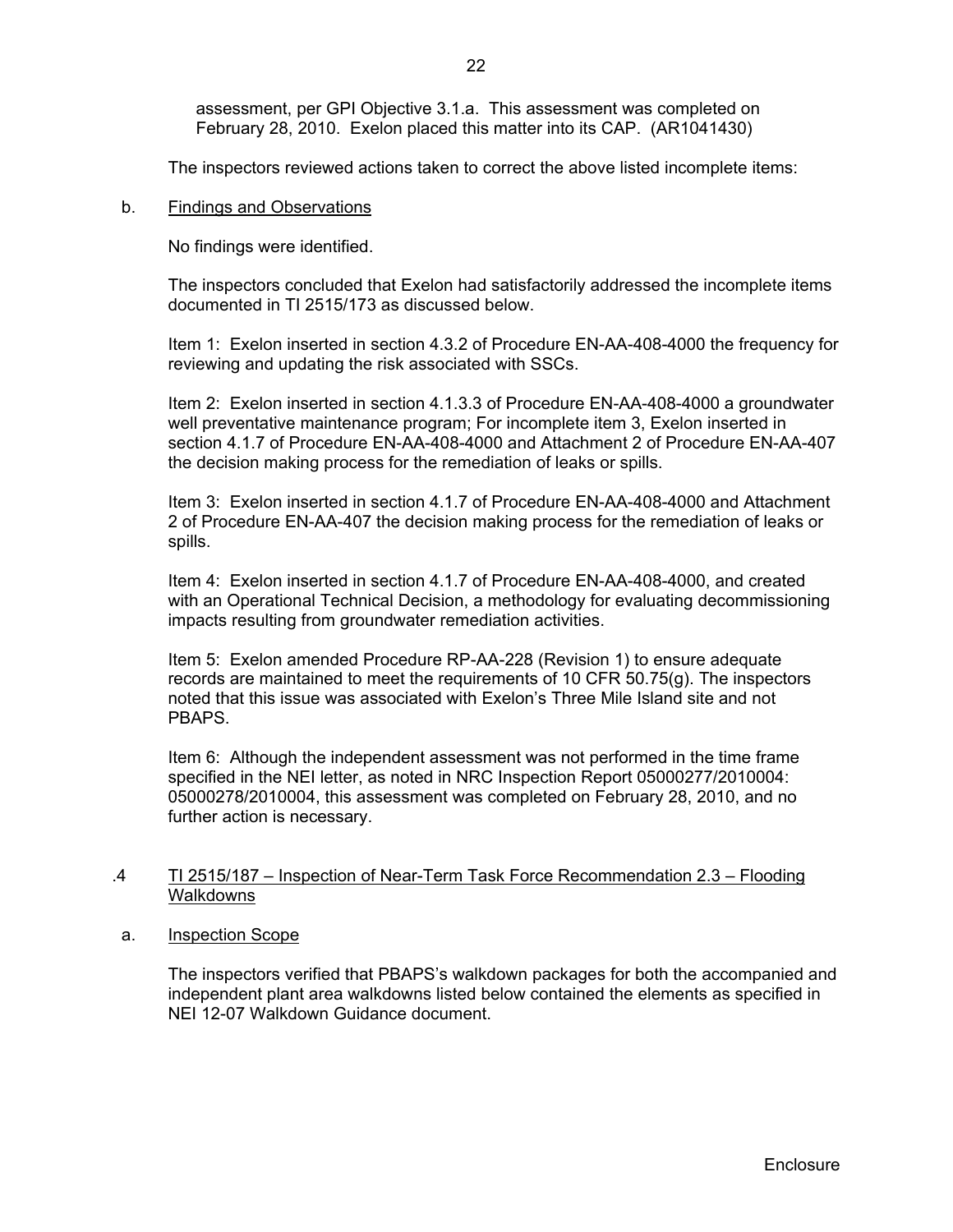The inspectors accompanied PBAPS and contracted personnel on their flooding walkdowns of the following plant areas:

- E-1 EDG room
- $\bullet$  F-2 FDG room
- E-3 EDG room
- E-4 EDG room
- EDG cardox and ESW booster pump room

The inspectors verified that PBAPS confirmed the following flood protection features:

- Visual inspection of the flood protection feature was performed if the flood protection feature was relevant. External visual inspection for indications of degradation that would prevent its credited function from being performed.
- Reasonable simulation of manual flood protection actions.
- Critical SSC dimensions were measured.
- Available physical margin, where applicable, was determined.
- Flood protection feature functionality was determined using both visual observation and documentation review.

The inspectors independently walked down the safety-related pump structure, and verified that the following flood protection features were in place:

- Penetration seals
- Flood doors and gaskets
- Internal and external walls
- Floor
- Roof parapet and drains
- Sump system
- Reasonable simulation of manual flood protection actions

The inspectors verified that noncompliances with current licensing requirements, and issues identified in accordance with the 10 CFR 50.54(f) letter, Item 2.g of Enclosure 4, were entered into PBAP's CAP. In addition, issues identified in response to Item 2.g that could challenge risk significant equipment and PBAPS's ability to mitigate the consequences will be subject to additional NRC evaluation.

## .5 TI 2515/188 – Inspection of Near-Term Task Force Recommendation 2.3 – Seismic Walkdowns

#### a. Inspection Scope

The inspectors accompanied PBAPS and contracted personnel on their seismic walkdowns of selected portions of the following plant areas:

- Safety-related pump structure
- Service water traveling screen structure

The inspectors observed walkdowns of the following equipment listed on the PBAPS seismic walkdown equipment list (SWEL):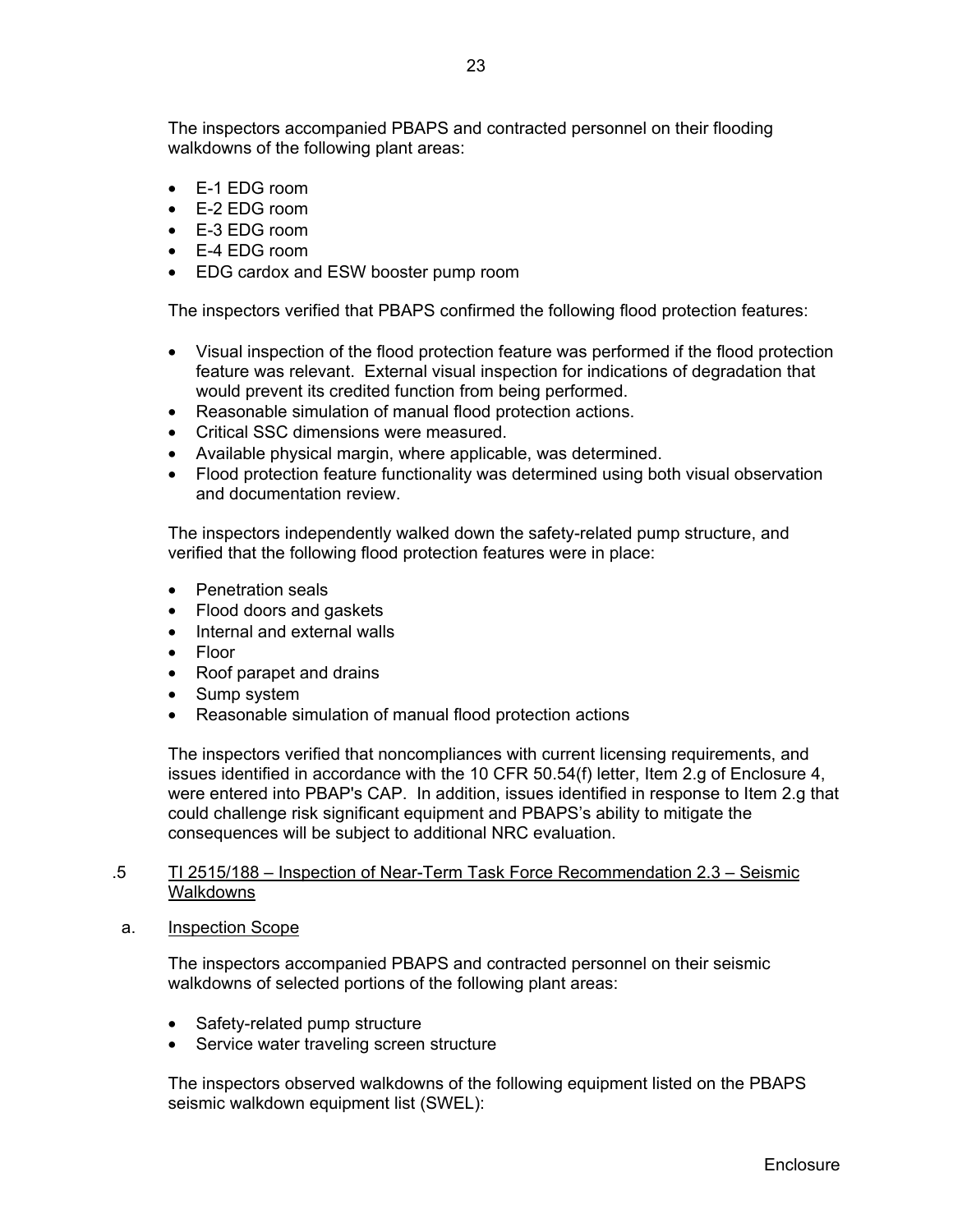- MO-2-30-2233A, Unit 2 'A' sluice gate
- 2CP042, Unit 2 'C' HPSW pump
- P0D-2-40H-20223-3, Unit 2 HPSW pump room outside air supply damper
- P0D-2-40H-20223-4, Unit 2 HPSW pump room exhaust return to room damper
- DPS30224-4, Unit 2 HPSW pump room DP sensor
- 2AV060, Unit 2 HPSW pump room air supply fan 'A'

The inspectors independently performed their walkdown of the Unit 2 drywell on September 30 and October 12, 2012, and the following equipment listed on the PBAPS seismic walkdown equipment list (SWEL):

- 2GT545, 'G' ADS instrument nitrogen accumulator
- 2KT545, 'K' ADS instrument nitrogen accumulator

The inspectors verified that, for the equipment listed above, the PBAPS and contracted personnel confirmed that the following seismic features were free of potential adverse seismic conditions:

- Anchorage was free of bent, broken, missing, or loose hardware
- Anchorage was free of corrosion that is more than mild surface oxidation
- Anchorage was free of visible cracks in the concrete near the anchors
- Anchorage configuration was consistent with plant documentation
- SSCs will not be damaged from impact by nearby equipment or structures
- Overhead equipment, distribution systems, ceiling tiles and lighting, and masonry block walls are secure and not likely to collapse onto the equipment
- Attached lines have adequate flexibility to avoid damage
- The area appears to be free of potentially adverse seismic interactions that could cause flooding or spray in the area
- The area appears to be free of potentially adverse seismic interactions that could cause a fire in the area
- The area appears to be free of potentially adverse seismic interactions associated with housekeeping practices, storage of portable equipment, and temporary installations (e.g., scaffolding, lead shielding)

Observations made during the walkdown that could not be determined to be acceptable were entered into PBAPS's CAP for evaluation.

Additionally, inspectors verified that PBAPS did not identify any items that could allow the SFP to drain down rapidly; therefore, no such items were added to the SWEL for a walkdown by PBAPS personnel.

b. Findings

No findings were identified.

- .6 Post-Approval Site Inspection for License Renewal (IP 71003)
- a. Inspection Scope

On a sampling basis, the inspectors verified that Exelon had completed the necessary actions to comply with the license conditions that are a part of the renewed operating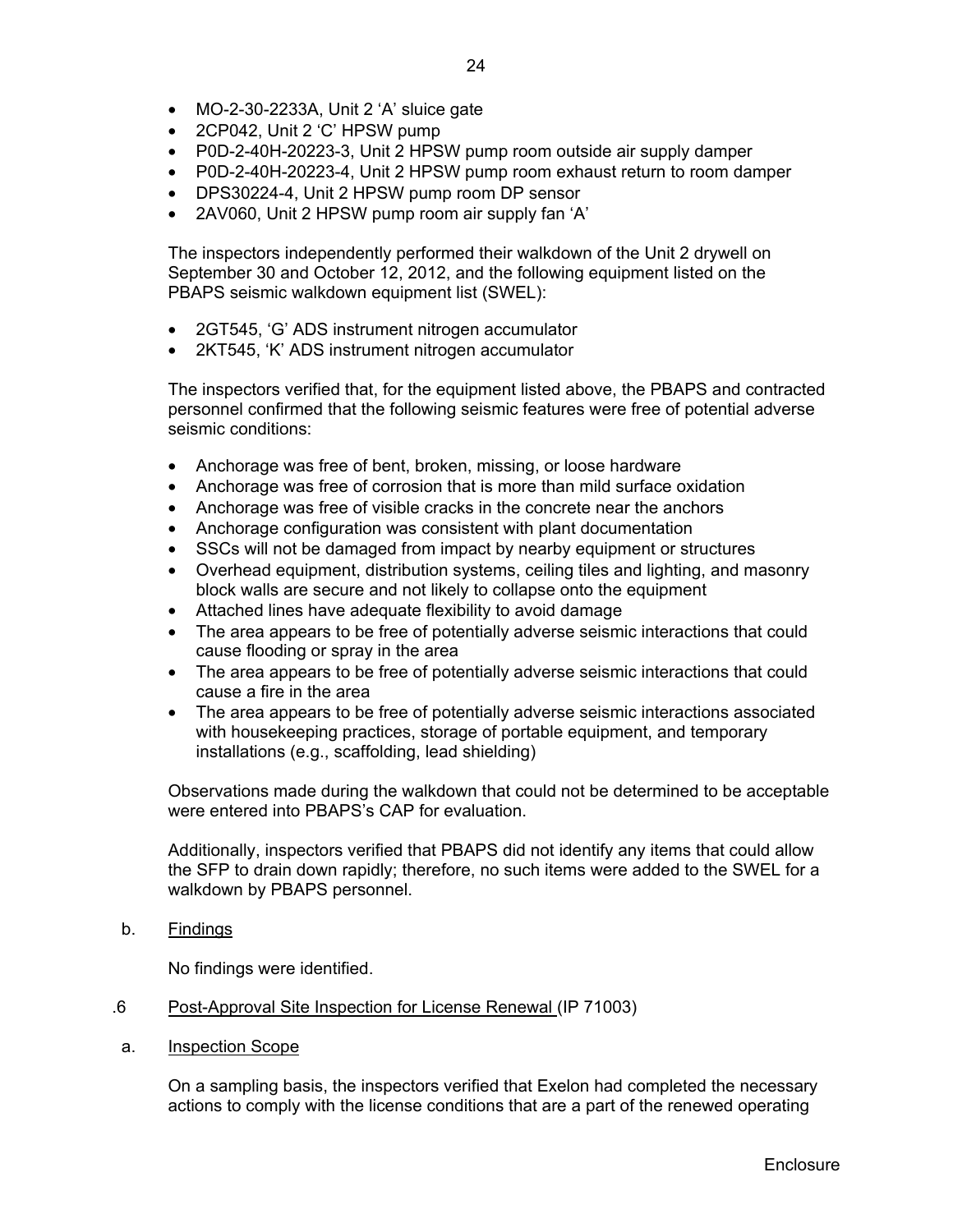license, and had implemented the aging management programs included in the NRC staff's license renewal safety evaluation report. The inspectors verified that Exelon followed the guidance in NEI 99-04 for the license renewal commitment change process, including the elimination of commitments, and properly evaluated, and reported where necessary, changes to license renewal commitments listed in the UFSAR in accordance with 10 CFR 50.59.

This inspection verified, by observation, selected:

- License conditions added as part of the PBAPS renewed license
- License renewal commitments and selected aging management programs
- License renewal commitments revised after the renewed license was granted, were implemented in accordance with Title 10 of the *Code of Federal Regulations* (CFR) Part 54, "Requirements for the Renewal of Operating Licenses for Nuclear Power Plants"
- b. Findings and Observations

No findings were identified.

The inspectors concluded that Exelon's actions regarding the commitments described below were complete and met regulatory expectations as reflected in the NRC staff's safety evaluation report.

## Commitments and Aging Management Programs

### Flow-Accelerated Corrosion Program

The inspectors observed ultrasonic measurements taken of the standby liquid control tank suction piping (WO CO241697). The piping was examined 12-inches on either side of the weld between valve HV-2-11-11 and the tee downstream of the weld location. The examination was implemented in accordance with procedure ER-AA-335-045, "Manual Ultrasonic Requirements for Non-PDI Examinations," Revision 2. This evolution was evidence of the implementation of the aging management program proposed in the original Exelon license renewal application Section B.1.1, "Flow-Accelerated Corrosion Program," which was codified by the renewed license condition requiring renewal related aging management programs entered into the UFSAR.

### Commitment 6 **–** Inspection of Outer Sluice Gates

Commitment 6, in the renewal Safety Evaluation Report, Appendix A, requires Exelon to perform an inspection of outer sluice gates in the circulating water pump structure. This commitment encompassed by the UFSAR, Section A.2.5, "Outdoor, Buried, and Submerged Component Inspection Activities," and must be performed prior to period of extended operation. This commitment was generated in the applicant's response to the NRC's request for additional information request (RAI) 3.5-3, in a letter dated May 21, 2002. This commitment was tracked by Exelon as Commitment T04329, which was noted on the work order implementing the inspection.

The outer sluice gates work in conjunction with the ESW system to support safe shutdown following a loss of the normal heat sink. As a consequence of the safe shutdown function of the structural steel sluice gates, Exelon identified the structural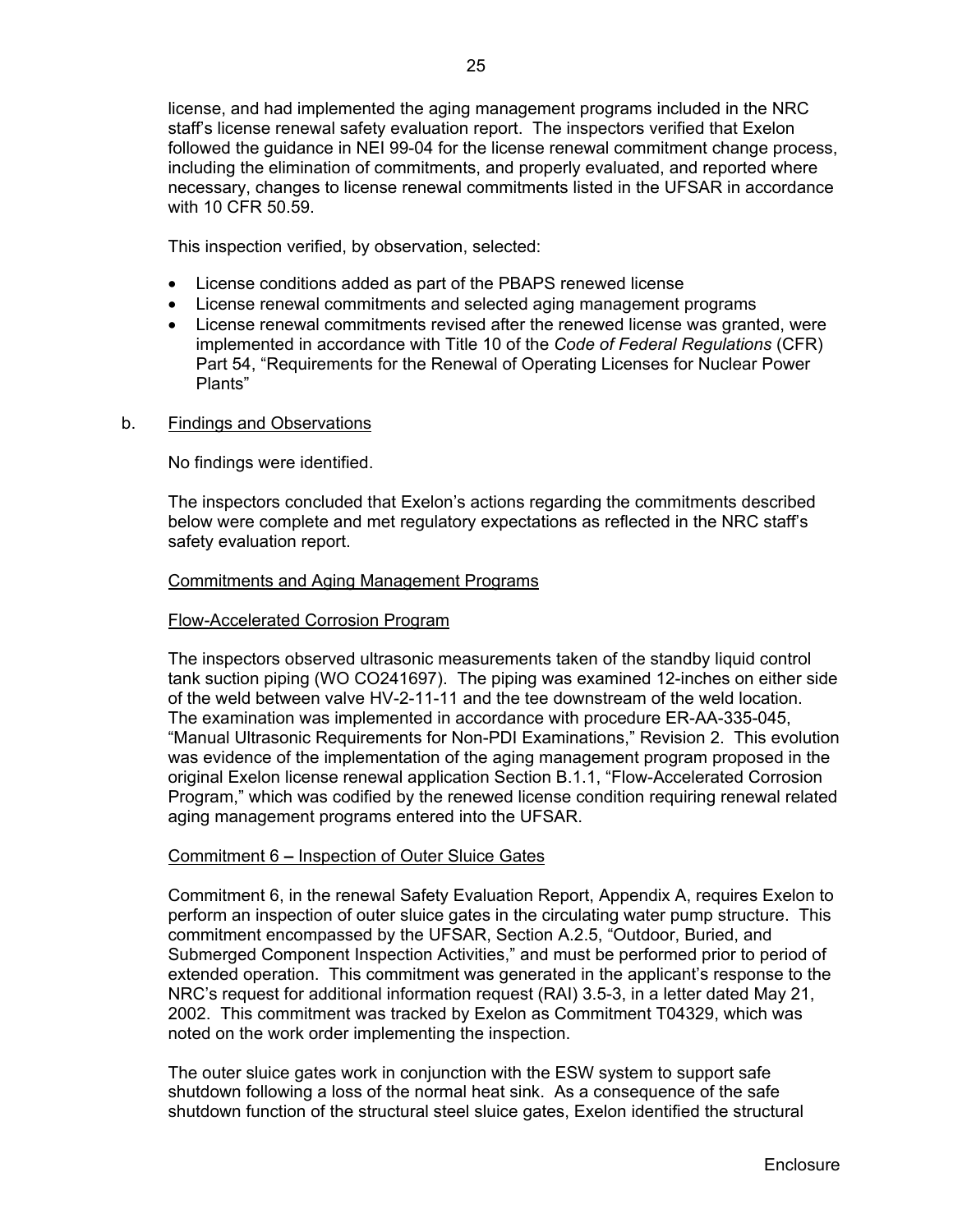steel sluice gates and embedment, in Table 2.4-11 of the original application to renew their license, as a long-lived structural component of the circulating water pump structure that is subject to an aging management review. The sluice gates and embedment have the intended function of maintaining the pressure boundary when the emergency cooling water system is called upon to operate. During the Unit 2 outage, when desilting operations are implemented at the intakes, the circulating water pump structure, the ESW cross-tie sluice gate, ESW and HPSW cross-tie sluice gate, and the Unit 2 'A' and 'B' sluice gates, were visually examined for a significant loss of material. The inspectors observed the diving and inspection activities implemented as part of the desilting operations, interviewed the operation manager, and reviewed the recurring task activity (WO NBR R1178278).

### Commitment 8 **–** Reactor Pressure Vessel Top Guide Inspection

Commitment 8, in the renewal Safety Evaluation Report, Appendix A, requires that Exelon perform an inspection of the reactor pressure vessel top guide prior to the period of extended operation. The commitment is part of the aging management program as described in the UFSAR, Section A.2.7, "Reactor Pressure Vessel and Internals ISI Program." This commitment was made in response to an open item 4.5.2-1, in a letter to the NRC dated January 14, 2003. The NRC inspectors observed the implementation of remote visual examinations of the reactor pressure vessel top guide and reviewed the ongoing video interrogation of the guides by trained and knowledgeable vendors.

#### MR Structure Monitoring Program

The inspectors observed the implementation of a visual examination of the structures associated with the 'B' and 'D' core spray rooms. This inspection was part of aging management program B1.16, "MR Structure Monitoring Program." The inspectors noted that the check list used during the visual inspection included all the essential elements of a maintenance monitoring program. Such items as corrosion, missing or degraded grout, and crack welds in structural steel components were included in the checklist. Masonry walls, although limited, were visual inspected for cracked joints, deteriorated penetrations, and missing or broken blocks. Component supports were checked for missing or loose bolts and cracked welds.

### 4OA6 Meetings, Including Exit

### Quarterly Resident Exit Meeting Summary

On January 18, 2013, the resident inspectors presented the inspection results to Mr. Michael Massaro, Site Vice President, and other PBAPS staff, who acknowledged the findings. Mr. M. Gray, Chief, USNRC, Region 1, Division of Reactor Projects, Branch 4, attended this quarterly inspection exit meeting. The inspectors verified that no proprietary information was retained by the inspectors or documented in this report.

#### 4OA7 Licensee-Identified Violations

The following violations of very low safety significance (Green) were identified by Exelon and are violations of NRC requirements which meet the criteria of the NRC Enforcement Policy for being dispositioned as NCVs.

 TS 3.4.3 Limiting Condition for Operation (LCO) requires that 11 of 13 SRVs\SVs shall be operable in reactor operating modes 1, 2, and 3. TS 3.4.3.1 surveillance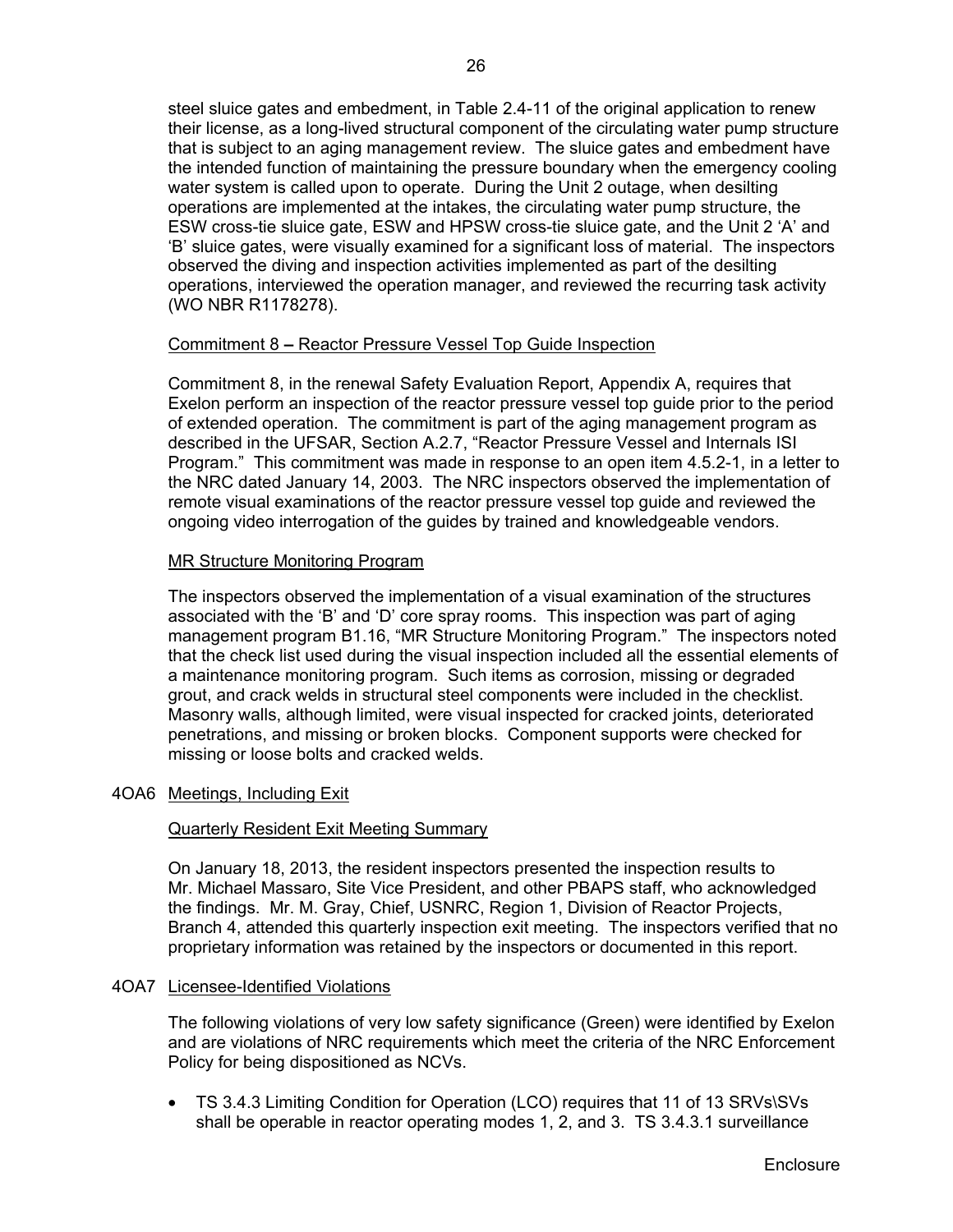requirement states that the SRVs\SVs opening lift setpoints are maintained within  $+$ 1% tolerance of the design opening pressure. Contrary to the above, information received by site engineering from a laboratory performing SRV\SV as-found testing, determined that on September 25, 2012, the valve setpoint deficiencies existed with six SRVs and one SV that were in place during the Unit 2 19 operating cycle. The SRVs /SV were determined to have their as-found setpoints outside of the TS allowable + 1% tolerance. The six SRVs outside of their TS allowable setpoint range were within the ASME Code allowable  $\pm$  3% tolerance. The one SV outside of its TS allowable setpoint range also slightly exceeded the ASME Code allowable + 3% tolerance at a value of + 3.4%. The cause of the SRVs /SV being outside of their allowable as-found setpoints was due to setpoint drift. The SRVs /SV were replaced with refurbished SRVs/SV for the 20<sup>th</sup> Unit 2 operating cycle. The amount of setpoint drift was within the as found Target Rock SRV values when compared to industry data. The SRVs/SV were replaced with refurbished valves that were tested and opened within the allowable  $\pm$  1% tolerance. The inspectors determined that the finding was of very low safety significance (Green) in accordance with Section A of Exhibit 2 in Appendix A of IMC 0609, "The Significance Determination Process for Findings at Power," because the SRV's safety function was not affected. Although outside the lift setpoint tolerance, the as found SRV/SV lift pressure values would not have challenged the reactor vessel design maximum pressure rating during the most limiting postulated accident event.

The inspectors reviewed PBAPS's planned corrective actions to address the SRV setpoint drift issue and considered a planned industry standard TS setpoint change submittal to  $a + 3%$  tolerance appropriate. Because this finding is of very low safety significance, the as-found out of tolerance SRVs were replaced with SRVs that had the proper lift setpoint prior to the Unit 2 reactor plant startup, and the issue was entered into Exelon's CAP under IR 1418320 and apparent cause evaluation 1120516, this violation is being treated as a Green NCV consistent with the NRC's Enforcement Policy.

 TS LCO 3.3.1.1, Condition B, requires that with one RPS instrument function with one or more required channels inoperable, action shall be taken within six hours to place a channel or trip system in a trippedcondition within six hours. Additionally, TS LCO 3.3.4.2, Condition A, requires that with one or more required end of cycle (EOC) recirculation pump trip (RPT) instrument channels inoperable, action be taken to place the channel in a tripped condition within 72 hours if the channel is not restored to operable status. Contrary to the above, PBAPS determined that the 'A' and 'B' channels of the Unit 2 turbine control valve (TCV) fast closure pressure sensing instruments were inoperable for a period of time greater than allowed by TS. Specifically, the as-found trip setpoints of the 'A' and 'B' sensing instruments were identified to be below the allowable trip setting during surveillance testing on October 1, 2012. PBAPS Unit 2 was defueled to support the 19<sup>th</sup> RFO during performance of the ST. Both instruments were replaced and calibrated to within acceptable limits prior to reactor startup. The inspectors determined that the finding was of very low safety significance (Green) in accordance with Section C of Exhibit 2 in Appendix A of IMC 0609, " The Significance Determination Process for Findings at Power," because RPS system trip capability was maintained with the 'C' and 'D' instrument channels. Because this finding is of very low safety significance and has been entered into Exelon's CAP under IR 1421069, this violation is being treated as a Green NCV consistent with the NRC Enforcement Policy.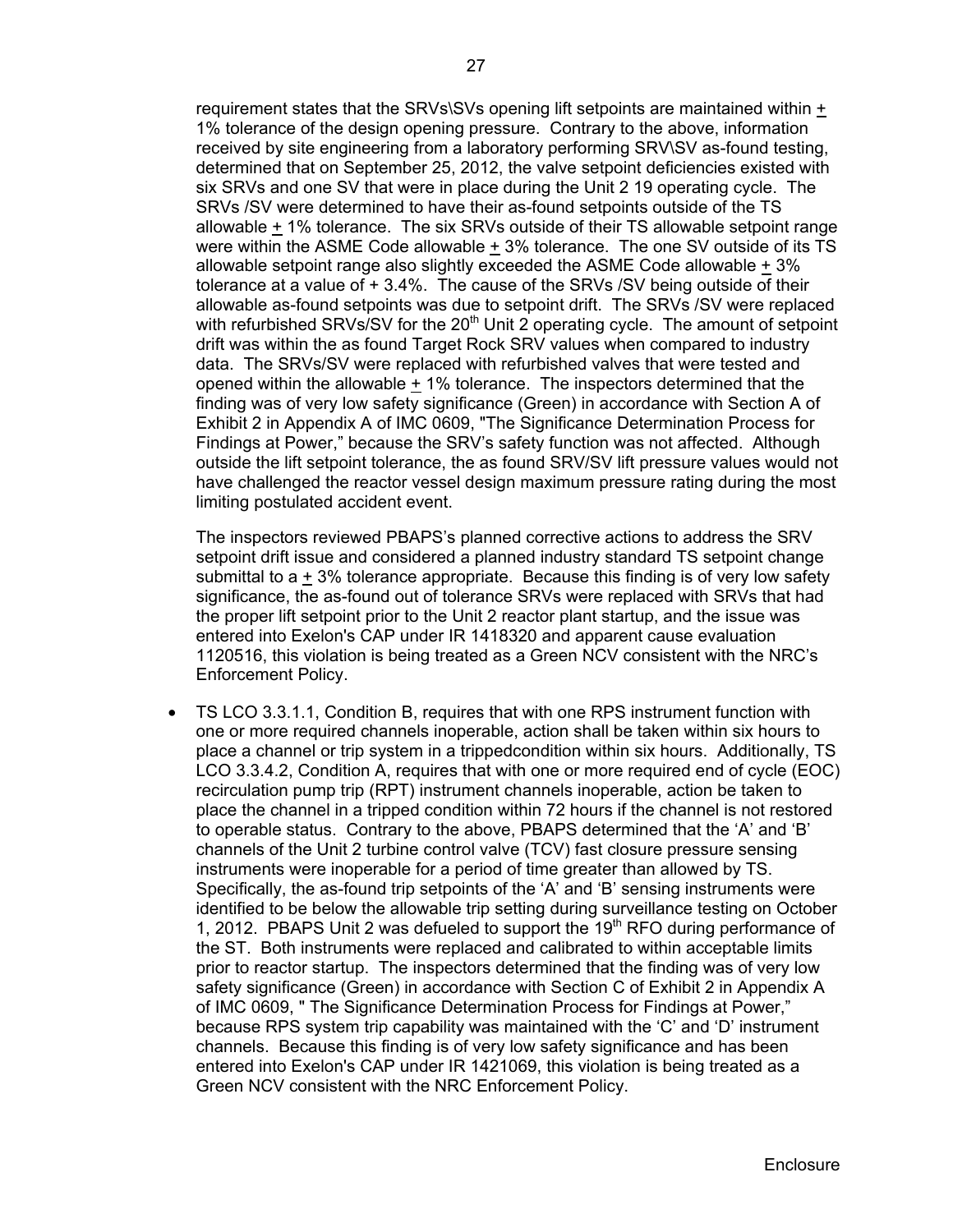10 CFR 50.54(q) requires, in part, that a power reactor licensee follow an Emergency Plan that meets the requirements of 10 CFR 50.47(b). 10 CFR 50.47(b) requires, in part, that a standard emergency classification and action level scheme, the bases of which includes facility system and effluent parameters, is in use by Exelon. Contrary to the above, between December 2008 and November 2012, the standard emergency classification and action level scheme associated with radiological effluents at PBAPS was not updated to reflect the changes in X/Q dispersion factor that occurred during the December 2008 ODCM revision. Consequently, the effluent monitor emergency classification and action level thresholds for the reactor building exhaust vent stack were non-conservative until this condition was identified and promptly corrected by PBAPS in November 2012. The inspectors determined that the finding was of very low safety significance (Green) in accordance with NRC IMC 0609, Appendix B, "Emergency Preparedness Significance Determination Process," Table 5.4-1, because the emergency action level (EAL) classification process would not be capable of classifying an Unusual Event (UE) within 15 minutes, but would still be capable of declaring all other EALs within 15 minutes. Because this finding is of very low safety significance, and has been entered into Exelon's CAP under IR 1439489, this violation is being treated as a Green NCV consistent with the NRC's Enforcement Policy.

ATTACHMENT: SUPPLEMENTARY INFORMATION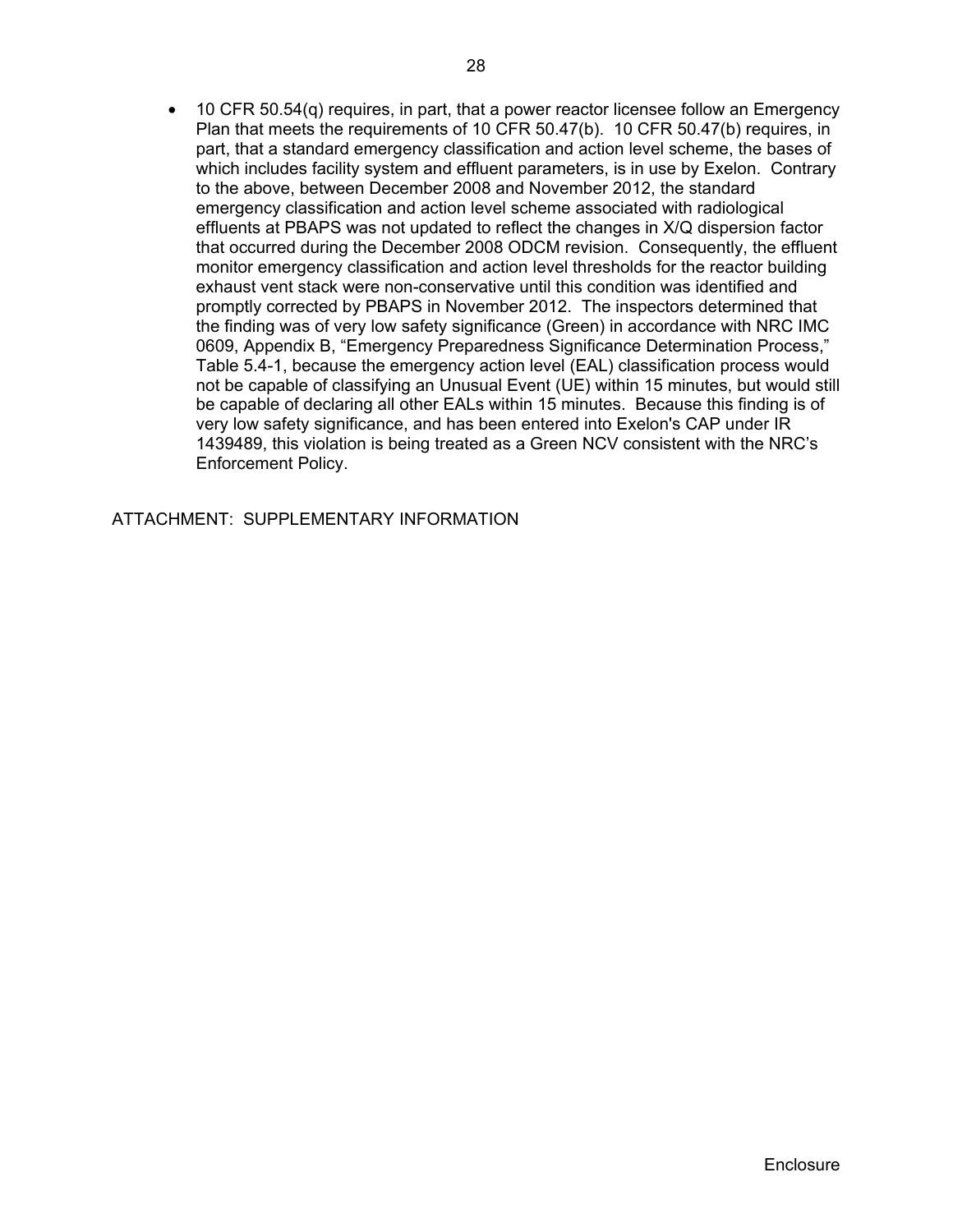## **SUPPLEMENTARY INFORMATION**

## **KEY POINTS OF CONTACT**

## Exelon Generation Company Personnel

Michael Massaro, Site Vice President

- P. Navin, Plant Manager
- J. Armstrong, Regulatory Assurance Manager
- T. Moore, Site Engineering Director
- M. Herr, Operations Director
- J. Kovalchick**,** Security Manager
- P. Rau, Work Management Director
- R. Reiner, Chemistry Manager
- R. Holmes, Radiation Protection Manager
- J. Bowers, Training Director
- B. Henningan, Operations Training Manager

## NRC Personnel

- M. Gray, Branch Chief
- S. Hansell, Senior Resident Inspector
- A. Ziedonis, Resident Inspector
- T. Burns, Reactor Inspector
- J. Furia, Senior Health Physicist
- M. Modes, Senior Reactor Engineer
- A. Rosebrook, Senior Project Engineer

## **LIST OF ITEMS OPENED, CLOSED, DISCUSSED**

#### Opened

None

#### Opened/Closed

None

| Closed              |      |                                                                                                                                   |
|---------------------|------|-----------------------------------------------------------------------------------------------------------------------------------|
| 05000277/2012001-00 | LER  | <b>Laboratory Analysis Identifies</b><br>Safety Relief Valve and Safety<br><b>Valve Setpoint Deficiencies</b><br>(Section 4OA3.1) |
| 05000277/2012002-00 | LER. | Common Cause Inoperability of<br><b>Reactor Protection System Turbine</b><br><b>Control Valve Instruments</b><br>(Section 4OA3.2) |

#### A-1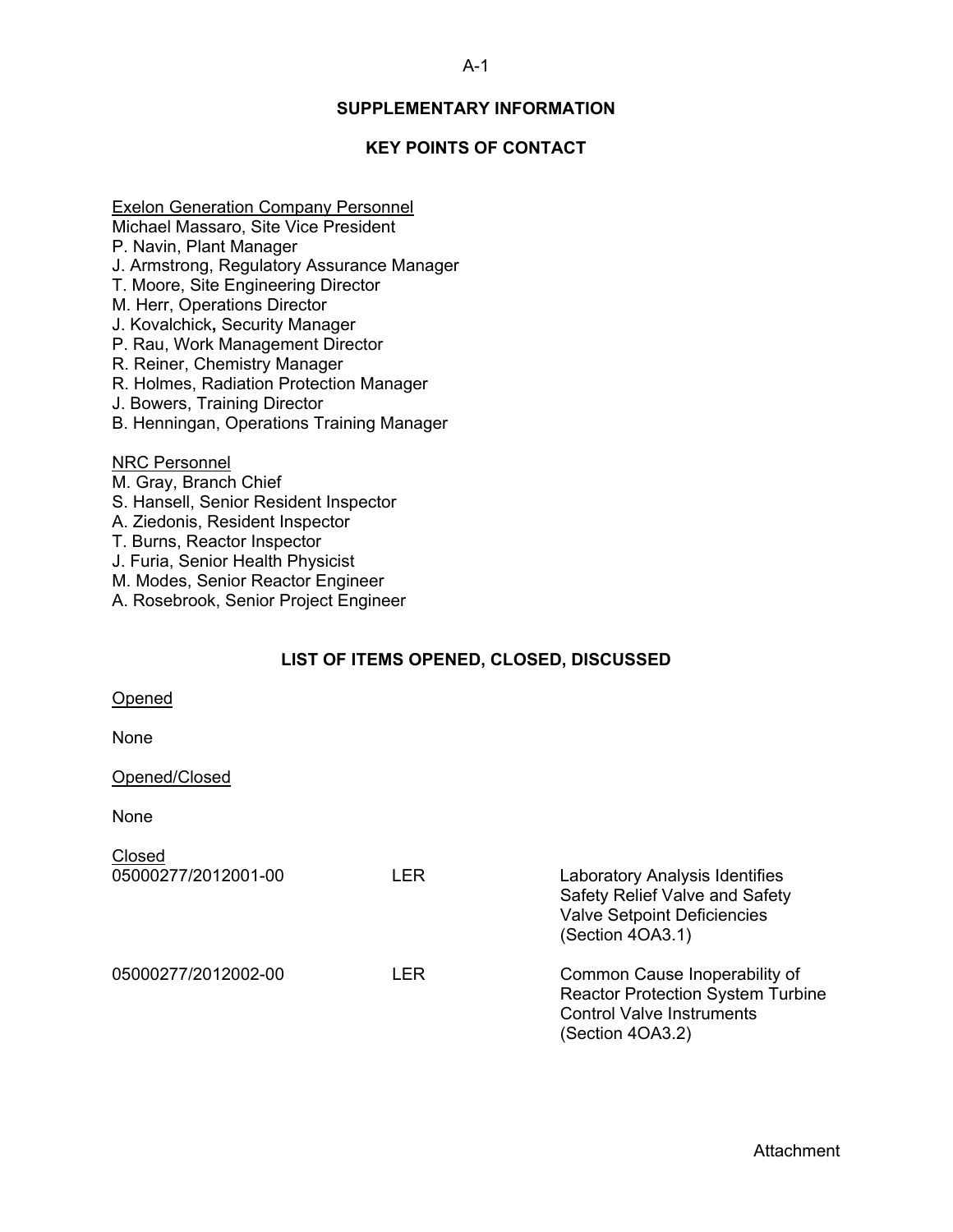05000278/2012003-00 LER Loss of Control Room Emergency Ventilation Function Due to Failure of Ventilation Fan to Start Failure of Primary Containment (Section 4OA3.3)

Discussed/Closed

None.

## **LIST OF DOCUMENTS REVIEWED**

\* -- Indicates NRC-identified

## **Section 1R01: Adverse Weather Protection**

Procedures

RT-I-066-200-2, Heat Trace System Testing, Revision 10, Completed 09/26/12

RT-O-040-620-2, Outbuilding HVAC and Outer Screen Inspection for Winter Operation, Revision 16, Completed 11/11/12

RT-O-040-630-2, Winterizing Procedure, Revision 12, Completed 11/11/12

MA-PB-1003, Winter Readiness and Storm Response Guidelines for the Peach Bottom Facility, Revision 8

OP-AA-108-111-1001, Severe Weather and Natural Disaster Guidelines, Revision 9

OP-PB-108-111-1001, Preparation for Severe Weather, Revision 9

ARC Number: South 500 KV Sub Station General Alarm ARC-006 00C224 J-5, Revision 2, PBAPS Alarm Response Card

AO 53.2-0, Equipment Checks After a Thunderstorm, Revision 4

Condition Reports

1432946, Water Intrusion E-2 EDG Bay from Door #D03, Performed on 10/30

1432957, Update to IR 1431650 for 500 KV CB Trouble Alarm

1197180, 2011-2012 Winter Readiness Tracking Assignments

1244622, 2011-2012 Winter Readiness Tracking Assignments (Snow)

1344584, 2011-2012 Post-Winter Readiness Critique

1355667, PBAPS Winter Readiness Critique for 2011-2012

1304044, Engineering Review Requested

1296874, 2AE052 U2 RB Vent Supply Heating Coil Replacement

1420796, Backdraft Damper did not Auto Close

1420797, Backdraft Damper did not Auto Close

1418459, Insulation Cover Broken off on Penetration "S" on U2 CST

1421639, 'A' Auxiliary Boiler Suspected Leakage

1435494, 'A' Auxiliary Boiler Failed Post Maintenance PMT

1454745, 'A' Auxiliary Boiler Replacement: B&W Notified PM of Delivery Date

1429450, 0BE139 Temperature Control not Functioning

1429547, Heating Unit not Working

1431972, Mechanically Restrain Cooling Tower Fans In Accordance With OP-PB-108-111-1001

1437802, Unit 2 Change in Reactor Drywell Pressure Indications

1437808, Fan Does Not Start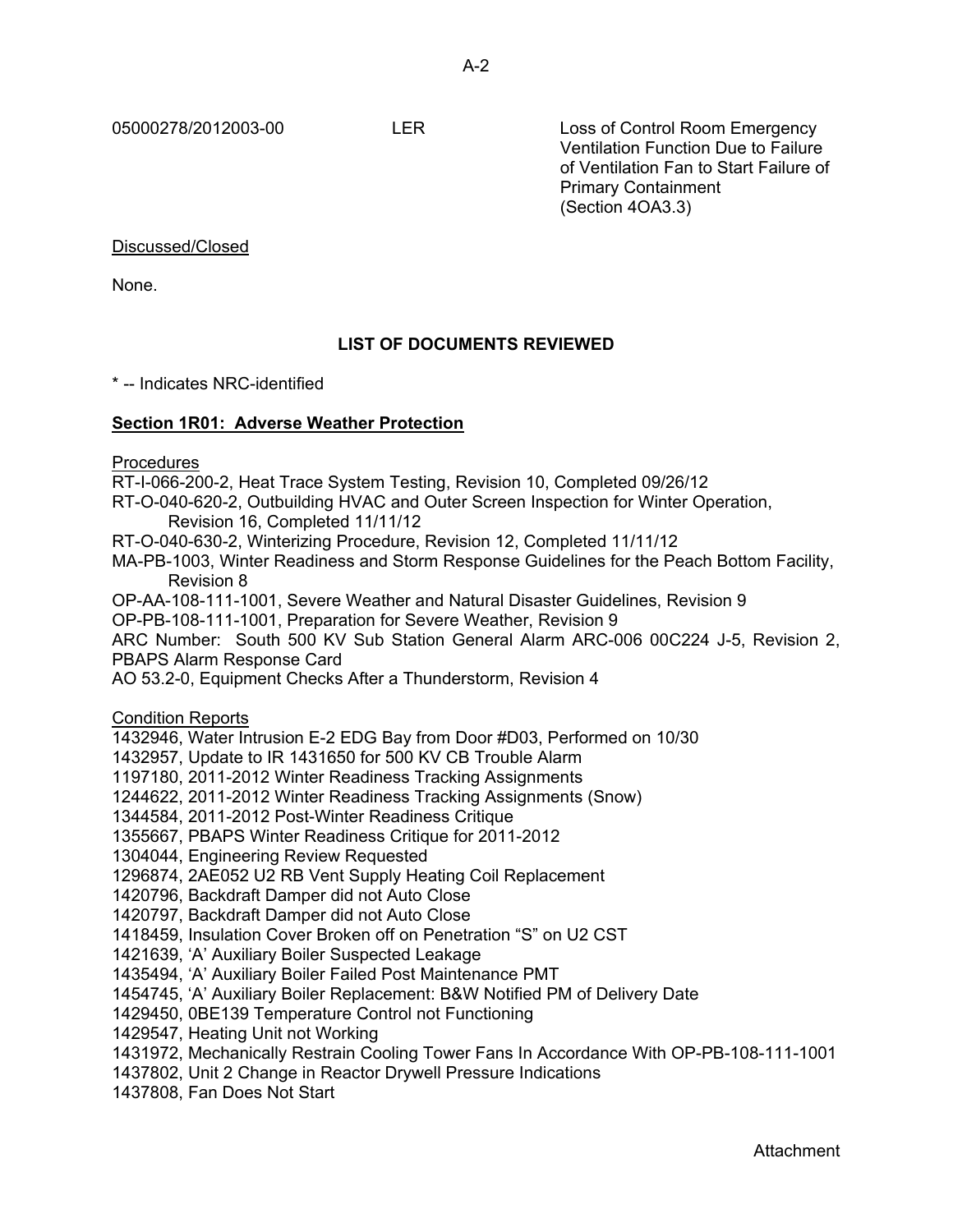1438614, Test Equipment Prevents Closing Louvers for Winter Readiness 1438884, TIS-00520-02 Shows Signs of Wire Damage 1442654, Work Week 1247 PMM6 Unable to Complete Scheduled Work 1442663, Work Week 1247 This IR Goes with 1442654 1443988, Nitrogen Leaking from Boilers 1444436, BRE #3 Wall Heater OOS 1452161, Wall Heater in BRE 8 is Broken 1444437, BRE #9 Wall Heater OOS 1444491, 0AK019 – Low Condenser Refrigerant Pressure 1444496, 0AK019 – Low Evaporator Entering Water Temperature 1444518, No Steam or Water at Hand Valve When Placing Steam Hear In Service 1445229, Develop Procedure for MCR Chiller Winter Operation 1445423, Multiple Trips of Ionics Skid 1445515, 2012-2013 Winter Readiness Exception to WC-AA-107 Attachment 1 1444626, Potential Asbestos Contamination 1444977, Aux Steam Trap Through Wall Leak D/S HV-3-24F-38349 1445469, Work Not Completed as Scheduled 1446454, Valve Packing Leak RB Heating System 1446572, 0AK019 Low Condenser Refrigerant Pressure 1447482, 2BK018 Low Condenser Refrigerant Pressure 1452170, Abnormal Lineup Required to Keep RB Negative DP in Spec 1452736, HV-2-24F-28426A RB Heating Coil 2AE053 Drain Valve 1452708, 2BE052 RB Ventilation Supply Heating Coil 'B' 1453924, Unit 2 RB Face Damper not Modulating 1455467, TBCCW Head Tank Now Lowering 1456262, OP-AA-102-102 Gap Found 1456604, Leaking Steam Trap in Return Line of Area Heater 1457021, Preparation for Discharge Canal to Intake Pond Cross-Tie Gate Removal 1458286, Tracking for AO 29.2

## **Miscellaneous**

SE-16 Bases, Grid Emergency – Bases, Revision 12, Performed on October 30, 2012 Peach Bottom Certification Letter for Winter Readiness, dated November 15, 2012 Unified Control Room Log, Monday, November 26, 2012, Day Shift Unified Control Room Log, Thursday, December 13, 2012, Night Shift Unified Control Room Log, Friday, December 14, 2012, Night Shift Unified Control Room Log, Sunday, December 16, 2012, Day Shift Unified Control Room Log, Monday, December 17, 2012, Night Shift Unified Control Room Log, Monday, October 29-31, 2012, Day and Night Shifts

## **Section 1R04: Equipment Alignment**

Procedures

SO 10.1.A-3B COL, RHR System Setup for Automatic Operation Loop B, Revision 21

**Condition Reports** 

\*1452357, MSO Impacted MCC Not Updated on System Operating Procedure Check Off List

## WOs / ARs

01432946, Water Intrusion E-2 EDG Bay from Door #D03 01429435, Loose Nut Found in E-3 Standby Diesel Generator Room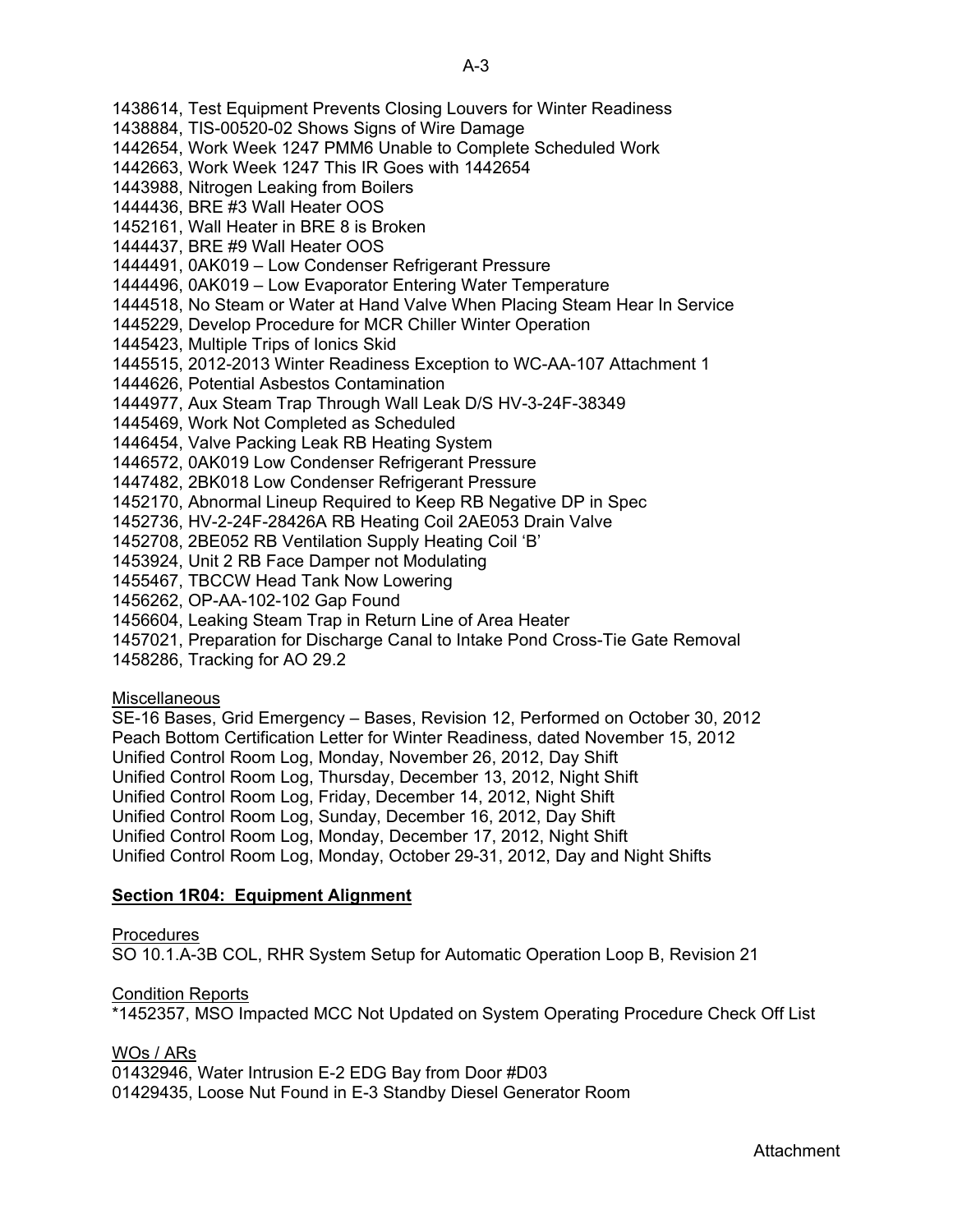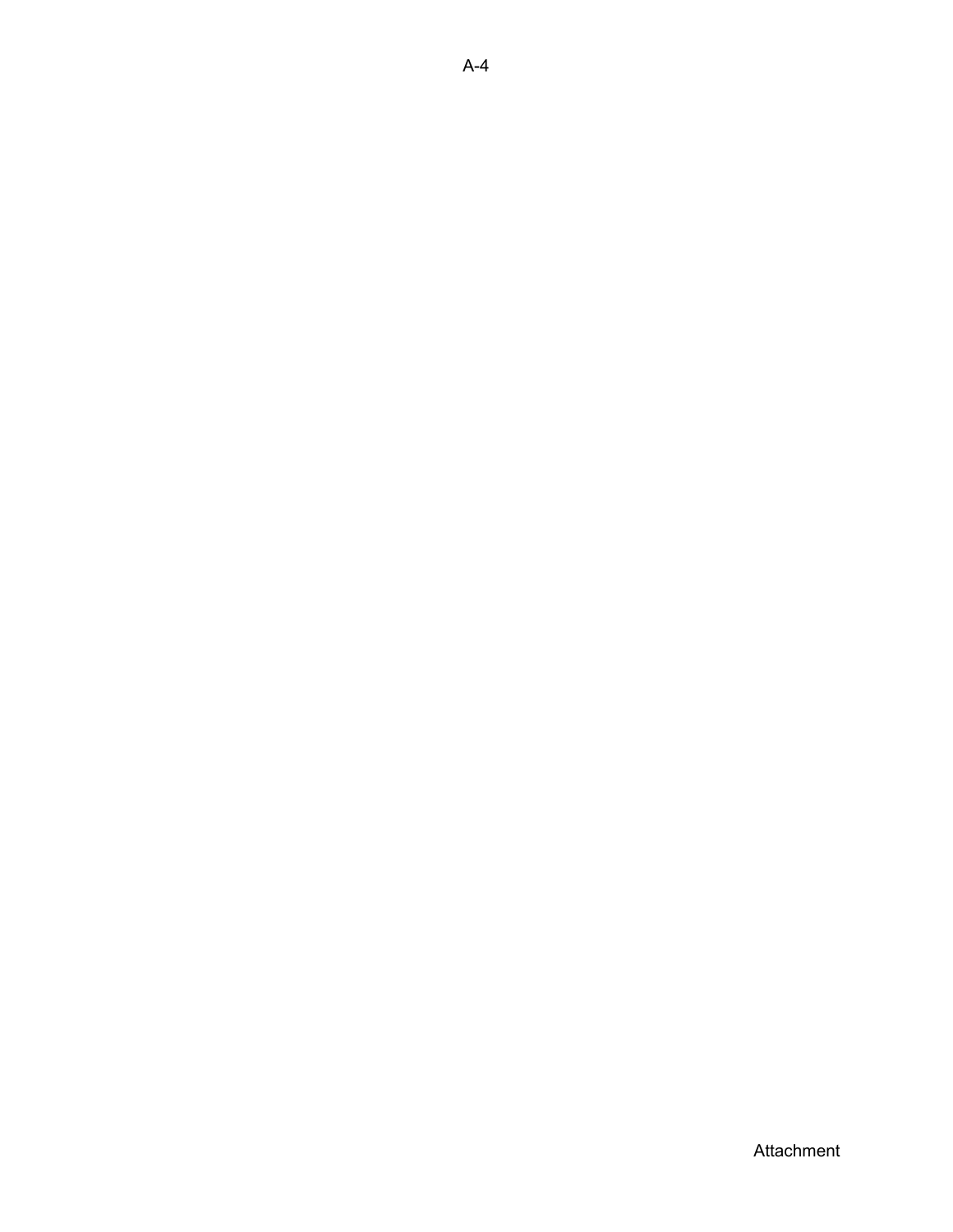## **Section 1R05: Fire Protection**

**Procedures** PF-10, Unit 3 RB 'B' RHR Pump and HX Room, Revision 2 PF-9, Unit 3 RB 'D' RHR Pump and HX Room, Revision 2 PF-3, Unit 2 RB 'D' RHR Pump and HX Room, Revision 4 PF-5H, Unit 2 RB General Area, North – Elevation 135', Revision 3 PF-5P, Unit 2 RB General Area, South – Elevation 135', Revision 4 PF-136, ECT, General Area – Elevation 123' and 153', Revision 2

#### Condition Reports

1448248, Ground Water Intrusion in 2 'D' RHR Room 1443419, Housekeeping Zone #6 Unit 2 RB 135' Walkdown 1443720, Combustible Material in Combustible Free Zone 1446031, No Control for Combustible Material on Rad Waste 135' Elevation 1446039, No Control for Combustible Material on Unit 2 RB 135' Elevation 1450015, Housekeeping Issues in Unit 2 RB 1452738, Cart with Wood Blocks on 135' RB South End 1453765, Transient Combustibles Under Stairwell 1455595, Housekeeping Zone #6 Unit 2 RB Walkdown

#### **Miscellaneous**

Technical Requirement Manual, 3.14.2, Fire Hose Stations, Circulating Water Pump Structure, Revision 6

#### **Section 1R06: Flood Protection Measures**

#### Drawings

M-541, Plumbing and Drainage Circulating Water Pump Structure Plan and Details, Revision 6

#### **Miscellaneous**

Internal Plant Examination, Volume 1, Section 3.3.8 – Internal Flooding Analysis PB-PRA-012, PBAPS PRA Internal Flood Evaluation Summary Notebook, Revision 1 P-T-09, Internal Hazards Design Basis Document, Revision 9

### **Section 1R11: Licensed Operator Requalification Program**

#### **Procedures**

OT-100, Reactor Low Level, Revision 12 OT-111, Reactor Low Pressure - Procedure T-101 Sheet 1, RPV Control T-102 Sheet 1-3, Primary Containment Control T-103 Sheet 1, Secondary Containment Control T-104 Sheet 1, Radioactivity Release T-111, Sheet 1, Level Restoration T-116, Sheet 1-2, RPV Flooding T-204-2/3, Initiation of Containment Sprays Using RHR T-216-2/3, Control Rod Insertion by Manual Scram or Individual Scram T-220-2/3, Driving Control Rods during Failure to Scram T-250-2/3, RPV Pressure Control using HPCI with Suction from CST TQ-AA-150, Operator Training Programs, Revision 5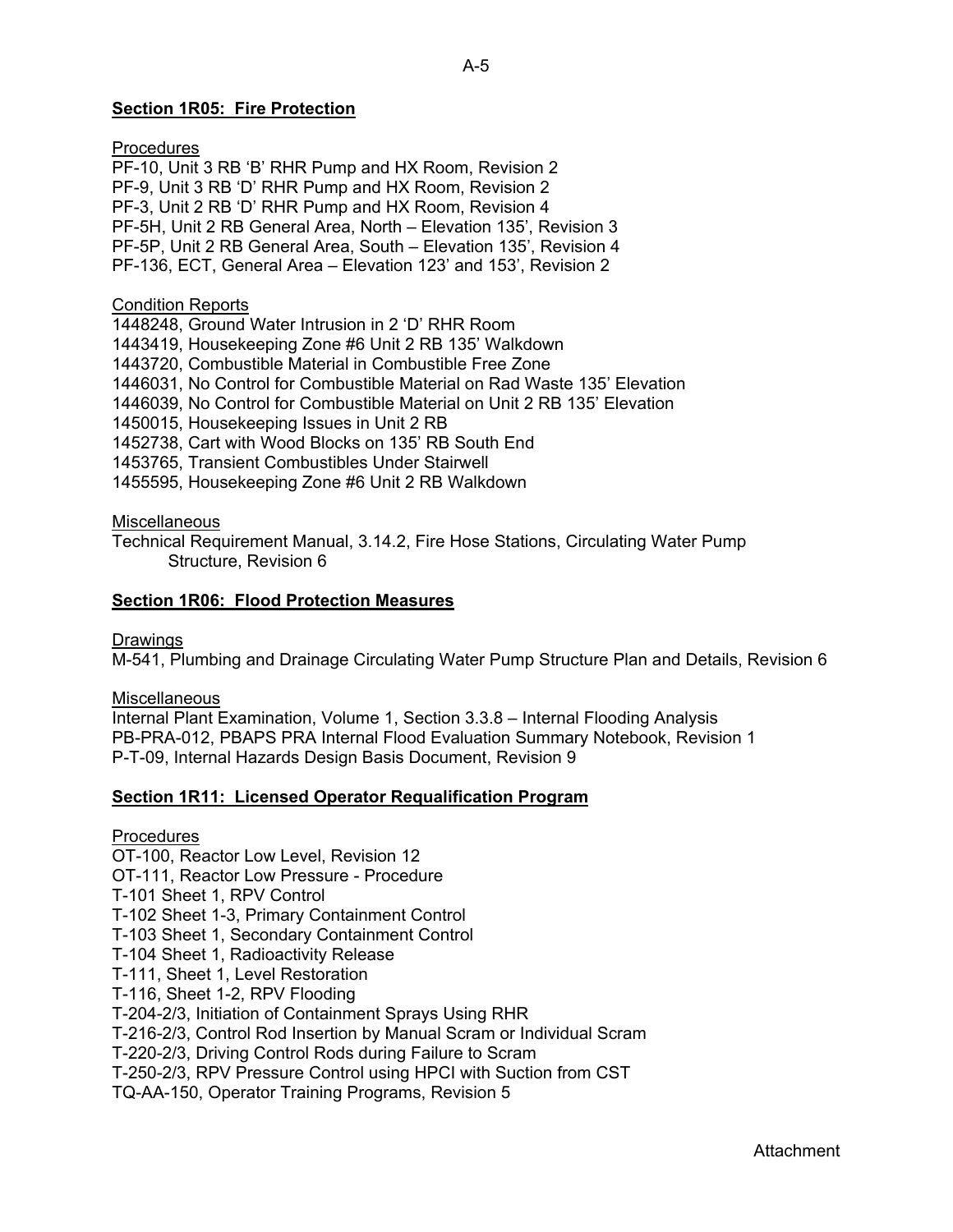**Miscellaneous** PSEG0325R, T-100 Scram, Scenario 4, Revision 9

### **Section 1R12: Maintenance Effectiveness**

#### Condition Reports

1165407, RPS Test Box did not Light During SI2N-60A-APRM-41C2 1166983, Refurb APRM Voter Unit Found Defective Upon Installation 1220525, Failure of Unit 3 APRM #1 2/4 Voter 1225141, Replace A19 and A20 Cards in APRM 2/4 Voter 1286163, APRM-LM-3-PB3 2/4 Logic Module did not Drop Out RPS Logic 1286435, A2 Channel ½ Scram During APRM 3 Logic Module Repair 1287120, APRM Voter Card Failures – Need Accelerated Replacement 1321901, APRM-LM-3-PB3 Failed PMT Under C0240771 1322276, Unexpected RBM Alarm During APRM #3 Module Swap 1434493, 2/4 Voter Failed to Actuate Trip During Surveillance \*1443078, Gaps in the PCM Process MA-AA-716-210 \*1445266, IRs With No/Inaccurate Affected Systems Identified 1451965, APRM HFA Relay Load Currents Required 1452962, APRM HFA Relay Load Currents Required 1452963, APRM HFA Relay Load Currents Required 1452964, APRM HFA Relay Load Currents Required

#### **Miscellaneous**

MR Scoping Document, System 60A – APRM and LPRM Instrumentation

### **Section 1R13: Maintenance Risk Assessments and Emergent Work Control**

#### **Procedures**

OP-PB-108-101-1002, Control of Protected Equipment Tracking Sheets, Revision 7 ST-O-052-122-2, E-2 Diesel Generator RHR Pump Reject Test, Revision 9, Performed November 5, 2012 (Yellow Risk)

#### **Section 1R15: Operability Evaluations**

**Procedures** SE-16 Bases, Grid Emergency, Revision 12 SE-16, Grid Emergency, Revision 11

Condition Reports

1418236, WRNM C Reading Higher Than Expected 1418238, WRNM F Reads Higher Than Expected 1419377, Risk Assessment Required for WRNM's Prior to Refueling 1421363, Revision to P2R19 Reload CCTAS 1422250, WRNM Identified with a Potential Loose Adapter 1423132, NT-2-07-041D Discriminator Curves Not as Expected

## **Miscellaneous**

Unified Control Room Log, Monday, October 8, 2012, Night Shift Unified Control Room Log, Tuesday, October 30, 2012, Night Shift Licensed Operator Training, PLOT 5060C, WRNM Instrumentation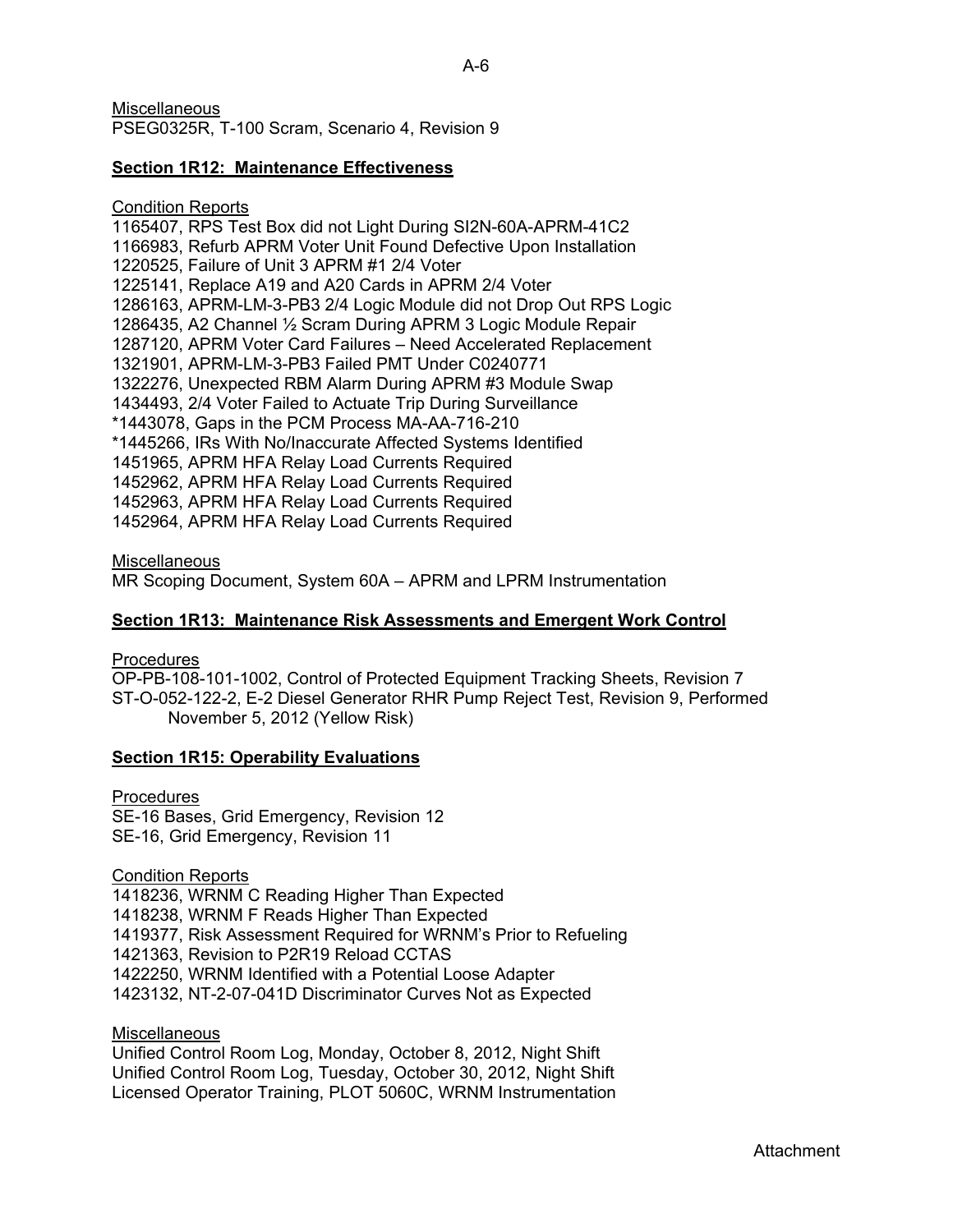Outage Control Center Log, Tuesday, October 2, 2012, Days

Outage Control Center Log, Friday, October 5, 2012, Night

Outage Control Center Log, Monday, October 8, 2012, Night

TS 3.3.1.2, WRNM Instrumentation

TS Bases 3.3.1.2, WRNM Instrumentation

TS 3.8.1 AC Sources - Operating

TS 3.8.4 DC Sources - Operating

ECR PB 94-04697, RX Recirc Motor A Air CLR DRN Pan LVL

## **Section 1R19: Post-Maintenance Testing**

## Procedures

ST-M-016-220-2, Main Steam Relief Valve Actuator Functional Test, Revision 6, Performed 09/27/12

SI2K-54-E22-XXC2, Calibration Check of E22 4kV Bus Undervoltage and Sequential Loading Relays, Revision 5, Performed 09/29/12

SI2K-54-E42-XXC2, Calibration Check of E42 4kV Bus Undervoltage and Sequential Loading Relays, Revision 5, Performed 10/03/12

- ST-M-01A-471-2, MSIV Timing, Springs Only Closure and Position Switch Adjustment, Revision 12, Performed 10/05/12
- ST-O-07G-470-2, MSIV Valve Closure Timing, Revision 17, Performed 10/05/12

ST-O-37C-360-2, Motor Driven Fire Pump Operability Test, Revision 14

ST-O-054-752-2, E-22 4Kv Bus Undervoltage Relays and LOCA LOOP Functional Test and E-22 and E-224 Alternative Shutdown Control Functional Test, Revision 22

SI2N-60A-APRM-31FS, Functional Check of APRM 3, Revision 5, Performed 11/30/12

Condition Reports

1422717, Stroke Adjustments Made to MSIVs

1423056, Evaluate MSRV Pressure Switches

1419952, Relay 144-16 Sticking During SI2K-54-E22-XXC2

1414208, SI2K-54-E12-XXC2 Relay 144-15 Out of Cal High, Black Box Unsat

1427364, 2B Core Spray Pump Did Not Start In Accordance with E22 Bus LOCA Test

1422133, P2R19 MSIV-80A As-Found Stroke Time Fast

1422697, MSIV Stroke Times Near End of Acceptable Range

1445911, APRM-LM-3-PB2 Keylock Switch

1446620, Scheduled Work Not Completed

WOs / ARs

A/R A1638519

**Miscellaneous** 

Outage Control Center Log, Thursday, October 4, 2012, Night Technical Requirement Manual, 3.14.1, Water Fire Protection System, Revision 9 TC 12-0192, Exercise the Logic Module Keylock Switch during SI2N-60A-APRM-31FS WC-AA-111, Attachment 3, Test Results Evaluation Form for SI2N-60A-APRM-31FS, Performed 11/30/12, Revision 4

## **Section 1R20: Refueling and Other Outage Activities**

## **Procedures**

AO 27.1-2, Unit 2 Reactor Cavity Let Down During Vessel Re-assembly, Revision 13 GP-2, Normal Plant Startup, Revision 130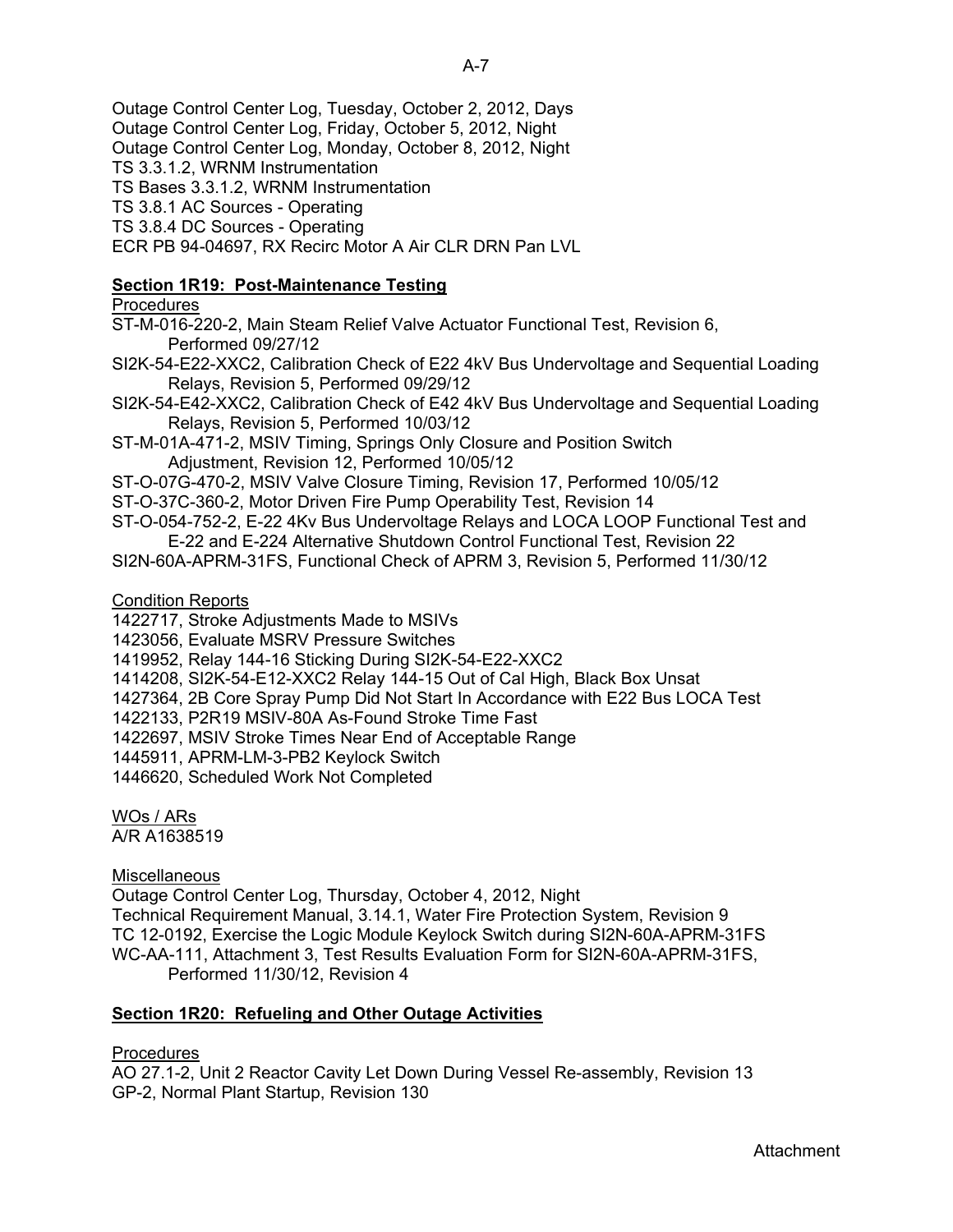GP-6, Refueling Operations, Revision 22

- Operability Evaluation 11-03, Conducted Under IR 1254155-09
- OP-AA-108-108, Engineering Department Start-up Checklist, Revision 12
- OP-AA-108-108, Unit 2 Startup PORC Meeting, Revision 12, Performed on 10/15/12
- OP-AA-108-115, Operability Evaluation 12-006 Revision 1, MO-2-10-025B (RHR Loop B Inboard Discharge Valve), Revision 11
- ST-O-080-675-2, Reactor Pressure Vessel (ASME Class I) Leakage Pressure Test, Revision 22
- ST-R-003-495-2, CRD Scram Insertion Timing of Selected Control Rods During Hydro, Revision 5

## Condition Reports

Common Cause Analysis 1434403, Clearance and Tagging Adverse Trend

- 1422610, Peach Bottom RCR Inadvertent Release of Lube Oil from Turbine Bearing Lift System
- \*1425906, HV-2-16-23169L Leaking By

1428185, The PB2C20 Startup Critical Occurred Beyond the ECP

- 1428377, PB 2 Cycle 20 Startup Shutdown Margin Actual Versus Design
- 1430817, Minor Revision to ST-R-002-900-2(3) Required

## **Miscellaneous**

Shutdown Safety Approval / Notification Form: Use of 3.0.4.b, Dated 10/12/12 Technical Specification 3.5.2: ECCS – Shutdown, Amendment No. 259 Technical Specification 3.5.2 Bases: ECCS – Shutdown, Revision 0 General Electric BWR/4 STS 3.5.2 Bases, Revision 4.0 Unified Control Room Log, Friday, October 12, 2012, Night Shift

## **Section 1R22: Surveillance Testing**

Procedures

- ST-M-57B-744-2, Unit 2D 125/250 VDC Battery Service Test, Revision 10, Performed on 10/1/12
- SO 40D.7.B, Place Control Room Ventilation Emergency Ventilation in Service from the Control Room, Revision 12
- ST-O-054-754-2, E42 4kV Bus Undervoltage Relays and LOCA/LOOP Functional Test and E42 and E424 Alternate Shutdown Control Functional Test, Revision 19, Performed 10/04/12 (LOOP only portions)
- TC 12-0148, Temporary Change to ST-O-054-754-2, Revision 19, Performed 10/05/12
- ST-O-054-754-2, E42 4kV Bus Undervoltage Relays and LOCA/LOOP Functional Test and E42 and E424 Alternate Shutdown Control Functional Test, Revision 19, Performed 10/16/12 (LOOP LOCA portion)
- ST-O-080-675-2, Reactor Pressure Vessel (ASME Class I) Leakage Pressure Test, Revision 22, Performed 10/15/12
- ST-R-003-495-2, CRD Scram Insertion Timing of Selected Control Rods During Hydro, Revision 5
- ST-R-003-495-2, CRD Scram Insertion Timing of Selected Control Rods During Hydro, Revision 5, Performed 10/14/12
- ST-O-023-301-2, HPCI Pump, Valve, Flow and Unit Cooler Functional and IST, Revision 61, Performed on 10/19/12,
- ST-O-013-301-2, RCIC Pump, Valve, Flow and Unit Cooler Functional and IST, Revision 40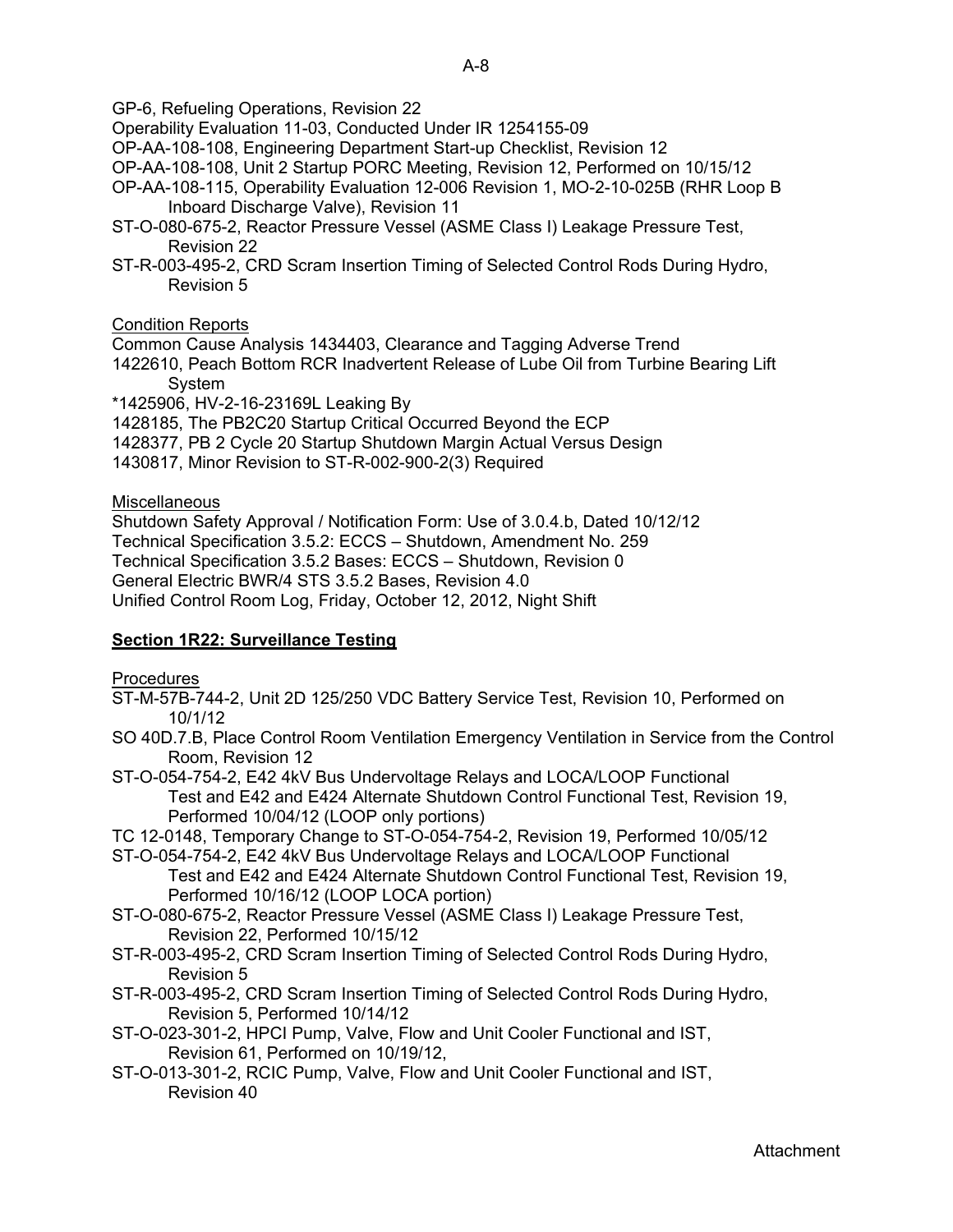ST-O-023-200-3, HPCI Flow Rate at Less than or Equal to 175 psig, Revision 16

- ST-O-013-200-2, RCIC Flow Rate at Less than or Equal to 175 psig, Revision 16
- RT-O-023-725-3, HPCI Response Time Test, Revision 17
- RT-O-013-725-3m RCIC Response Time Test, Revision 10
- ST-O-020-560-2(3), Reactor Coolant Leakage Test, various tests from October 1 through December 31, 2012

**Condition Reports** 

1422221, ST-O-054-754-2 Failed Acceptance Criteria

1422294, 0AV030 Failed to Auto Start

1422551, Conditional TC to SO 40D.1.A

1422527, Alarm "Control Room Supply Fan 0A-BV30 Standby Fan" Not Received

1423138, MCR Vent Rad Monitor Loss of Indication

1427772, NOS ID: EDG TS Surveillance Requirement Not Met

1427846, NOS ID: Shift SRO Review Failed to Identify Inoperability

1439848, A Change of TS SR 3.8.1.18 Needs to be Made

1426616, NOS ID: Enhance Pressure Test IPA Brief for Parallel Activity

1426672, Unit 2 Reactor Head Vent AO-17 No Closed Indication in MCR

1426761, 2R19 Hydro – Leakage Identified on CRD-2-03-2239

1426762, 2R19 Hydro – Leakage Identified on CRD-2-03-4259

1426763, 2R19 Hydro – Leakage Identified on CRD-2-03-1823

1426764, 2R19 Hydro – Leakage Identified on CRD-2-03-5011

1426765, 2R19 Hydro – Leakage Identified on CRD-2-03-4235

1426785, 2R19 Hydro – Leakage Identified on XFC-2-02-73H

1426794, 2R19 Hydro – Packing Leak on HV-2-06-35A

1426795, 2R19 Hydro – Packing Leak on HV-2-06-34B

1426796, 2R19 Hydro – Leak From HV-2-01A-84C Test Tap Cap

1426798, 2R19 Hydro – Test Tap Cap Leak on HV-2-13C-47A

1426800, 2R19 Hydro – Leakage Identified on RV-2-12-8474

1426802, 2R19 Hydro – Leakage Identified on HV-2-12-17

1426803, 2R19 Hydro – Packing Leak Identified on RTV-2-12A-20530A

1426807, 2R19 Hydro – Leakage Identified at Dragon Block Valve

1426823, 2R19 Hydro – Packing Leak on AO-2-01A-080D

1426824, 2R19 Hydro – Packing Leak on HV-2-10-88

1426825, 2R19 Hydro – Packing Leak on MO-2-06-029A

1429185, Recommend Tuning of Unit 2 HPCI Governor Controls

1438936, Step Increase in Unit 2 Drywell Unidentified Leak Rate Identified

**Miscellaneous** 

Event Notification 48376, Both Trains of Control Room Emergency Ventilation Out-of-Service PBAPS OE 301444, Failure of Control Room Emergency Ventilation Fan to Auto Start

PBAPS OE 301456, Delayed Re-energizing of 4kV Emergency AC Bus During Loss of Power ST due to Failed Relay

PBAPS Unit 2 TS Bases 3.0.6

UFSAR Table 8.5.1, Sequence of Events in the Automatic Application of Emergency AC Loads on LOCA without Offsite Power, Revision 21

UFSAR Table 8.5.4, Sequence of Events in the Automatic Application of Emergency AC Loads on LOCA with One Offsite Source Available, Revision 21

UFSAR Table 8.5.5, Sequence of Events in the Automatic Application of Emergency AC Loads on LOCA with Two Offsite Sources Available, Revision 21

Outage Control Center Log, Thursday, October 4, 2012, Night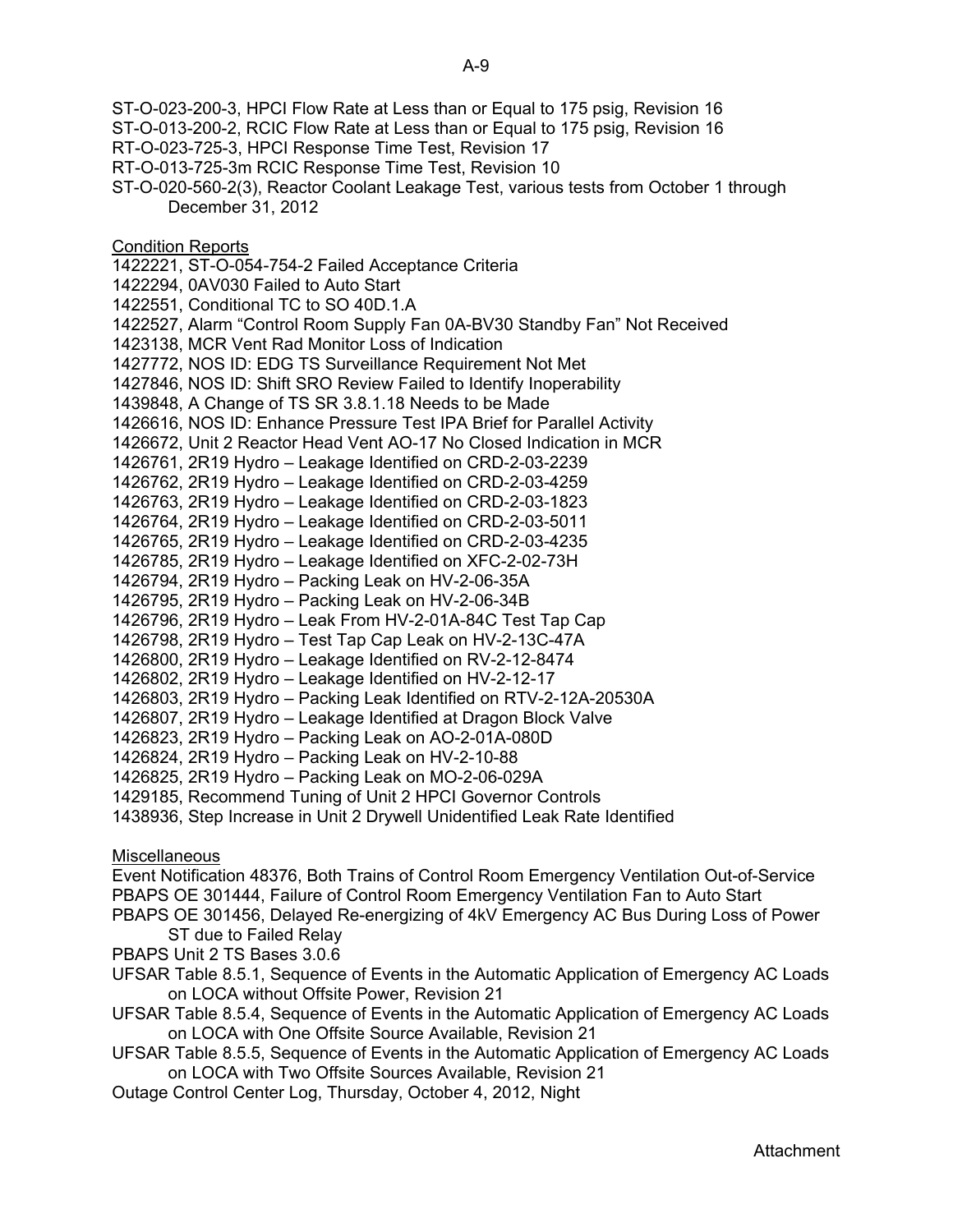Unified Control Room Log, Thursday, October 4, 2012, Day Shift Unified Control Room Log, Thursday, October 4, 2012, Night Shift Unified Control Room Log, Friday, October 5, 2012, Day Shift Unified Control Room Log, Monday, October 15, 2012, Night Shift Outage Control Center Log, Monday, October 15, 2012, Night

## **Section 1EP6: Drill Evaluation**

EP-AA-112-200, "TSC Activation and Operation," Revision 8

EP-AA-122-1001-F-10, "Drill & Exercise Post-Event Critique & Report Development Guidance," Revision C

EP-AA-122-1001-F-11, "Drill & Exercise Comment & Feedback Form," Revision D

Exelon Nuclear Emergency Preparedness Peach Bottom – December 12, 2012 Station Drill Controller\Evaluator Instructions

Peach Bottom Station December 12, 2012, Station DEP Drill

Peach Bottom – Scenario 0839, Revision 3

Peach Bottom December 12, 2012, Medical Drill Revision A

SE-12, Injury Response, Revision 23

## **Section 2RS05: Radiation Monitoring Instrumentation**

Calibration & Test Procedures:

SI2R-63F-050-A1CE, Revision 11, Main Stack Rad Monitor RY-0-17-050A Electronics Calibration Check

SI2R-63F-050-A1FQ, Revision 12, Main Stack Rad Monitor RY-0-17-050A Functional Check

SI2R-63F-050-B1CE, Revision 13, Main Stack Rad Monitor RY-0-17-050B Electronic Calibration Check

SI2R-63F-050-B1FQ, Revision 13, Main Stack Rad Monitor RY-0-17-050B Functional Check

SI2F-40B-2805-A1CE, Revision 2, Calibration Check of RB Vent Stack Flow Loop Instruments FT 2805A and FR 2805

SI2F-40B-2805-B1CE, Revision 2, Calibration Check of RB Vent Stack Flow Loop Instruments FT 2805B and FR 2805

SI2R-63E-2979-A1CE, Revision 10, Vent Stack Rad Monitor RY-2979A Electronic Calibration **Check** 

SI2R-63E-2979-A1FQ, Revision 9, Vent Stack Rad Monitor RY-2979A Electronic Functional **Check** 

SI2R-63E-2979-B1CE, Revision 10, Vent Stack Rad Monitor RY-2979B Electronic Calibration **Check** 

SI2R-63E-2979-B1FQ, Revision 11, Vent Stack Rad Monitor RY-2979B Electronic Functional Check

SI-3F-40B-3805-A1CE, Revision 6, Calibration Check of RB Vent Stack Flow Loop Instruments FT 3805A and FR 3805

SI3F-40B-3805-B1CE, Revision 5, Calibration Check of RB Vent Stack Flow Loop Instruments FT 3805B and FR 3805

SI3R-63E-3979-A1CE, Revision 10, Vent Stack Rad Monitor RY-3979A Electronic Calibration Check

SI3R-63E-3979-A1FQ, Revision 8, Vent Stack Rad Monitor RY-3979A Electronic Functional Check

SI3R-63E-3979-B1CE, Revision 11, Vent Stack Rad Monitor RY-3979B Electronic Calibration Check

SI3R-63E-3979-B1FQ, Revision 10, Vent Stack Rad Monitor RY-3979B Electronic Functional **Check**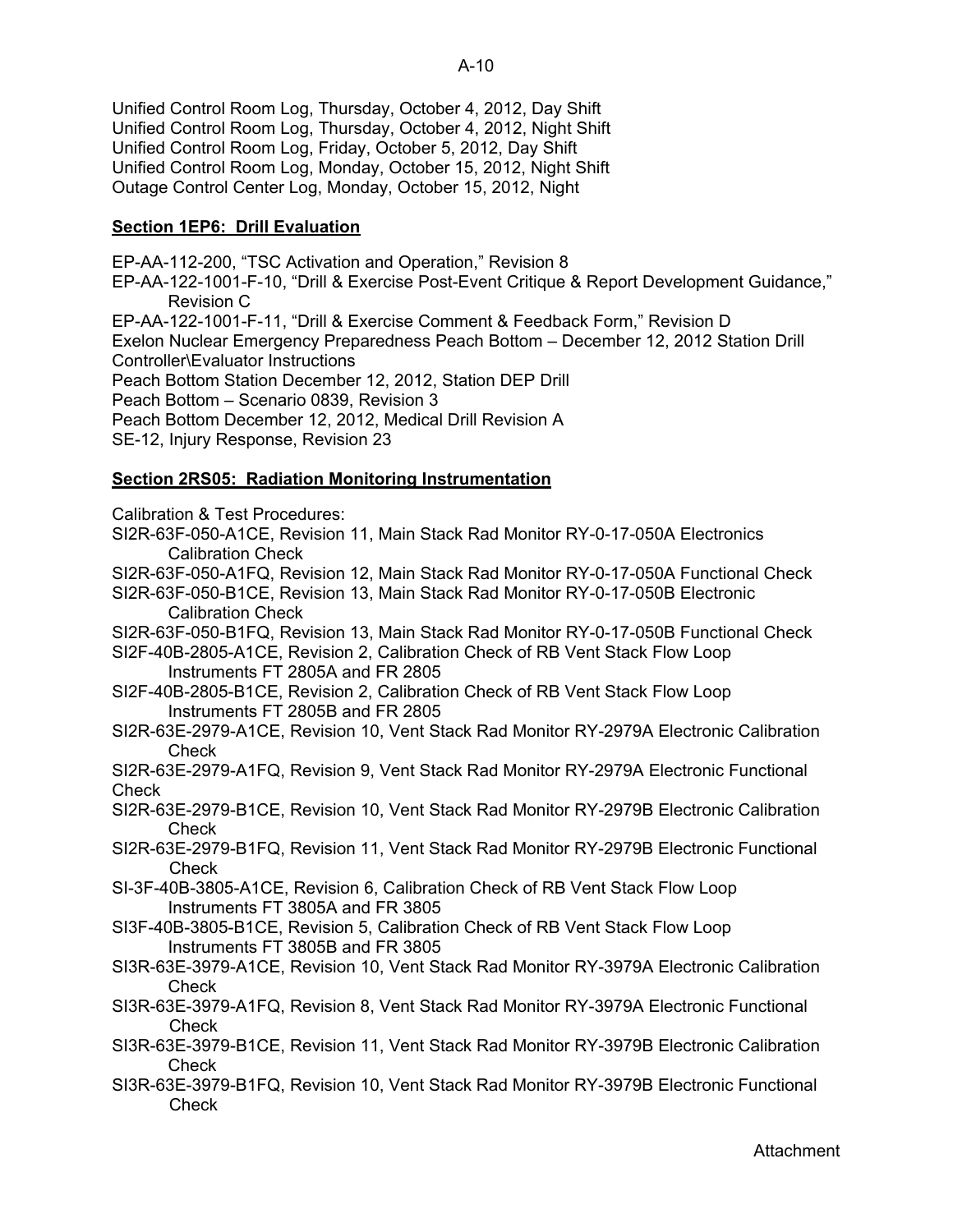- SI2R-63M-350-XXC1, Revision 8, Electronic Calibration/Functional Check of the Radwaste Effluent Radiation Monitor RIS 0-17-350
- ST-0-63M-810-2, Revision 6, Liquid Radwaste Monitor and Discharge Valve Functional Test

## **Section 2RS06**

Annual Radiological Effluent Release Report, January 1, 2011 through December 31, 2011, dated 4/27/12

ODCM, Revision 14

Liquid Radwaste Discharges: 605-12, dated 8/15/12; 516-12, dated 7/16/12; 517-12, dated 7/16/12; 716-12, dated 9/18/12; 708-12, dated 9/18/12

Weekly Gaseous Iodine and Particulate dated: 4/4/12; 2/8/12; 8/22/12; 7/23/12; 5/30/12 Condition Reports: 01445222; 01440410; 01439489; 01299543; 01328430 Check-In Self-Assessment:

1201437-02, KT7R, Met Tower, REMP/RETS

1141803-01, Radiochemistry Instrumentation

- 1133689-02, Chemistry Laboratory and Radiochemistry Quality Control
- 1165276-02, Pre-NRC Self-Assessment for Procedure 71124.06

1321090-02, RECP and ODCM Pre-NRC Assessment

- Eckert & Ziegler Analytics Cross-Check Program results for: 1st Quarter 2012; 2nd Quarter 2012; 3rd Quarter 2012
- Procedure CY-AA-130-201, Revision 2, Radiochemistry Quality Control Inspection & Test Procedures:
- RT-I-037-239-2, Revision 6, Recombiner Filter A Heat Detectors Functional Test
- RT-I-037-240-2, Revision 7, Recombiner Filter B Heat Detectors Functional Test
- RT-M-37B-359-2, Revision 0, Recombiner Building Exhaust Filter Train A Deluge System Airflow Test
- RT-M-37B-360-2, Revision 0, Recombiner Building Exhaust Filter Train B Deluge System Airflow Test

ST-M-09A-600-2, Revision 14, SBGT System Filter Train A

ST-M-09A-601-2, Revision 14, SBGT System Filter Train B

ST-M-037-351-2, Revision 3, SBGT Filter Train A Deluge System Nozzle and Piping Inspection

ST-M-037-352-2, Revision 4, SBGT Filter Train B Deluge System Nozzle and Piping Inspection

ST-M-037-353-2, Revision 1, SBGT Filter Train A Deluge System Airflow Test

ST-M-037-354-2, Revision 1, SBGT Filter Train B Deluge System Airflow Test

ST-M-40D-905-2, Revision 19, Control Room Emergency Ventilation Filter Train A Test

ST-M-40D-910-2, Revision 20, Control Room Emergency Ventilation Filter Train B Test

### **Section 4OA1: Performance Indicator Verification**

MSPI Deviation Reports and System Manager Notebooks:

October 2011 through September 2012, Unit 2 and Unit 3 RHR/HPSW

October 2011 through September 2012, Unit 2 and Unit 3 ESW

October 2011 through September 2012, Unit 2 and Unit 3 EDGs

October 2011 through September 2012, Unit 2 and Unit 3 HPCI

October 2011 through September 2012, Unit 2 and Unit 3 RCIC

Procedures:

ER-AA-600-1047, Mitigating Performance Index Basis Document, Revision 7 ER-AA-2008, MSPI Failure Determination Evaluation, Revision 2 ER-AA-2020, INPO Consolidated Events System, Revision 7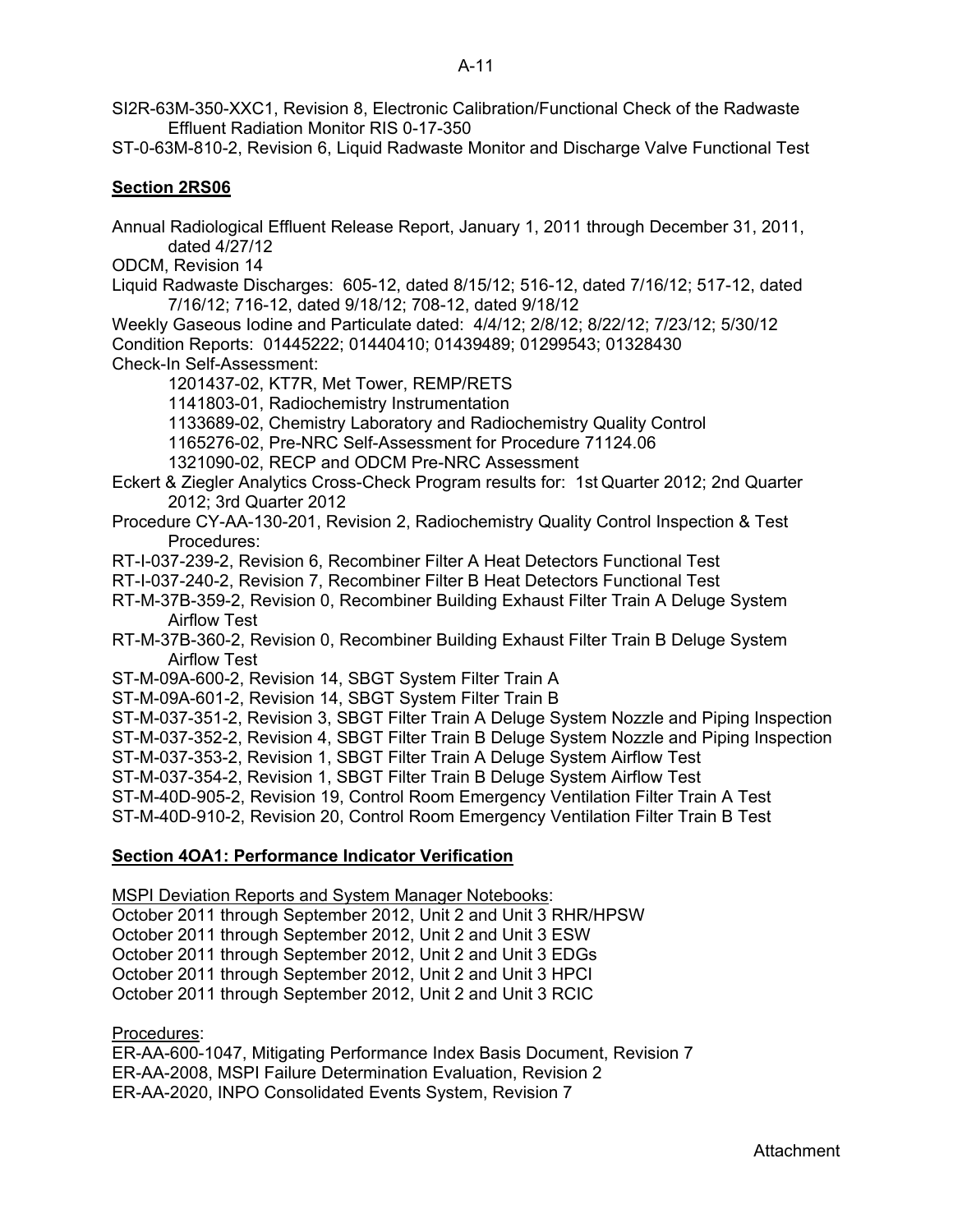## A-12

LS-AA-2001, Collecting and Reporting of NRC PI Data, Revision 14 LS-AA-2080, Monthly Data Elements for NRC SSFFs, Revision 4 LS-AA-2200, MSPI Data Acquisition and Reporting, Revision 5

Miscellaneous:

NEI 99-02, Regulatory Assessment Indicator Guideline, Revision 6 PBAPS MSPI Basis Document, Revision 7

## **Section 4OA2: Identification and Resolution of Problems**

Procedures LS-AA-125, CAP Procedure, Revision 17

Condition Reports

\*1429435, Nut Found in E3 EDG Room \*1438812, Documentation of SOC Member Review of SY Procedure 1442958, Analysis of Drywell Head Strongback Incorrectly Used CMTRS 1445119, Insulation Not Able to be Reused (Due to 2 'B' RHR Flow orifice flange leak) \*1451404, Packing Leak on AO-2-23-053 1419073, Nuclear Oversight Identified: Operations Shortfalls in Use of Human Performance 1423654, Adverse Trend in Clearance and Tagging Events 1430391, Declining Trend in Site Configuration Control 1430644, Corporate Escalation due to Continued Adverse Human Performance Event Trend 1425757, Nuclear Oversight Identified: Lapses in Work Standards Results in Adverse Trend 1430748, Elevation for Maintenance Department Human Performance at Peach Bottom 1394685, Adverse Trend in Maintenance Department and Crew Clock Resets

**Miscellaneous** 

Peach Bottom Station Trend Review – 2Q12 Analysis Peach Bottom Station Trend Review – 3Q12 Analysis

## **Section 4OA3: Follow-up of Events and Notices of Enforcement Discretion**

Procedures

OP-PB-108-111-1001, Preparation for Severe Weather, Revision 8 OP-AA-108-111-1001, Severe Weather and Natural Disaster Guidelines, Revision 9 SY-AA-101-146, Severe Weather Preparation and Response, Revision 0

Condition Reports

1432999, Loss of 28 of 97 EPZ Sirens (≥ 25% Threshold) \*1434345, Wind Speed Instrument Use 1431972, Mechanically Restrain Cooling Tower Fans In Accordance with OP-PB-108-111-1001 1451414, RT-M-045-990-2 Could Not Be Performed for D03 (sand bags outside E3 EDG Maintenance door) 1418320, MSRV/MSSV Failed P2R19 As-Found Lift Tolerance

**Miscellaneous** 

SE-4 Bases, Flood – Bases, Revision 22 SE-4 Procedure, Flood – Procedure, Revision 32 AO 28.2, Response to High/Low River Level, Revision 2 SE-3 Procedure, Loss of Conowingo Pond – Procedure, Revision 21 eSoms, Peach Bottom Unified Control Room Log on October 30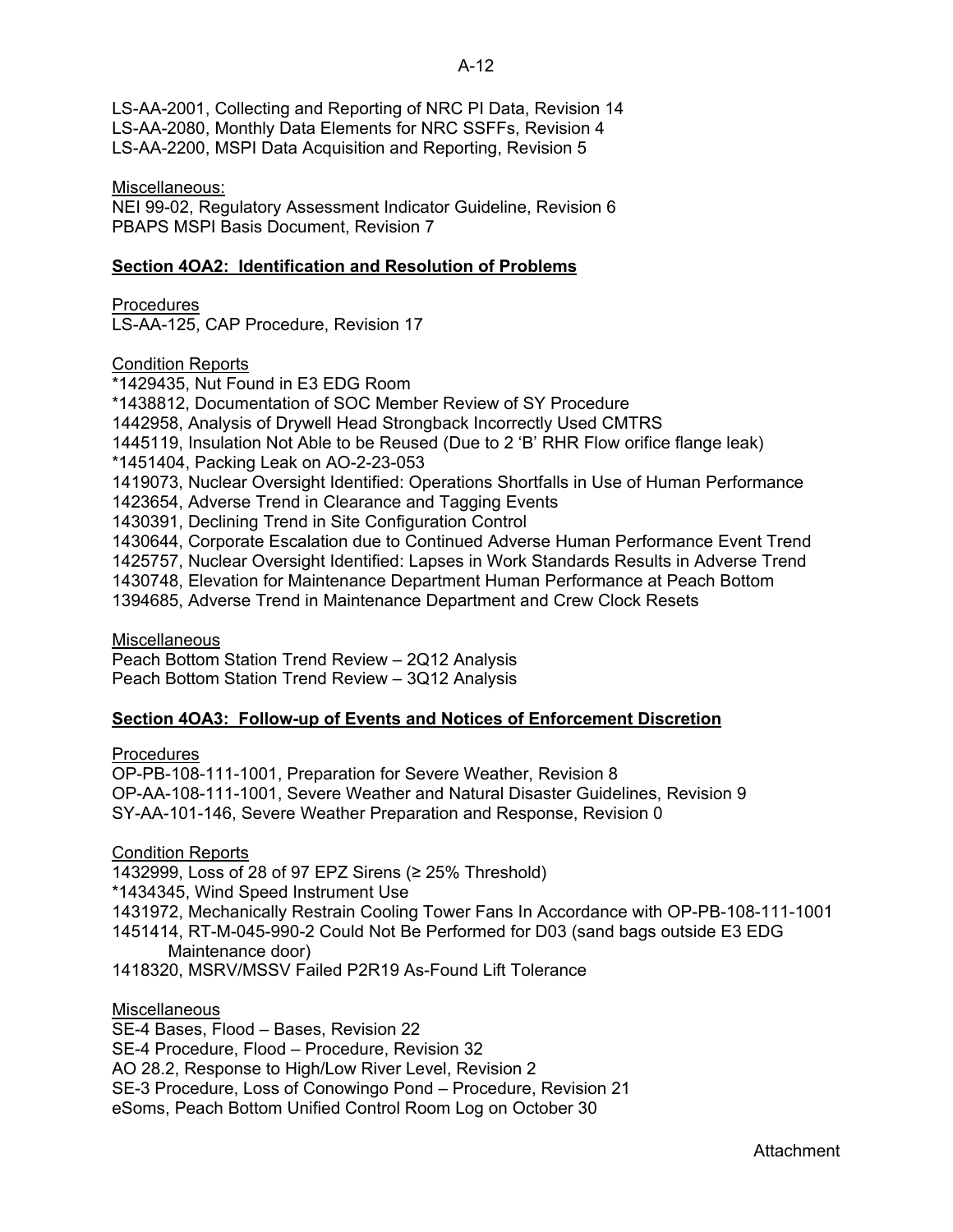Hurricane Sandy Plant Status Matrix on October 30

Technical Specification SRV Surveillance Requirements SR 3.4.3.1

Apparent Cause Evaluation 1120516-04, Historical SRV As-Found Lift Setpoint Drift

- NRC PI&R Inspection Report 05000277/2011010 AND
	- 05000278/2011010
- PBAPS Maintenance Rule Scope and Performance Monitoring, System 01A-Main Steam: Main Steam Safety Valves and Main Steam Relief Valves
- PORC Meeting, ACE Multiple MSRV/MSSV Failed P2R19 As-Found Lift Tolerance 12/11/12

## **Section 4OA5: Other Activities**

## **Procedures**

ER-AA-5400, Revision 5, Buried Piping and Raw Water Corrosion Program (BPRWCP)

ER-AA-5400-1001, Revision 5, Raw Water Corrosion Program Guide

ER-AA-5400-1002, Revision 4, Buried Piping Examination Guide

ER-AA-5400-1003, Revision 4, BPRWCP PIs

LS-AA-126-1005, Revision 5, Self Assessment NRC Buried Piping TI Inspection (Phase1)

- CSI Report 0600.109-02, Revision 0, PBAPS Buried Piping (Units 1, 2 & 3) Program Risk Ranking 11/16/2009
- NES-MS015.2, Reasonable Assurance Guideline
- PBAPS Buried Pipe and Raw Water System Long Term Asset Management Strategy (Revision 5, February/2012)

MPR-3670 Revision 0, Buried Piping Alternatives Analysis

PB-11-0355 (149784) 4" Radwaste Discharge Mitigation Project

PB-12-0111 PBAPS Buried Service Water Mitigation Project

Prioritization of Underground Piping and Tanks NEI 09-14, Revision 1, System and Component Tables (6/28/2012)

EN-AA-408-4000, Revision 3, Radiological Groundwater Protection Program Implementation

EN-AA-407, Revision 5, Response to Inadvertent release of Licensed Materials to Groundwater, Surface Water or Soil

RP-AA-228, Revision 1, 10 CFR 50.75(g) and 10 CFR 72.30(d) Documentation Requirements **Miscellaneous** 

NRC Temporary Instruction 2515/182, 11/17/11; Review of the Implementation of the Industry Initiative to Control Degradation of Underground Piping and Tanks

NEI 09-14 (Revision 1), December 2010; Guideline for the Management of Underground Piping and Tank Integrity

NEI 09-14 (Revision 2) March 2011, Industry Approach for Development of Inspection Plans that Establish Reasonable Assurance of Structural and Leakage Integrity of Buried Piping

# **TI-187**

Procedures

SE-4, Flood Procedure, Revisions 31 and 32 SE-4 Bases, Revision 22

## Condition Reports

\*1406251, Fukushima – Flex Conduit Fitting Separated

\*1414866, Fukushima – Flood W/Ds – Valves Not Stroked Periodically

1444588, Fukushima – Available Physical Margin (APM) at Peach Bottom

1373999, Inspection Deficiencies on Sluice Gate 3A

1404681, EACE Rejected at MRC

1403209, Documentation of Water Intrusion Open Deficiencies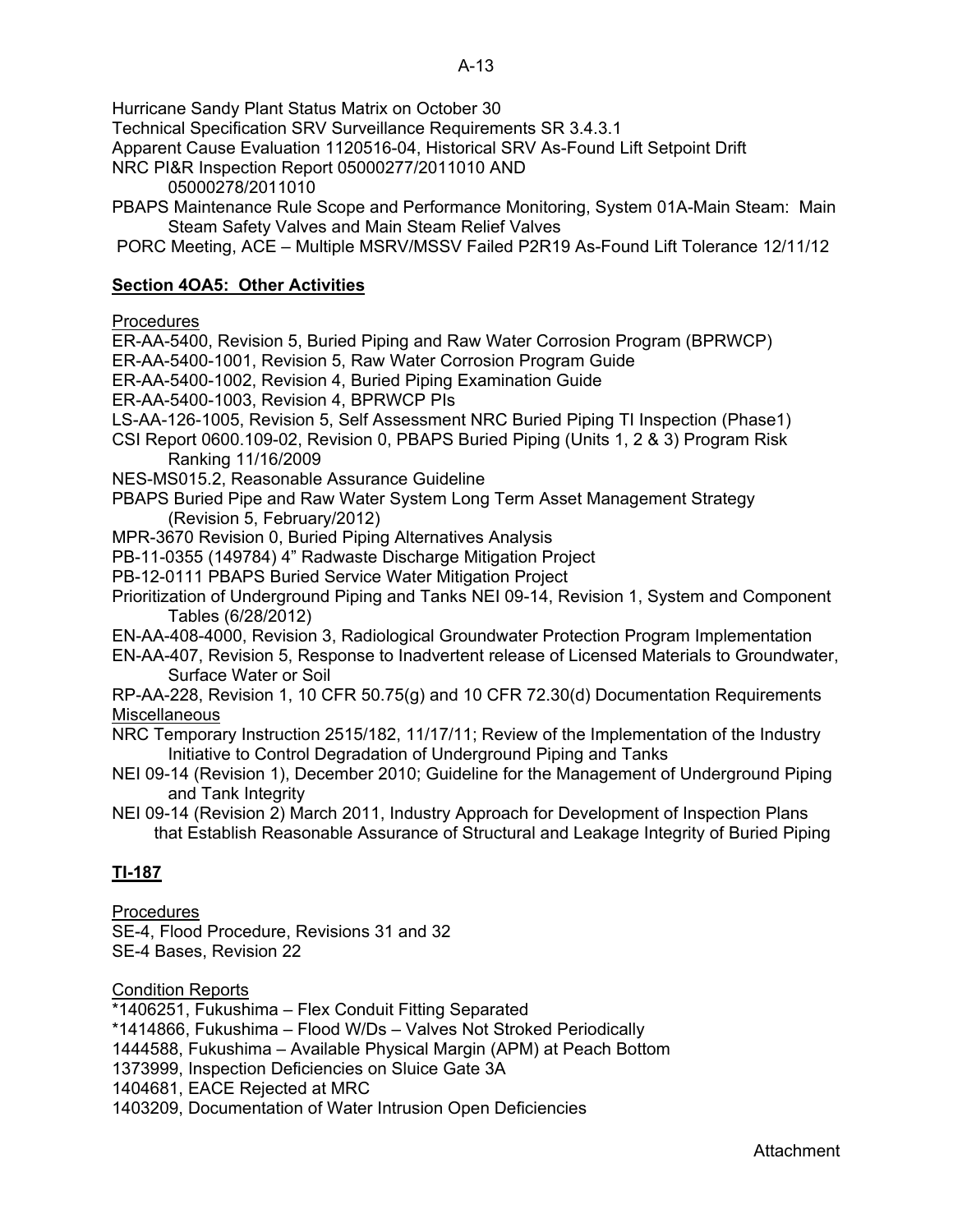1405635, A1821132 Should be Pulled Into 2R19 1416066, Fukushima Flood W/Ds – AR to Inspect E224-P-A Conduits 1416069, Fukushima Flood W/Ds – AR to Inspect E124-P-A Conduits 1420399, E224-P-A MCC in Need of PM 1420405, Opportunity to Seal Conduits in E224-P-A When De-energized 1451882, Contingent Work Order for Conduit Flood Seals in MCC E224PA 1388780, Water Intrusion in 2C RHR Room 1398861, 3C RHR HPSW Return Pipe Penetration Seal Degraded 1393061, Fukushima External Flooding Protection Feature Walkdown ECT 1401537, Fukushima External Flood – Diesel Generator CRLS 1402625, Fukushima Flooding Feature Walkdowns – DG Inaccessible Seals 1392977, Diesel Building Dirty Oil Storage Tank Trouble Alarm 1387260, Received Alarm Diesel Building Dirty Oil Storage Tank Trouble 1408393, Diesel Building Dirty Oil Storage Tank Trouble Alarm 1410422, Received Alarm "Diesel Building Dirty Oil Storage Tank" 1411311, SE-4 Revision 1411382, Fukushima: CRC Consider SE-4 for EO Continuing Training 1454435 1454054 1454016 1441277 1428739 1431993 1414866 1414866 1409236 1406272 1410116 1401975 1401971 1397807 1396442 1396021

Drawings

M-541, Plumbing and Drainage Circulating Water Pump Structure Plan and Details, Revision 6

**Miscellaneous** 

NEI 12-07, Guidelines for Performing Verification Walkdowns of Plant Flood Protection Features, Revision 0-A PBAPS IPEEE, May 1996 P-T-07, External Hazards Design Basis Document, Revision 2

Summary Results for External Flooding Simulations at PBAPS

UFSAR Section 2.4.3.5 – Flood

UFSAR Section 12.2.5 – Diesel Generator Building

U.S. NRC Letter dated November 22, 1999: SER of PBAPS IPEEE

## **TI-188**

Condition Reports

| 1459805 | 1459810 | 1459813 | 1459830 | 1438055 | 1437865 |
|---------|---------|---------|---------|---------|---------|
| 1437853 | 1411581 | 1428651 | 1428745 | 1429745 | 1419993 |
| 1426027 | 1425997 | 1425994 | 1425673 | 1424737 | 1424719 |
| 1424692 | 1424662 | 1423731 | 1416151 | 1413655 | 1413652 |
| 1413285 | 1411581 |         |         |         |         |

**Miscellaneous** EPRI Report 1025286, Seismic Walkdown Guidance, June 2012 PBAPS IPEEE, May 1996 P-T-07, External Hazards Design Basis Document, Revision 2 U.S. NRC Letter dated November 22, 1999: SER of PBAPS IPEEE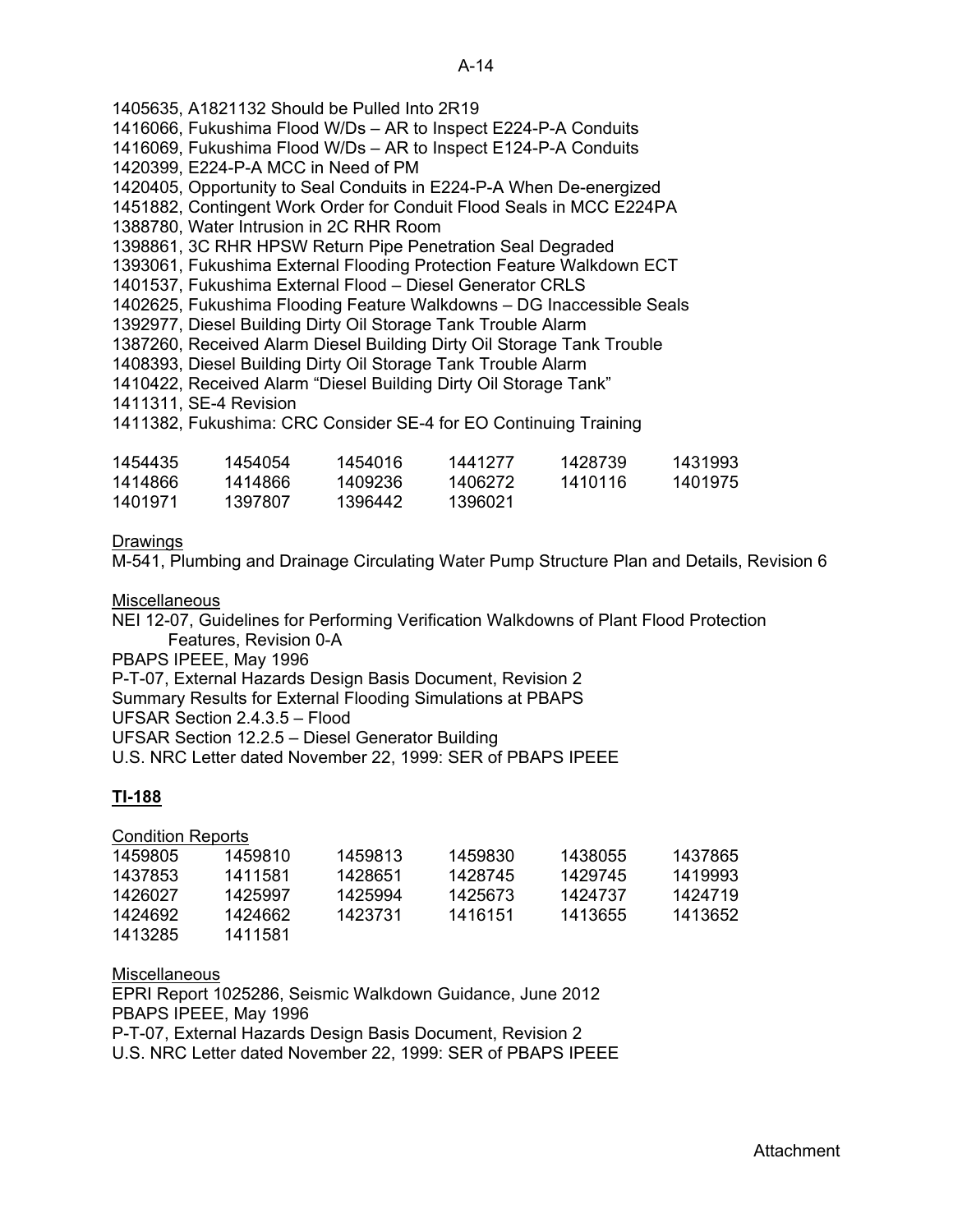### A-15

### **Section 4OA7: Licensee-Identified Violations**

**Procedures** 

EP-AA-1007, Revision 23 and 25

## Condition Reports

1439489, ODCM Change Did Not Include EAL Recalculation 1440410, ODCM X/Q Values to be Updated in ODCM Revision Planned 1418320, P2R19 MSRV/MSSV As-Found Lift Test Results 1421109, P2R19 – SRV S/N 17 and S/N 81 Failed Manual Lift 1445263, 2R19 SRV/SV A/F Test Results – Perform (a)(1) Determination 1411036, Unit 2 CV #4 Upper Push Rod Pin 1411069, PS-4121A Found Out of Cal Low During SI2P-5-4121-A1C2 1411469, CV-2 Unit 2 Investigate for Possible Pin Migration 1411485, CV-3 Unit 2 Upper Control Arm Clevis Not Assembled as per GE 1411488, Possible Grub Screw Migration on Upper Control Arm Clevis 1415734, U2 CV 1 Lower Spring Housing Lower Guide 1416600, SMT – CV 4 Upper Control Arm / Lower Tension Rods 1416922, SMT – CV 4 Actuator Push Rod 1429163, EOC Inspection FAS for TCV 2 1423668, Replacement of Barksdale Switch for CAP Investigation 1450780, Perform Mid-Cycle PS-4121C and 4121D

## WOs / ARs

A1878916, Failure Analysis of the RETS TCV RPS Pressure Switches

## **Miscellaneous**

NEI 99-01, Methodology for Development of Emergency Action Levels, Revision 5 PBAPS White Paper: Evaluation of the Effects on EAL Classification with Peach Bottom Vent Stack EAL Thresholds Values Higher than Appropriate

UFSAR Section 7.12.5.5.2, Revision 21

U.S NRC Inspection Report 2011-010, PI&R Biennial Team Inspection PBAPS Unit 2 TS Bases 3.4.3, Safety Relief Valves and Safety Valves Technical Specification SRV Surveillance Requirements SR 3.4.3.1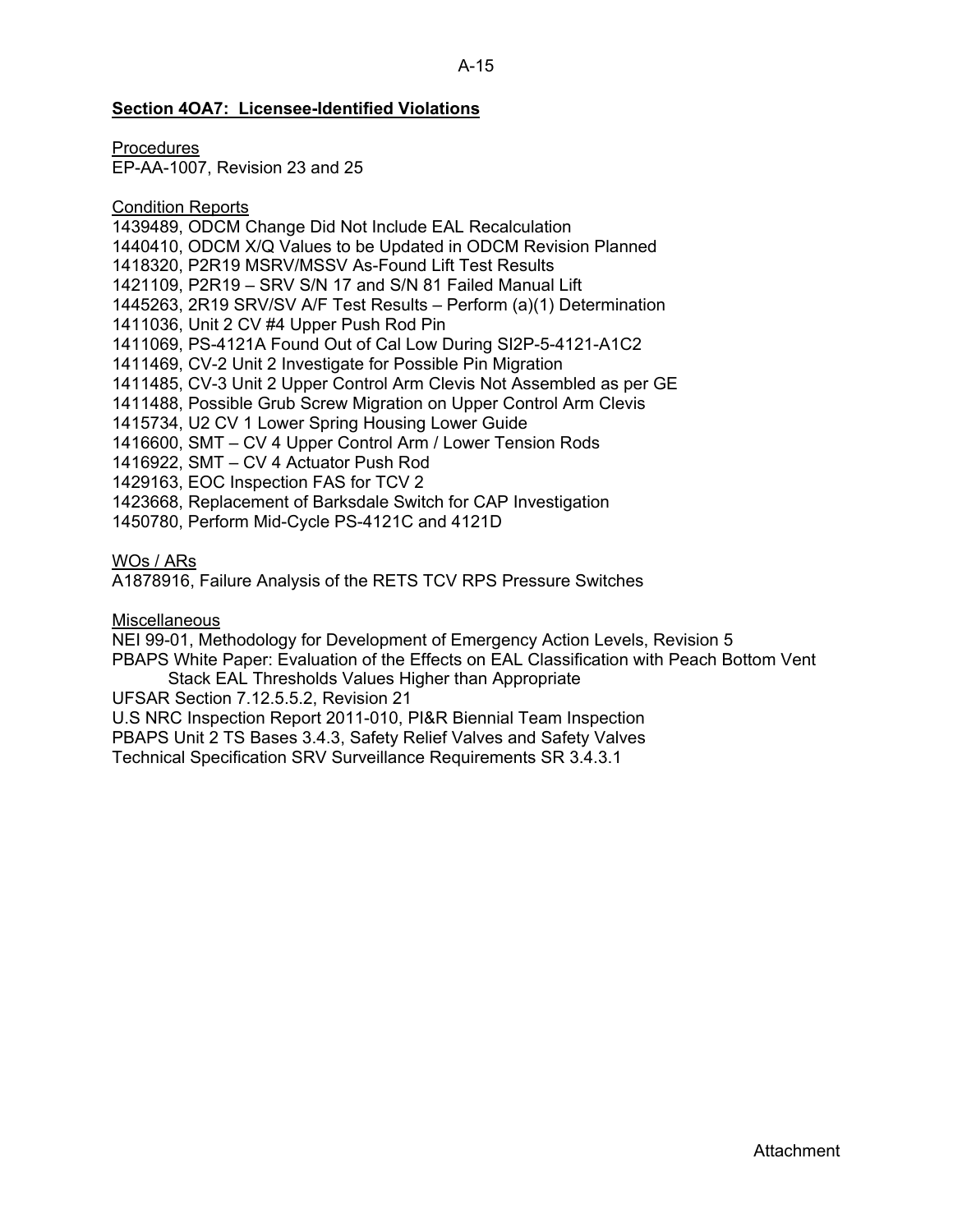A-16

# **LIST OF ACRONYMS**

| <b>ADAMS</b> | Agency wide Documents Access and Management System  |
|--------------|-----------------------------------------------------|
| <b>ALARA</b> | as low as is reasonably achievable                  |
| <b>APRM</b>  | average power range monitor                         |
| AR           | action request                                      |
| ARC          | alarm response card                                 |
| <b>CAP</b>   | corrective action program                           |
| <b>CFR</b>   | <b>Code of Federal Regulations</b>                  |
| <b>CRs</b>   | condition reports                                   |
| <b>DBD</b>   | design basis document                               |
| DC           | direct current                                      |
| <b>ECT</b>   | emergency cooling tower                             |
| <b>EDG</b>   | emergency diesel generator                          |
| <b>ESW</b>   | emergency service water                             |
| <b>FSAR</b>  | final safety analysis report                        |
| <b>GPI</b>   | groundwater protection initiative                   |
| <b>HEPA</b>  | high efficiency particulate air                     |
| <b>HPCI</b>  | high pressure coolant injection                     |
| <b>HPSW</b>  | high pressure service water                         |
| НX           | heat exchanger                                      |
| <b>IMC</b>   | inspection manual chapter                           |
| <b>INPO</b>  | Institute of Nuclear Power Operations               |
| IP           | inspection procedure                                |
| IR           | issue report                                        |
| LCO          | limiting condition for operation                    |
| <b>LDE</b>   | lens dose equivalent                                |
| <b>LERs</b>  | licensee event reports                              |
| <b>MCR</b>   | main control room                                   |
| <b>MCREV</b> | main control room emergency ventilation             |
| <b>MDA</b>   | minimum detectable activity                         |
| <b>MOV</b>   | motor operated valve                                |
| ΜR           | <b>Maintenance Rule</b>                             |
| <b>MSPI</b>  | mitigating system performance index                 |
| <b>MSIV</b>  | main steam isolation valve                          |
| <b>NCV</b>   | non-cited violation                                 |
| NEI          | <b>Nuclear Energy Institute</b>                     |
| <b>NIST</b>  | National Institute of Standards and Technology      |
| <b>NRC</b>   | <b>Nuclear Regulatory Commission</b>                |
| <b>NVLAP</b> | National Voluntary Laboratory Accreditation Program |
| OCC          | outage control center                               |
| <b>OD</b>    | operability determination                           |
| <b>ODCM</b>  | offsite dose calculation manual                     |
| <b>OOS</b>   | out-of-service                                      |
| <b>OSLD</b>  | optically stimulated light dosimeter                |
| <b>PARS</b>  | publicly available records                          |
| <b>PBAPS</b> | <b>Peach Bottom Atomic Power Station</b>            |
| PI           | performance indicator                               |
| PI&R         | problem identification and resolution               |
| <b>PMT</b>   | post-maintenance test                               |
|              |                                                     |